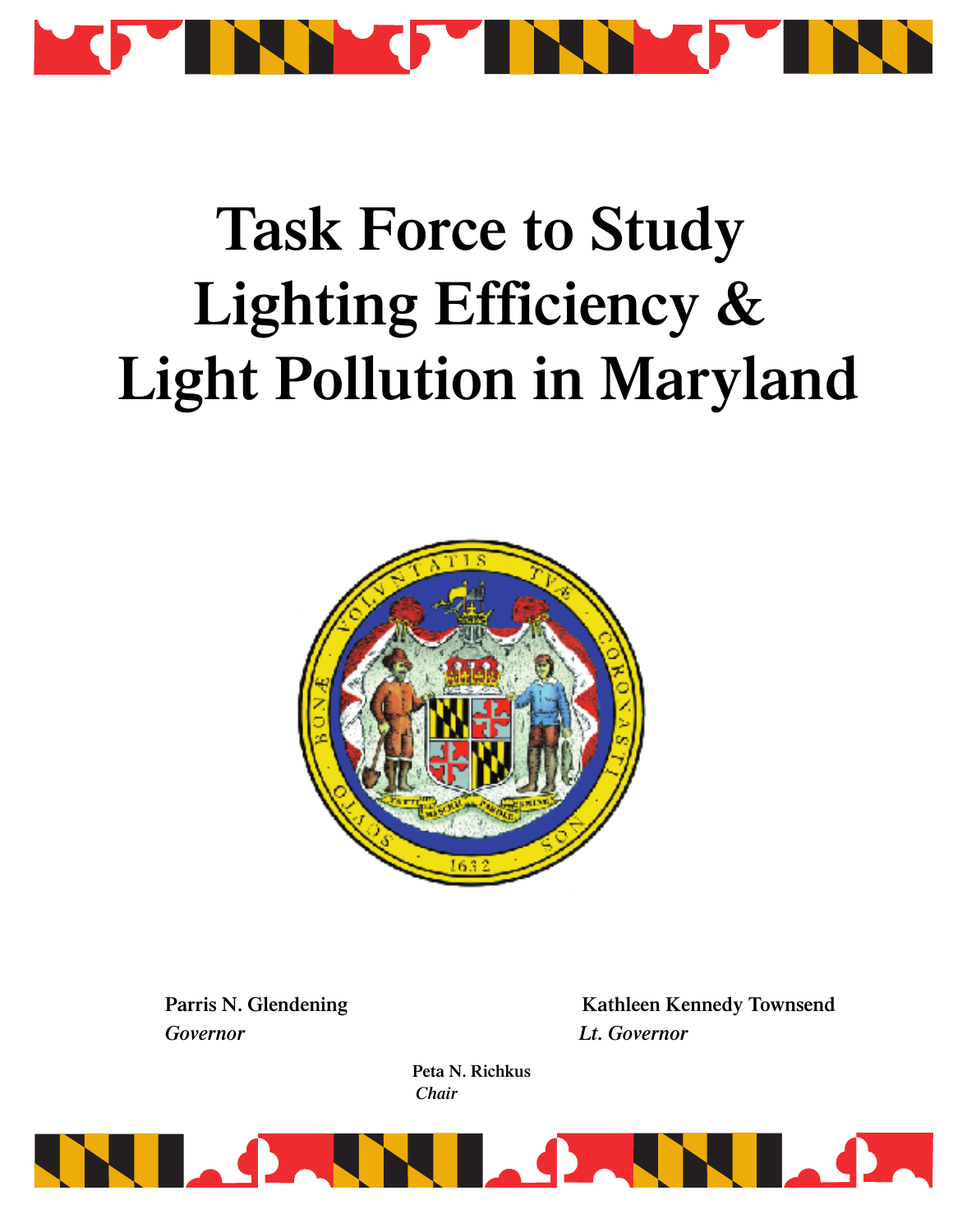Table of Contents

Appendices

| <b>Task Force Members</b> |   |
|---------------------------|---|
| <b>Executive Summary</b>  | 8 |
| Purpose                   | 8 |
| Background                | 8 |
| Recommendations           | Q |

|                   | <b>Appendix A</b> House Joint Resolution 14                     | 13 |
|-------------------|-----------------------------------------------------------------|----|
| <b>Appendix B</b> | Glossary                                                        | 17 |
| <b>Appendix C</b> | Outdoor Lighting Laws and Regulations in Other States           | 19 |
| <b>Appendix D</b> | Survey Responses from County & Municipal Governments            | 24 |
| <b>Appendix E</b> | <b>Additional Survey Responses from Maryland Municipalities</b> | 28 |
| <b>Appendix F</b> | Existing Exterior Lighting Data, DGS Operated Facilities        | 32 |
| <b>Appendix G</b> | Benefits of Lighting                                            | 39 |
|                   | <b>Driving Safety</b>                                           | 40 |
|                   | Pedestrian Safety                                               | 40 |
|                   | <b>General Community Safety</b>                                 | 40 |
| <b>Appendix H</b> | <b>Light Pollution</b>                                          | 42 |
|                   | <b>Sky Glow</b>                                                 | 42 |
|                   | <b>Light Trespass</b>                                           | 43 |
|                   | Glare                                                           | 43 |
| <b>Appendix I</b> | <b>Impacts of Light Pollution</b>                               | 44 |
|                   | <b>Night Driving Hazards</b>                                    | 44 |
|                   | Effects on Observations of the Night Sky                        | 44 |
|                   | Effects of Daily and Seasonal Cycles of Animals and Plants      | 44 |
|                   | <b>Effects</b> on Birds and Bird Migration                      | 44 |
|                   | <b>Suggestions to Reduce Migratory Bird Impact</b>              | 46 |
|                   | Impact of Diurnal Cycles of Plankton                            | 46 |
|                   | <b>Impact on Sea Turtles</b>                                    | 46 |
|                   | Quality of Life                                                 | 47 |
| <b>Appendix J</b> | <b>Inefficient Energy Use</b>                                   | 48 |
|                   | Inappropriate Lamp/Fixture Selection                            | 48 |
|                   | <b>Outdated/Obsolete Existing Lighting</b>                      | 48 |
|                   | Glare                                                           | 48 |
|                   | <b>Light Trespass</b>                                           | 48 |
|                   | <b>Unnecessary Lighting</b>                                     | 49 |
|                   | <b>Excessive Lighting</b>                                       | 49 |
|                   | <b>Appendix K</b> Generation-Related Emissions                  | 50 |
| <b>Appendix L</b> | <b>Business Impact</b>                                          | 52 |
|                   | <b>Appendix M</b> Lighting Issues                               | 53 |
|                   | <b>Lighting Efficiencies</b>                                    | 53 |
|                   | Lamps                                                           | 53 |
|                   | Luminaires                                                      | 54 |

| <b>Appendix N</b> Lighting Technology                                   | 56 |
|-------------------------------------------------------------------------|----|
| Task Force to Study Lighting Efficiency and Light Pollution in Maryland |    |
| March 2002                                                              |    |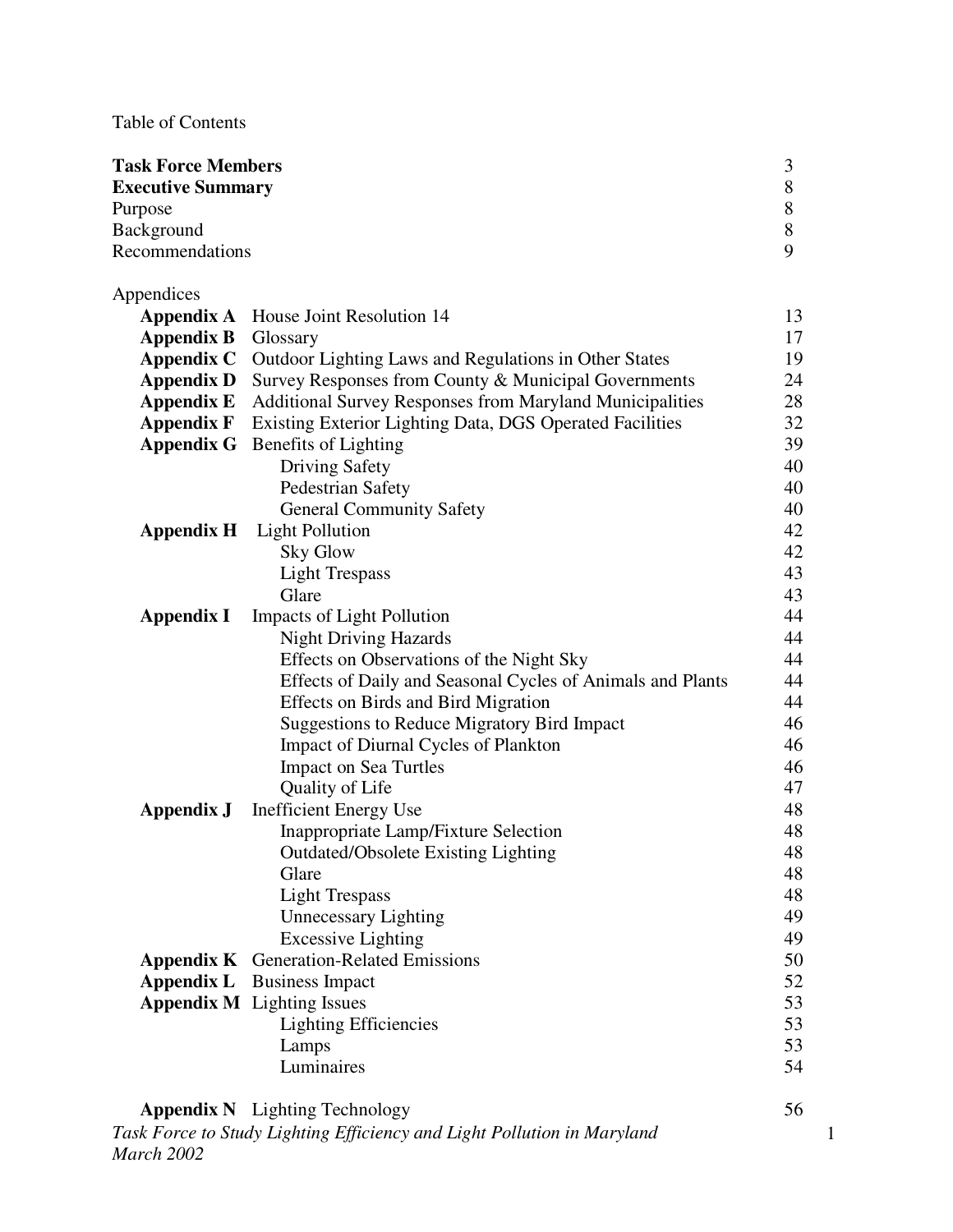| Evolution of Lamp Technology                        | 56 |
|-----------------------------------------------------|----|
| Reducing Light Pollution and Consumption            | 56 |
| Minimizing Inefficient Lighting                     | 58 |
| For Existing Exterior Lighting                      | 58 |
| For New Exterior Lighting Installations             | 59 |
| <b>Appendix O</b> Available Standards and Practices | 60 |
| <b>Appendix P</b> Local Government Strategies       | 62 |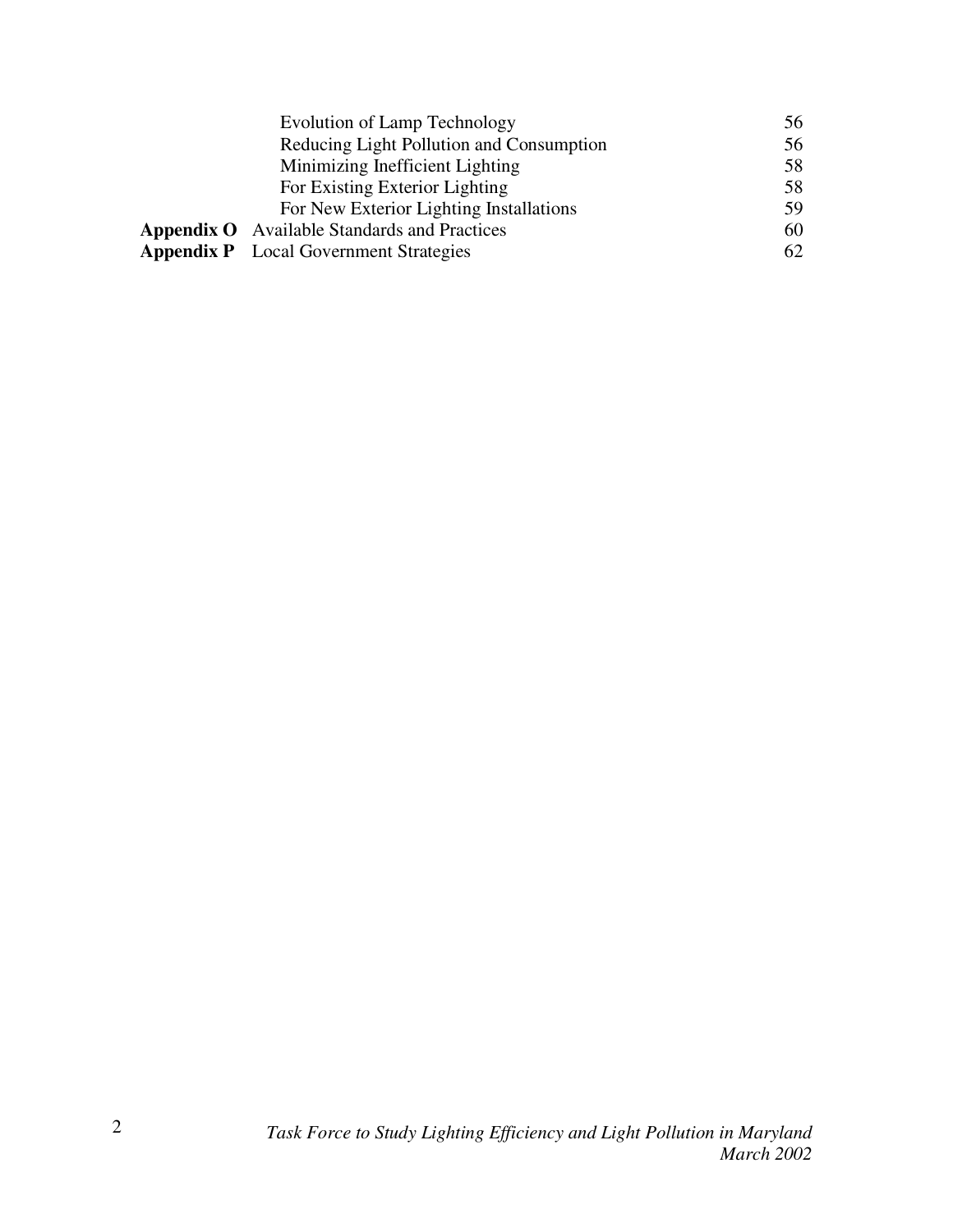# **Lighting Efficiency and Light Pollution Task Force Members**

#### **Chair:**

Peta N. Richkus, Secretary, Department of General Services Phone: 410-767-4960 Fax: 410-333-5480 E-mail: peta.richkus@dgs.state.md.us

#### **Ex-Officio Members:**

**State Senate:** President Thomas V. Mike Miller, Jr. Phone: 410-841-3700 Fax: 410-841-3910 E-mail: thomas v mike miller@senate.state.md.us **Designee:** Senator Michael J. Collins, District 6, Baltimore & Harford Counties Phone: 410-841-3642 Fax: 410-841-3850 E-mail: Michaelcollins@senate.state.md.us Interim contact Info: Ph: 410-391-7800 Fax: 410-391-7803 **Designee:** Senator Jennie M. Forehand**,** District 17, Montgomery County Phone: 410-841-3134 Fax: 410-841-3850 E-mail: jennieforehand@senate.state.md.us

**House of Delegates:** Speaker Casper R. Taylor, Jr. Phone: 410-841-3800 Fax: 410-841-3888 E-mail:casper\_taylor@house.state.md.us **Designee:** Delegate Richard C. D'Amato, District 30, Anne Arundel County Phone: 410-841-3211 Fax: 410-841-3386 E-mail: richarddamato@house.state.md.us **Designee:** State Treasurer (Former Delegate) Nancy K. Kopp Phone: 410-260-7160 Fax: 410-260-6056 E-mail: nkopp@treasurer.state.md.us

**Department of Environment:** Jane T. Nishida, Secretary Phone: 410-631-3084 Fax: 410-631-3888 E-mail: jnishida@mde.state.md.us **Designee:** Richard Eskin, Ph.D., Acting Deputy Director Technical and Regulatory Services Administration Phone: 410-631-3906 Fax: 410-631-3998 E-mail: reskin@mde.state.md.us **Alternate:** Steven Bieber Phone: 410-631-3183 Fax: 410-631-3873 E-mail: Sbieber@mde.state.md.us

**Department of Natural Resources:** J. Charles Fox, Secretary Phone: 410-260-8101 Fax: 410-260-8111 E-mail: jfox@dnr.state.md.us

*Task Force to Study Lighting Efficiency and Light Pollution in Maryland March 2002*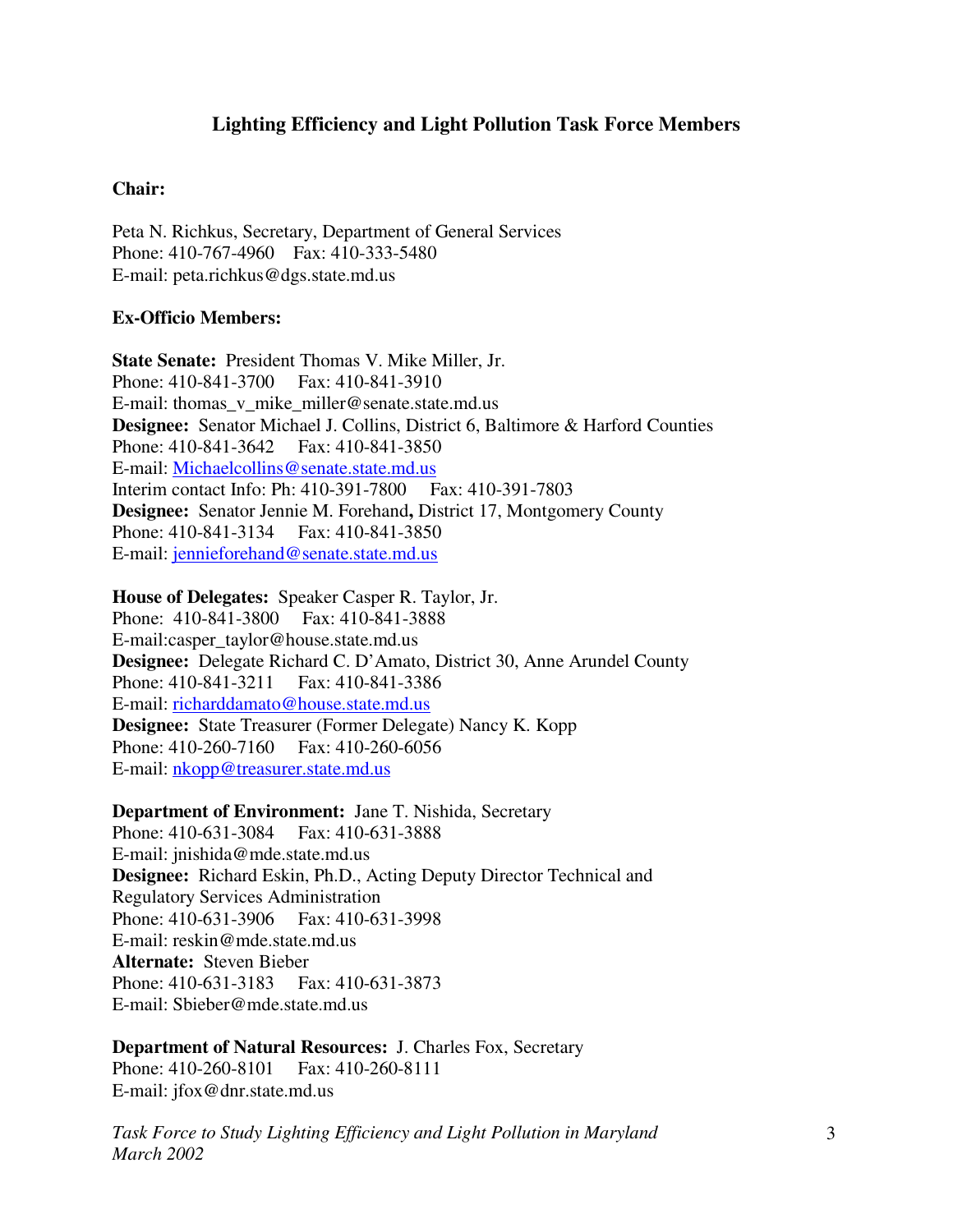**Designee:** Mark M. Bundy, Ph.D., Director, Education, Bay Policy & Growth Management **Services** Phone: 410-260-8720 Fax: 410-260-8709 E-mail address: mbundy@dnr.state.md.us **Alternate:** Sean McGuire Phone: 410-260-8727 Fax: 410-260-8709 E-mail address: smcguire@dnr.state.md.us

#### **Department of Transportation:** John P. Porcari, Secretary

Phone: 410-865-1000 Fax: 410-865-1334 E-mail address: jporcari@mdot.state.md.us **Designee:** John Contestabile, Office of Engineering and Procurement, MDOT Phone: 410-865-1120 Fax: 410-865-1337 E-mail address: jcontestabile@mdot.state.md.us **Designee:** Tom Hicks, Director, Office of Traffic & Safety Phone: 410-787-5815 Fax: 410-787-4082 E-mail: thicks@sha.state.md.us **Alternate:** Fred Lees, Assistant Division Chief, Traffic Engineering Design Division, Office of Traffic and Safety 7491 Connelley Drive, Hanover, MD 21076 Phone: 410-787-4022 Fax: 410-787-3798 E-mail: flees@sha.state.md.us

**Department of Business and Economic Development:** David S. Iannucci, Secretary Phone: 410-767-6301 Fax: 410-333-8628 E-mail address: diannucci@mdbusiness.state.md.us **Designee:** Jake Mohorovic Ph: 410-767-2355 Fax: 410-767-2216 E-mail address: jmohorovic@mdbusiness.state.md.us **Alternate:** Tim LaValle Phone: 410-767-2202 Fax: 410-767-2031 E-mail: tlavalle@mdbusiness.state.md.us

#### **Maryland Energy Administration:** Frederick H. Hoover, Jr. Esq., Director

Phone: 410-260-7511 Fax#: 410- 974-2250 E-mail address: fhoover@energy.state.md.us **Designee:** Thomas Barranco Phone: 410-260-7206 Fax: 410- 974-2250 E-mail: tbarranco@energy.state.md.us

#### **University System of Maryland:** Charles R. Middleton, Vice Chancellor

Phone: 301-445-1992 E-mail Address: crm@usmd.edu **Designee:** Ron Brown, Assistant Director, Architecture & Engineering Services Phone: 410-706-2851 Fax: 410-706-8547 E-mail: rbrown@fm.umaryland.edu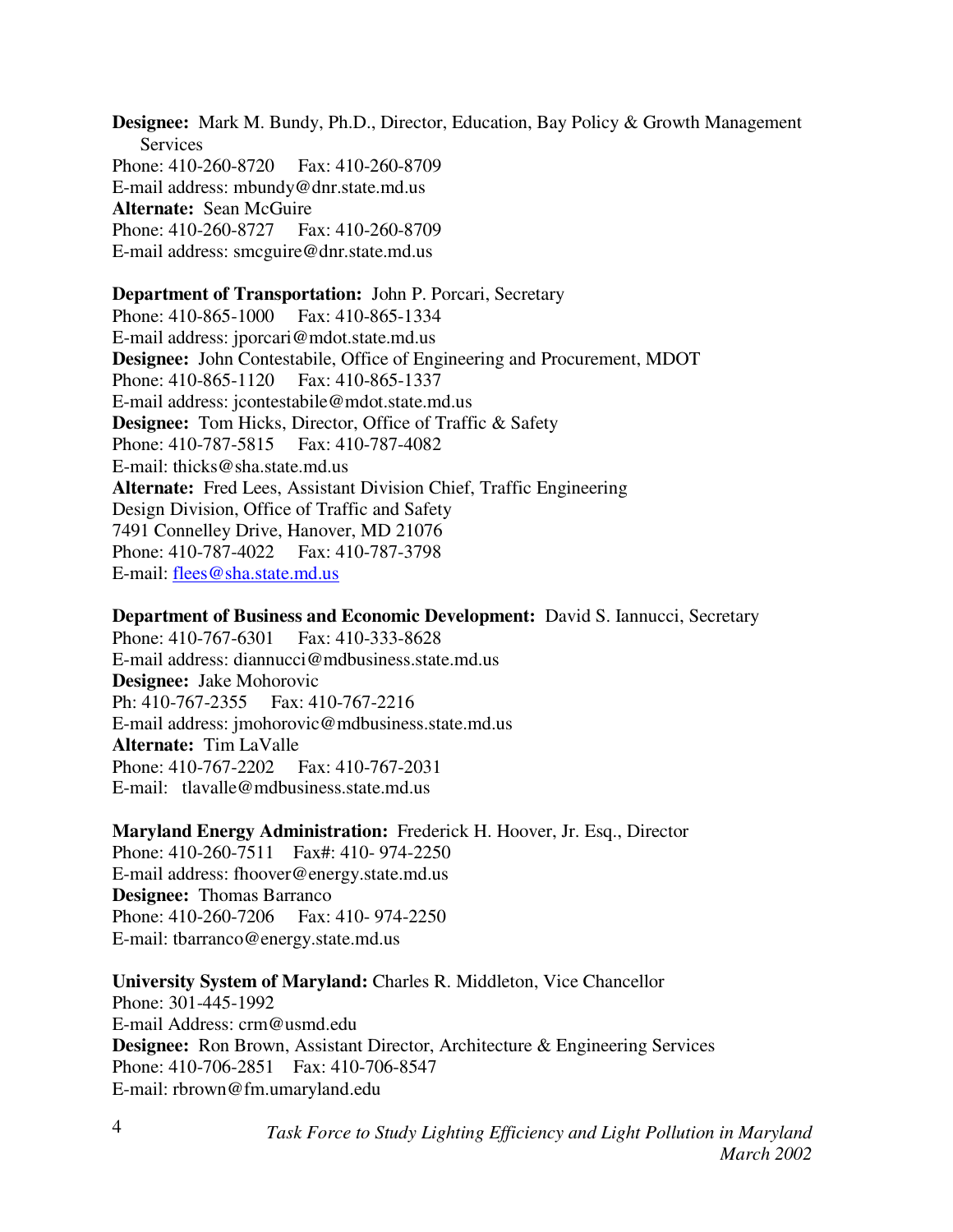**Maryland Municipal League:** Scott Hancock, Executive Director Phone: 410-268-5514 Fax: 410-268-7004 E-mail: scotth@mdmunicipal.org **Designee:** Ann T. Somerset, City of Gaithersburg Councilwoman Phone: 202-429-7529 E-mail: ats@mail.aphanet.org **Alternate:** K. Lynn Raufaste Phone: 301-949-2424 Fax: 301-949-4925 E-mail: mayor.council@tok.org Additional Contact: Patty Rocker Phone: 410-268-7004 Fax: 410-268-7004 E-mail: pattyr@mdmunicipal.org

**Maryland Association of Counties:** David S. Bliden, Executive Director Phone: 410-269-0043 Fax: 410-268-1775 E-mail: dbliden@mdcounties.org **Designee:** Ann Elsen, Energy Planner, Dept. of Environmental Protection, Montgomery County Government. Phone: (240) 777-7754 Fax: (240) 777-7752 E-mail: elsen@askdep.com

# **Dean of the College of Computer, Mathematical and Physical Sciences, University of Maryland**

**Designee:** Steve Halperin, Dean Phone: 301-405-2316 Fax: 301-405-9377 E-mail: shalper@deans.umd.edu **Alternate:** Ron Lipsman Phone: 301-405-2313 Fax: 301-405-9377 E-mail: rlipsman@deans.umd.edu Additional Contact/ Support Staff: Vicki Brewer Phone: 301-405-2316 Fax: 301-405-9377 E-mail: vbrewer@deans.umd.edu

**Illuminating Engineering Society of North America:** William Hanley, Executive Director **Designee:** Charles Oerkvitz Address: 738 East Phil-Ellena

Philadelphia, Pennsylvania 19119-1531 Phone: 215-438-1815 Fax: 215-438-9138 E-mail: oerkvitz@worldnet.att.net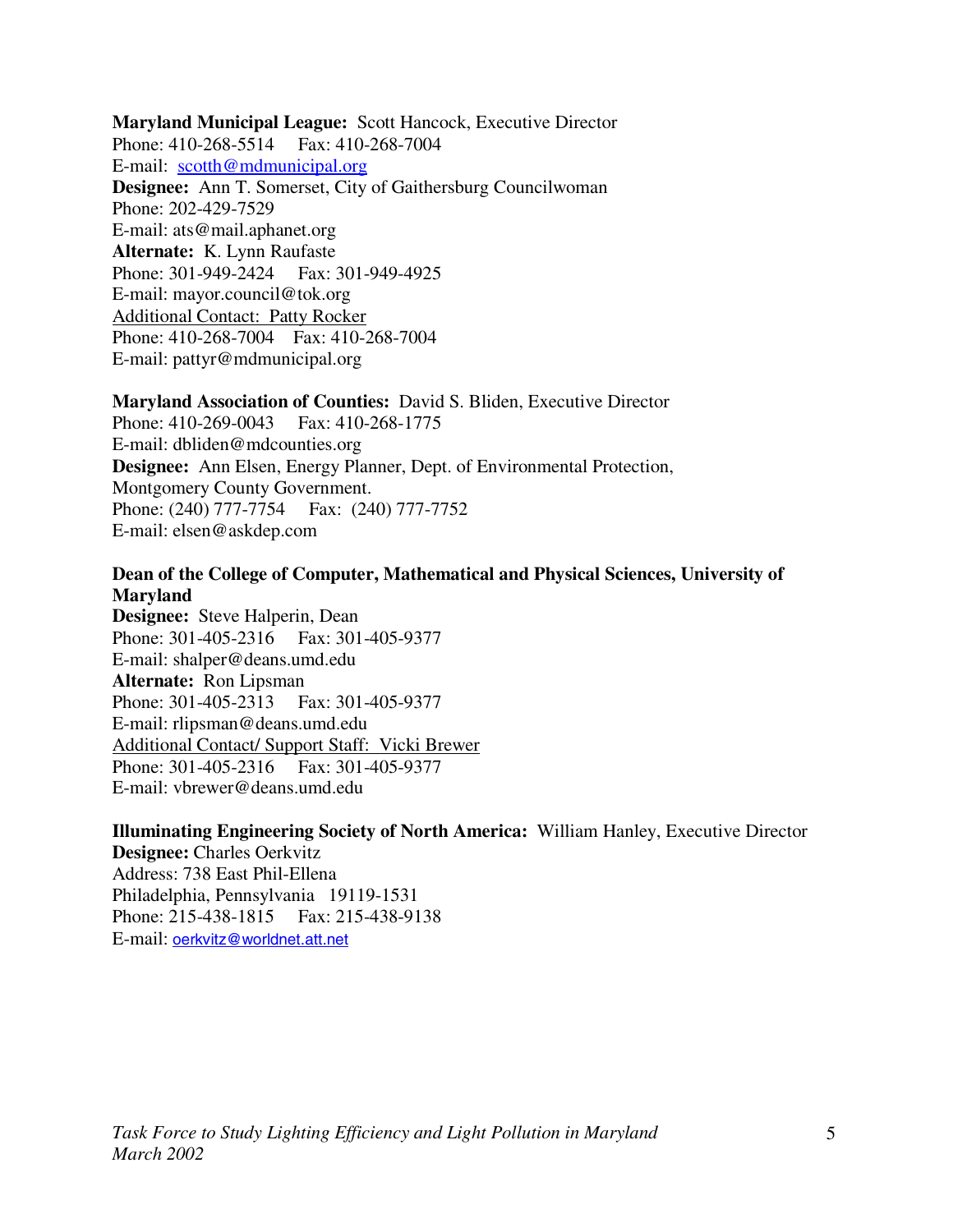#### **Governor's Appointments to the Task Force:**

Richard N. Schwab 3617 Orlando Place Alexandria, Virginia 22305 Phone: 703-836-8964 Fax: 703-836-5096 E-mail: schwab17@aol.com Occupation: Retired Highway Safety Engineer - Federal Highway Administration Currently: At-Large Director (local Capital Div.), Illuminating Engineering Society of North America

David L. Corum 1609 Arbor View Road Silver Spring, Maryland 20902 Phone: 301-933-1484 (W) 202-828-7126 E-mail: davidcorum@earthlink.net Occupation: Asst. V.P., American Insurance Association, Policy Development & Research Department

William S. Ebare 600 Meyers Drive Baltimore, Maryland 21228 Phone: (H) 410-288-8988 (W) 410-653-4486 Fax: 410-653-4250 E-mail: mspoblfa@qis.net Occupation: Capital Project Officer, Maryland State Police

Frederick W. Fallon 1700 Pomona Place Bowie, Maryland 20716 Phone: 301-249-1518 (W) N/A Fax: 301-497-5624 E-mail: fwfallon@earthlink.net Occupation: Bird Census Contractor, Patuxent Wildlife Center

Jan M. Hollis 12709 Folly Quarter Road Ellicott City, Maryland 21042 Phone: 410-531-3360 (W) 301-286-7591 Fax: 301-286-1777 E-mail: jan.m.hollis@gsfc.nasa.gov Occupation: Astrophysicist, Goddard Space Flight Center, NASA

*Task Force to Study Lighting Efficiency and Light Pollution in Maryland March 2002* 6 Charles "Chuck" Lacey 12137 Deer Haven Road Marriotsville, Maryland 21104 Phone: 410-442-4041 (W) 410-291-3074 Fax: 410-291-3073 E-mail: charles.t.lacey@bge.com Occupation: Director of Outdoor Lighting, Baltimore Gas & Electric (BGE) Michael Williams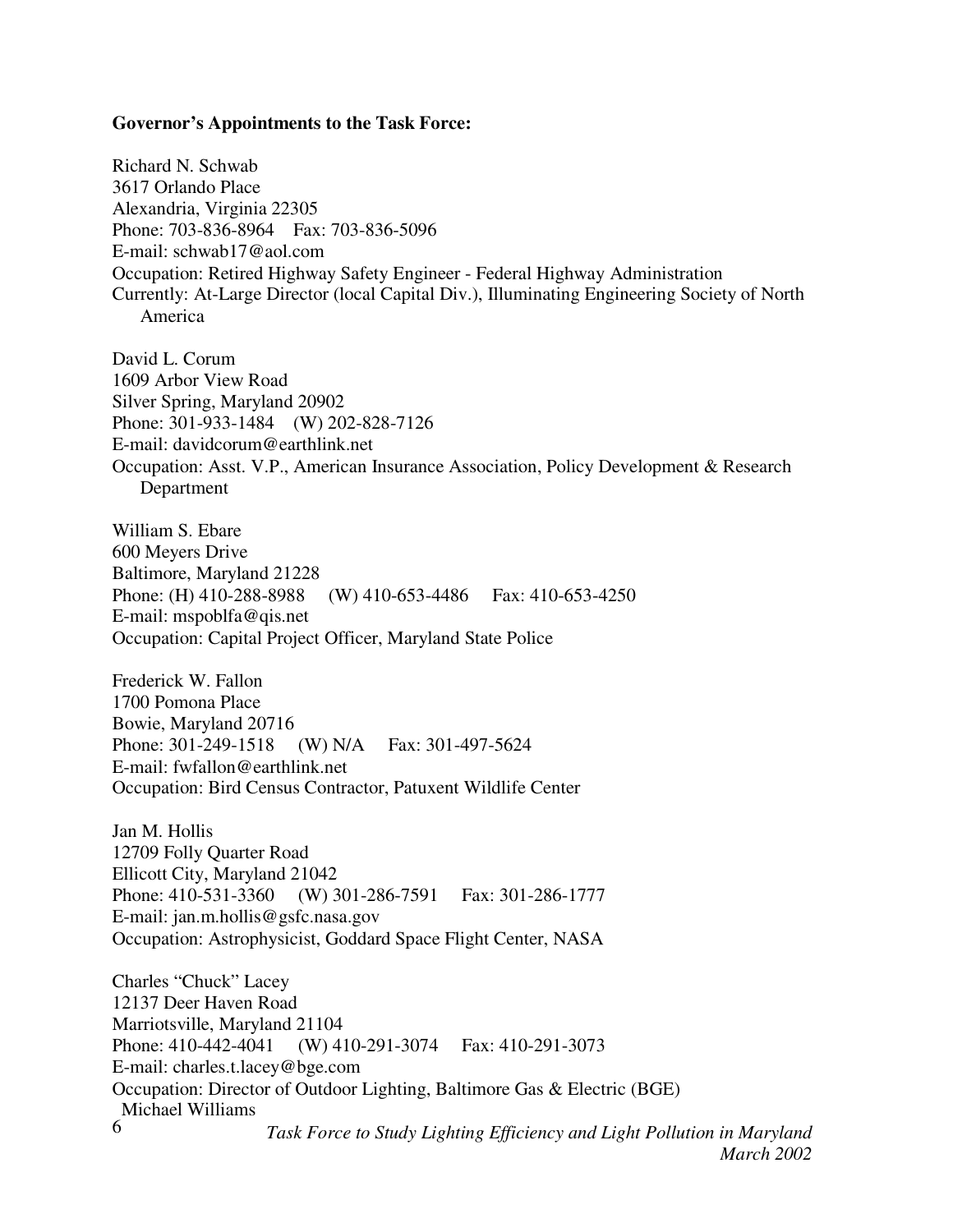7505 Greer drive Fort Washington, Md. 20744 Phone: 301-248-3687 (W) 301-449-4900 x291 E-mail: mikewms@pgcps.org Occupation: High School Science Teacher, Friendly High School, Prince Georges County

#### **Additional Members:**

John A. Vlah 302 L Forbes St. Annapolis, MD 21401 Phone: 410-216-9554 Fax 410-216-9557 E-mail: jvlah@holophane.com Occupation: Factory Sales Representative/Lighting Designer, Holophane

### **Staff:**

Pam Bethea, Scheduler for Secretary Richkus, Department of General Services Phone: 410-767-4960 Fax: 410-333-5480 E-mail: pam.bethea.@dgs.state.md.us

Jerry Krasnick, Administration, Department of General Services Phone: 410-767-8347 (Baltimore) 410-260-6014 (Annapolis)<br>Fax#: 410-333-5730 Pager: (410) 938-7635 Pager: (410) 938-7635 E-mail: jkrasnick@dgs.state.md.us

Michael Li, Report Editor Governor's Policy Fellow Department of Natural Resources Phone: 410-260-8979 E-mail: mli@dnr.state.md.us

Robert V. Woodard, Technical Support Department of General Services Phone: 410-260-2905 fax: 410-974-2361 E-mail: rusty.woodard@dgs.state.md.us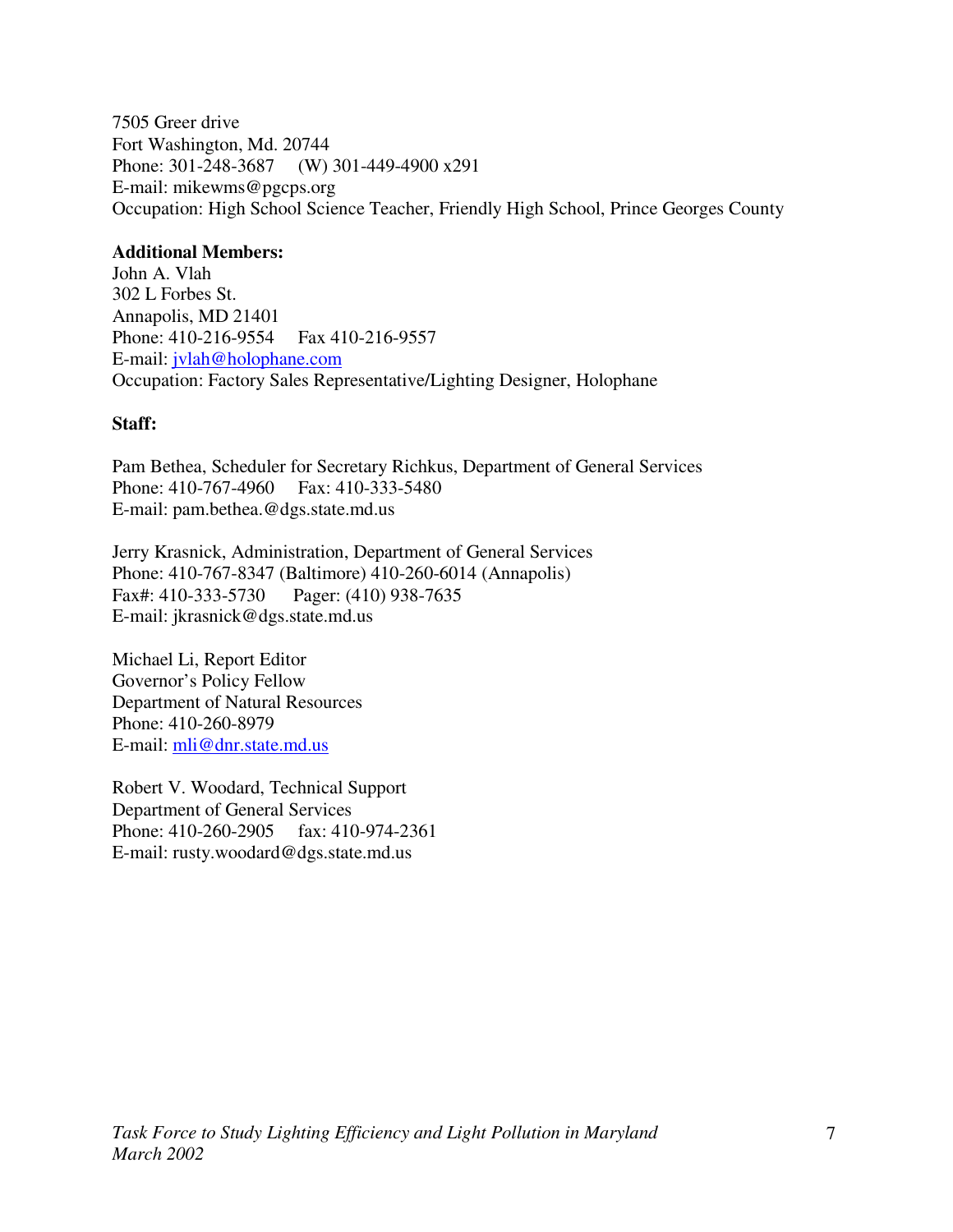# **Executive Summary**

# Purpose

House Joint Resolution 14 of 2001 Regular Session of the Maryland General Assembly created the "Task Force to Study Lighting Efficiency and Light Pollution in Maryland." The purpose of the Task Force was to study the cost, extent, and consequences of inefficient public lighting and light pollution in the State, and the benefits of alternative improvements.

### Background

The objective of any outdoor lighting system is to maximize visibility in performing a given task, while minimizing the amount of energy and associated costs used in producing the light. Effective outdoor lighting provides many benefits. It can be used to increase pedestrian and vehicular safety, enhance a community's nighttime character, advertise commercial businesses and provide security. Appropriately designed and properly installed, outdoor lighting contributes to the safety and welfare of residents, customers and visitors. A well-designed lighting system should produce no more lighting than is necessary for a given task and direct the light only where it is needed. Inappropriately designed outdoor lighting applications in both rural and urban areas can result in glare, over lighting, light escalation, sky glow and wasted energy. "Light pollution" is the term used to describe the undesired consequences of inappropriate outdoor lighting, such as sky glow, light trespass and glare. As our population increases, light pollution becomes an increasing problem.

Outdoor lighting is an integral part of our communities. It is used to light our homes, streets and commercial facilities. The following illustrates the variety of applications and areas of consideration:

- Roadways State, County and Municipal
- Commercial, Institutional and Government Buildings
	- Parking Lots
	- Walkways
	- Building Surfaces
- Residential Areas
	- Streets
	- Housing
- Parks and Public Recreational Areas

There is no single best answer to achieve efficient/cost effective lighting because there are numerous appropriate applications and equipment technologies. The following are some general guidelines coming out of the Task Force's deliberations: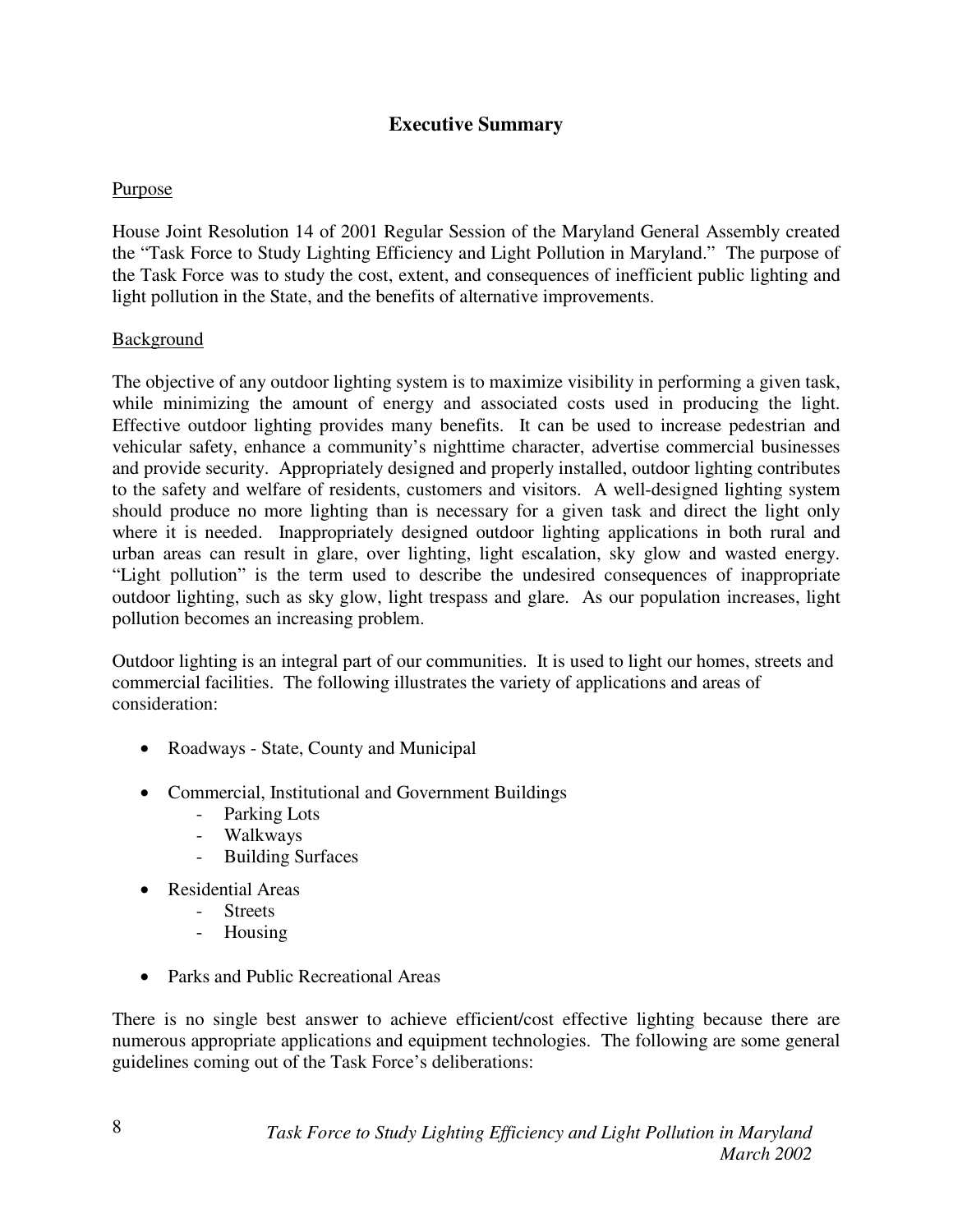- Choose luminaires that distribute the light only where it is needed, minimizing light pollution and unnecessary energy consumption.
- Choose appropriate lamp source color.
- Choose lamp types to maximize visibility per lumen output, as well as maximizing lumen output per input watt of energy.
- Choose lamps with longer life ratings.
- Choose appropriate efficient ballasts.
- Design to appropriate lighting levels based on Illuminating Engineering Society of North America (IESNA) recommendations and to avoid over lighting.
- Layout lights to avoid spillover onto adjacent property, and choose appropriate pole heights.

State agency implementation of these general guidelines will help design lighting systems that perform their intended function without wasting energy or causing light pollution, while minimizing installation, energy and maintenance costs.

This report represents the summary of issues and recommendations of the Lighting Efficiency and Light Pollution Task Force. As the Task Force members concluded their work, they hoped their efforts would achieve three objectives:

- (1) Reduce or stop the spread of sky glow;
- (2) Reduce or halt the increase of light trespass or glare; and
- (3) Conserve energy and minimize the State's energy costs.

The members of the Task Force met seven times from September 2001 to February 2002, and worked diligently to explore this complex subject. Their efforts, and those of a number of interested citizens, resulted in a compilation of valuable technical and policy information along with a variety of recommendations and options for enhancing lighting efficiency and reducing light pollution in Maryland.

# Recommendations of the Lighting Efficiency and Light Pollution Task Force

The many issues of outdoor lighting are often complex. As with similar kinds of issues, there is no single or simple solution. While newer technology exists that would drastically reduce light pollution, the costs to retrofit or replace all existing fixtures would be prohibitive. Still, there are significant opportunities with new construction to help achieve the general objectives of efficient energy usage, reducing or halting the spread of light pollution and increasing overall efficiency of the existing lighting infrastructure. Beginning with State agencies setting the example, the State should require where possible, and encourage elsewhere, the use of properly designed light systems. While not being proscriptive, the state should to help educate the development community on proper outdoor lighting systems and assist jurisdictions in adopting adequate standards into local regulations.

State Departments and Agencies, and the University System of Maryland should analyze their outdoor lighting systems and practices and develop a plan for bringing all state-owned or statemaintained outdoor lighting into compliance with applicable outdoor lighting standards. The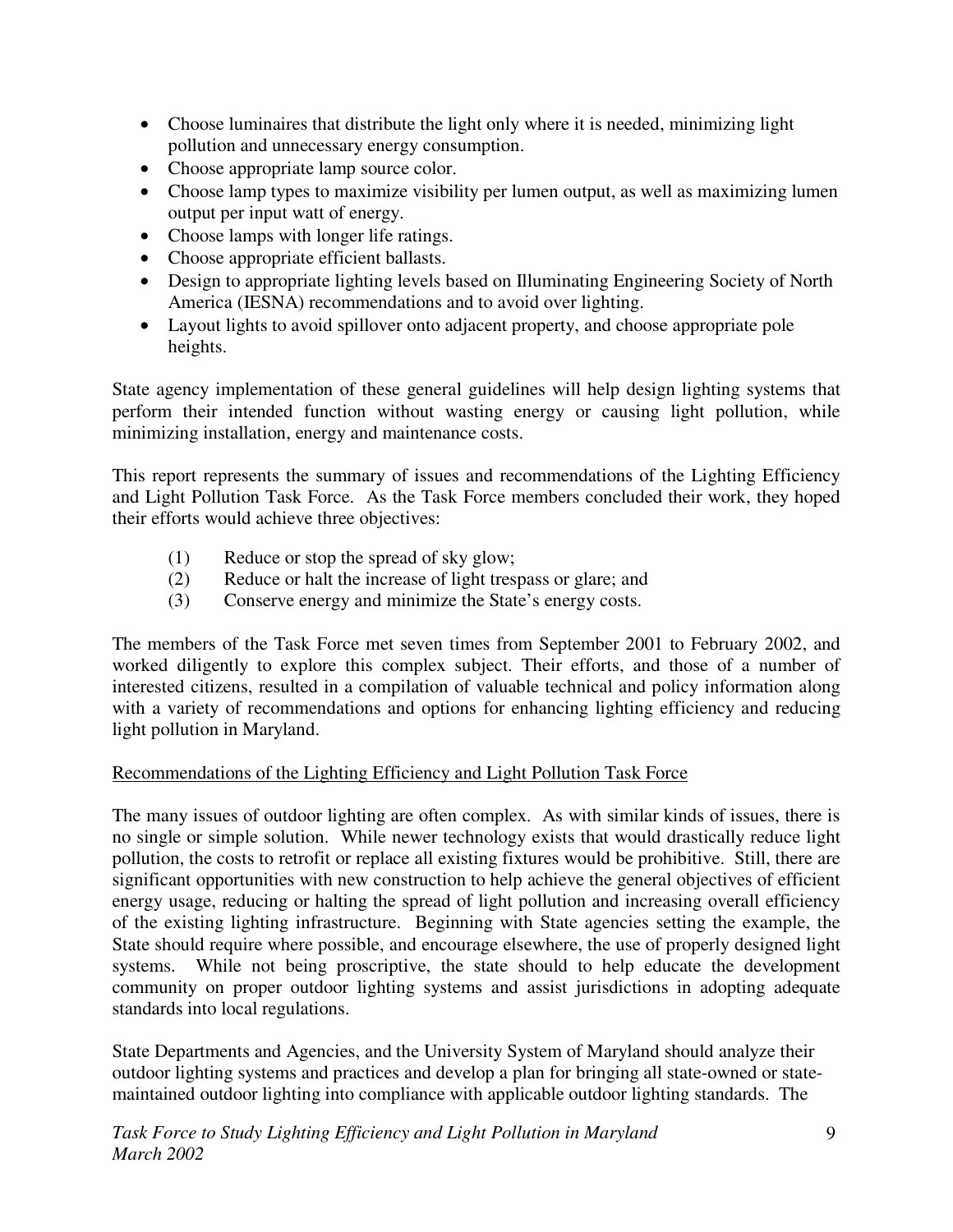plan should seek to bring existing lighting systems and fixtures into compliance within the next six years, where it is economically feasible to do so. All new lighting systems and fixtures should comply with applicable outdoor lighting standards.

The Maryland Green Buildings Council, established by Executive Order 01.01.2001.02 and chaired by the Secretary of the Department of General Services, should report on implementation of these plans, and recommend a public information program, aimed at local planning officials, county commissions, city councils, etc., with the following objectives:

- Bringing to their attention the nature, causes, and effects of inefficient outdoor lighting; Informing them of the existence of national guidelines and standards (IESNA), National Electrical Manufacturers Association (NEMA) designed to provide efficient and effective outdoor lighting; and encouraging them to adopt local outdoor lighting ordinances consistent with IESNA/NEMA standards.
- To the extent possible and appropriate, the State should engage the cooperation and assistance of the Maryland Association of Counties, the Maryland Municipal League, and the Baltimore and Metropolitan Washington Councils of Governments in this effort.
- The Maryland Green Buildings Council should recommend a public information program, aimed at Maryland architects, builders, and lighting contractors, with the following objectives:
	- o Bringing to their attention the nature, causes, and effects of inefficient outdoor lighting;
	- o Informing them of the existence of national guidelines and standards (IESNA, NEMA) designed to provide efficient and effective outdoor lighting; and
	- o Encouraging them to develop site designs and install outdoor lighting systems consistent with existing IESNA/NEMA standards.
- To the extent possible and appropriate, the State should engage the cooperation and assistance of IESNA, NEMA and others in this effort.

That the State of Maryland should consider financial incentives, in the form of tax credits, grants, or interest-free financing, to businesses and local governments to retrofit or replace existing noncompliant outdoor lighting systems with compliant fixtures and systems.

In implementing these recommendations, the following should be taken into consideration:

- IESNA recommendations for lighting levels and uniformity should be used wherever possible.
- Local jurisdictions should be encouraged to adopt standards based on IESNA criteria and develop means to enforce the standards. Building codes are one possible vehicle for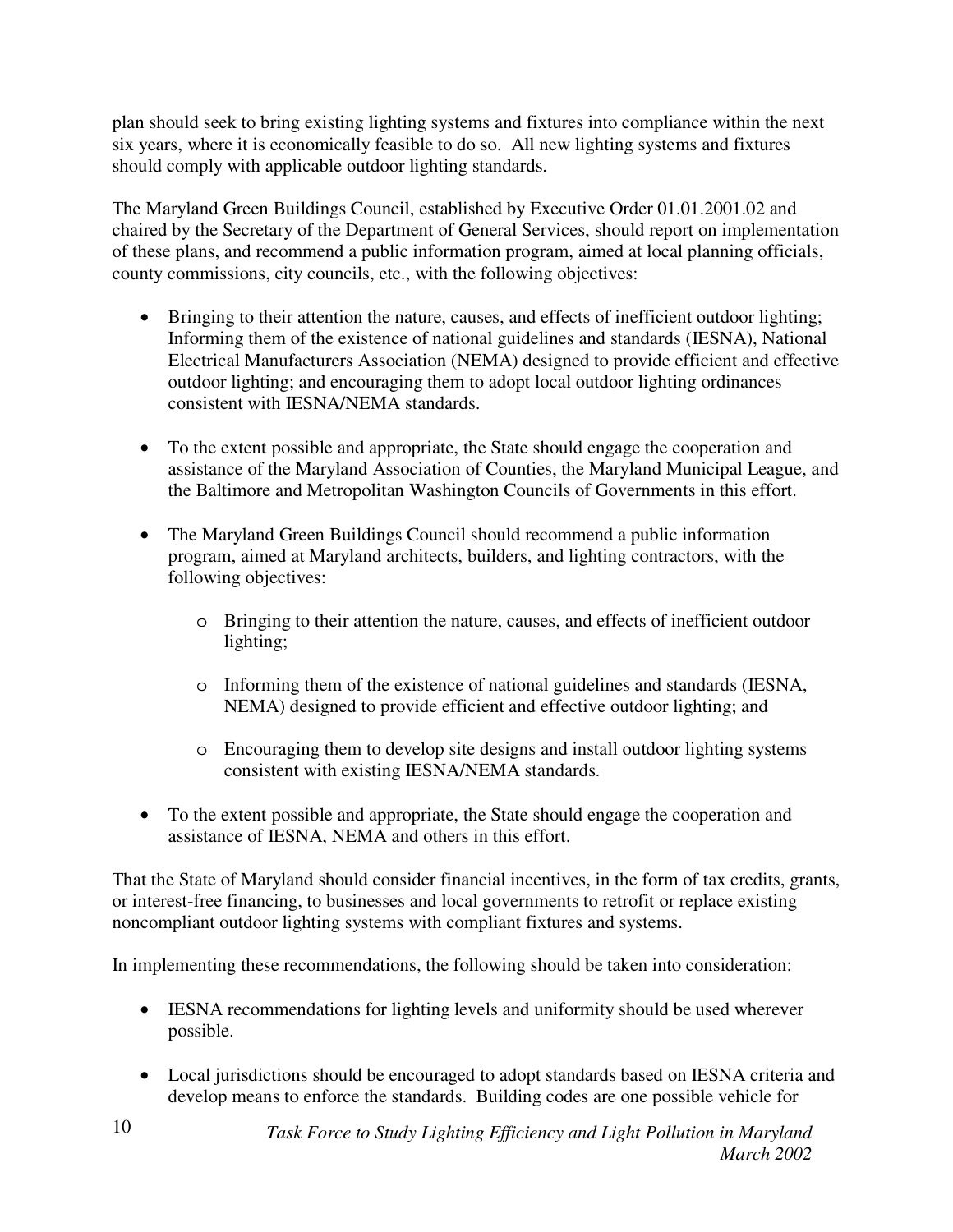implementing standards. Any deviation from the adopted standards should be justified through public forum.

- Cutoff type luminaires should be used wherever possible and appropriate. Light allowed to project skyward is wasted, both from an energy standpoint, and relative to maintaining a dark sky.
- Over lighting should be discouraged strongly in both the public and private sectors. In order for performance to be maintained or enhanced, participation must be across the board.
- Safety must be addressed as the primary concern, and lighting installed for aesthetic purposes cannot be designed in such a way as to jeopardize safety.
- Standards should be as simple and general as possible. A local jurisdiction should not be limited in their efforts to address safety concerns.
- Mandatory standards compliance should be implemented on State funded projects.
- Standards set by local jurisdictions should not jeopardize the availability of Federal funds on a project. Standards should apply to new construction and major renovation/rehabilitation work. Trying to upgrade all existing systems would not be practical or cost effective.
- Residential, low wattage and airport lighting systems on the runway side should be exempted from any standards established. Temporary lighting systems, such as is used for holidays or at nighttime work areas also should be exempted, but nonetheless, effort should be made to achieve energy efficiency and control of light.

Finally, to help implement the above Recommendations, the Task Force also recommends taking the following procedural actions:

- The State should lead by example and require that all outdoor lighting as part of the design of any new or major renovation of any State owned or leased facility should follow Lighting System Design Guideline. These guidelines should be based upon IESNA and NEMA standards and promulgated by the Maryland Green Buildings Council.
- To assist with education and outreach to both local governments and the development community, the State should produce materials that describe the issues of light pollution and contain information regarding the design of appropriate outdoor lighting systems. These materials should be available **by July 1, 2003 or as recommended by the MGBC**. Wherever possible, these education and outreach efforts should be coordinated with existing efforts including, but not limited to, course work for architecture, engineering and landscape architecture students.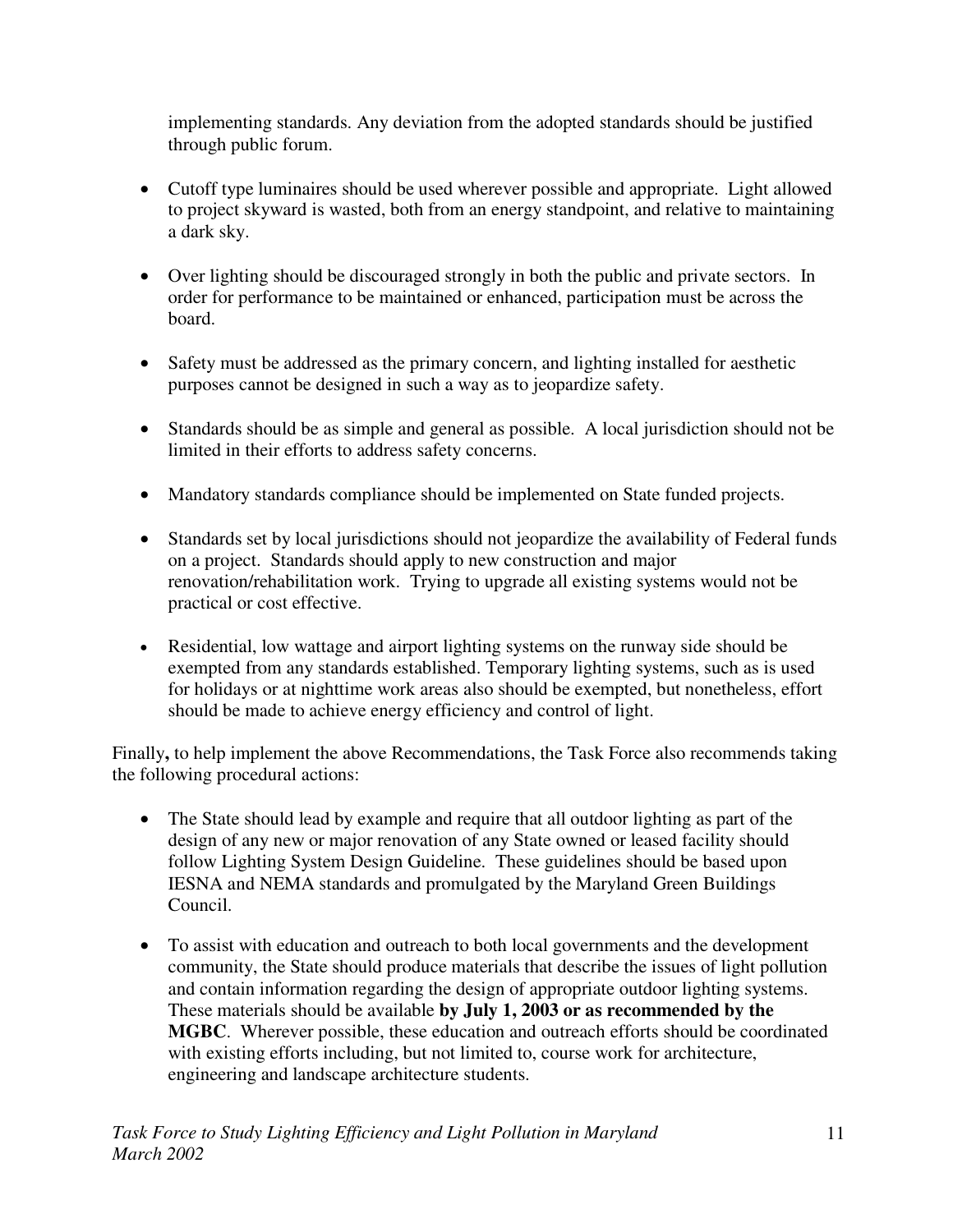• Work with existing organizations such as Maryland Association of Counties and the Maryland Municipal League to develop model guidelines (e.g., ordinances or codes) that local jurisdictions could use to control light pollution. Assist local jurisdictions in using these guidelines to adopt local measures to reduce or stop the spread of light pollution **by July 1, 2005 as recommended by the MGBC**.

Appendix C lists outdoor lighting laws and regulations from other states. These can serve as templates for similar legislation at the State and local level in Maryland.

The Task Force served a very valuable purpose by bringing together the necessary interest groups to identify the issues related to light pollution in Maryland and to provide recommended actions to address those identified issues. Their hard work and commitment to this effort were extraordinary. A similar group working as a subcommittee of the Maryland Green Buildings Council, should review these recommendations and monitor their implementation. This would provide the necessary ongoing coordination, continuity and accountability sought by House Joint Resolution 14 sponsors.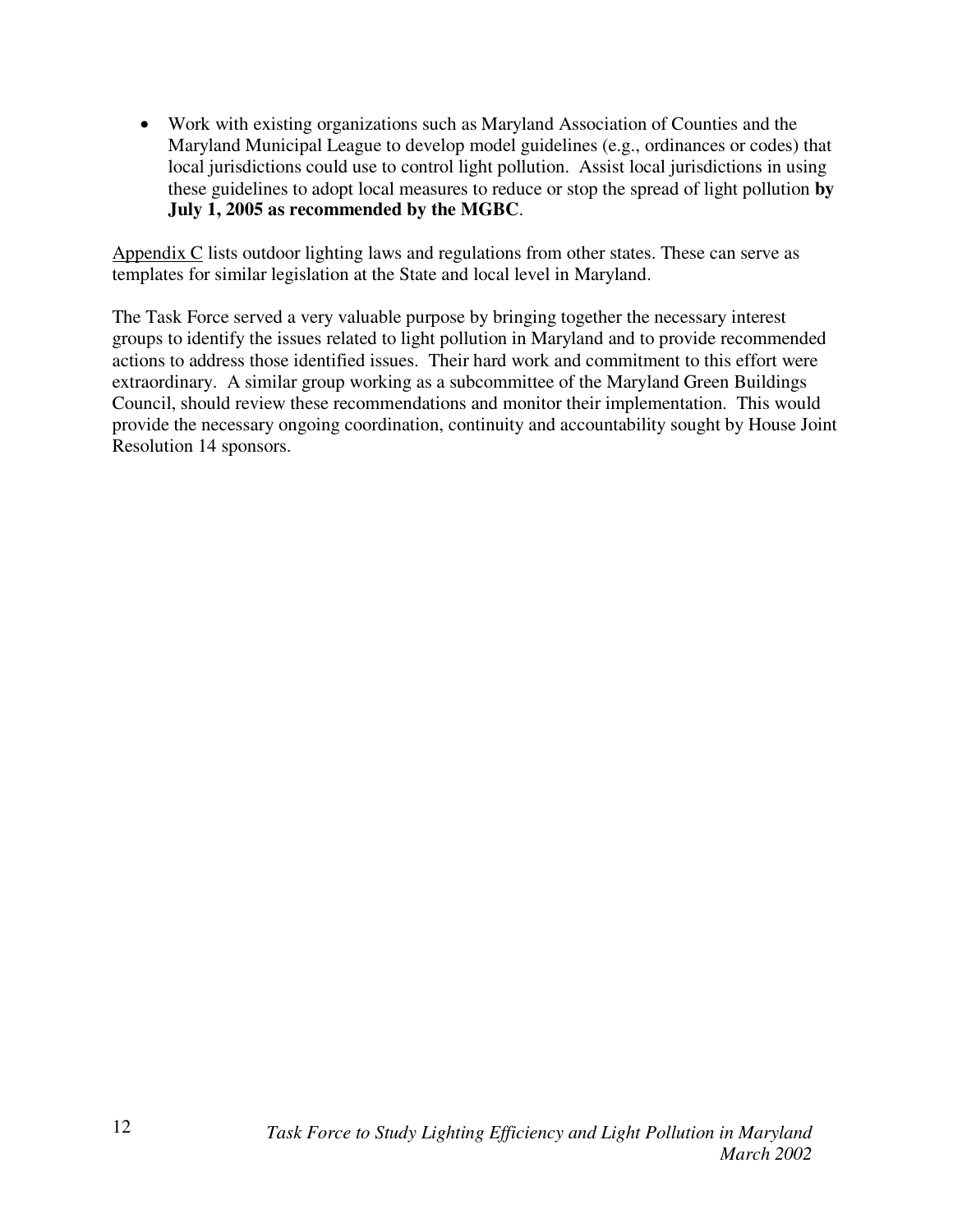Appendix A

#### **HOUSE JOINT RESOLUTION 14**

Unofficial Copy 2001 Regular Session

 $M1$  (1lr0868)

\_\_\_\_\_\_\_\_\_\_\_\_\_\_\_\_\_\_\_\_\_\_\_\_\_\_\_\_\_\_\_\_\_\_\_\_\_\_\_\_\_\_\_\_\_

\_\_\_\_\_\_\_\_\_\_\_\_\_\_\_\_\_\_\_\_\_\_\_\_\_\_\_\_\_\_\_\_\_\_\_\_\_\_\_\_\_\_\_\_\_

\_\_\_\_\_\_\_\_\_\_\_\_\_\_\_\_\_\_\_\_\_\_\_\_\_\_\_\_\_\_\_\_\_\_\_\_\_\_\_\_\_\_\_\_\_

*ENROLLED RESOLUTION -- Appropriations/Economic and Environmental Affairs --* 

Introduced by **Delegates Kopp, Barkley, Bronrott, Cadden, Clagett, Conroy, Cryor, D'Amato, Dypski, Goldwater, Grosfeld, Harrison, Howard, Hubbard, Hubers, Hurson, Love, Mandel, McIntosh, Menes, Morhaim, Petzold, and Shriver** 

Read and Examined by Proofreaders:

Proofreader.

Proofreader.

Sealed with the Great Seal and presented to the Governor, for his approval this  $\frac{1}{\text{day of}}$  at  $\frac{1}{\text{day of}}$  at  $\frac{1}{\text{day of}}$  o'clock,  $\frac{1}{\text{day of}}$ 

Speaker.

#### RESOLUTION NO.\_\_\_\_\_\_\_

1 A House Joint Resolution concerning

#### 2 **Task Force to Study Lighting Efficiency and Light Pollution in Maryland**

3 FOR the purpose of establishing a Task Force to study the cost, extent, and

- 4 consequences of inefficient public lighting and light pollution in the State and
- 5 benefits of alternative improvements; providing for the membership and
- 6 appointment of the Task Force; providing for the duties of the Task Force;
- 7 requiring the Department of General Services to coordinate the professional and
- 8 administrative support of the Task Force; requiring the Task Force to report to
- 9 the General Assembly by a certain date; and generally relating to the Task Force
- 10 to Study Lighting Efficiency and Light Pollution in Maryland.
- 11 WHEREAS, State and local governments and other public bodies, including the
- 12 University System of Maryland, spend millions of dollars each year on lighting roads,
- 13 buildings, and campuses and are also responsible for setting lighting standards and
- 14 policies throughout the State; and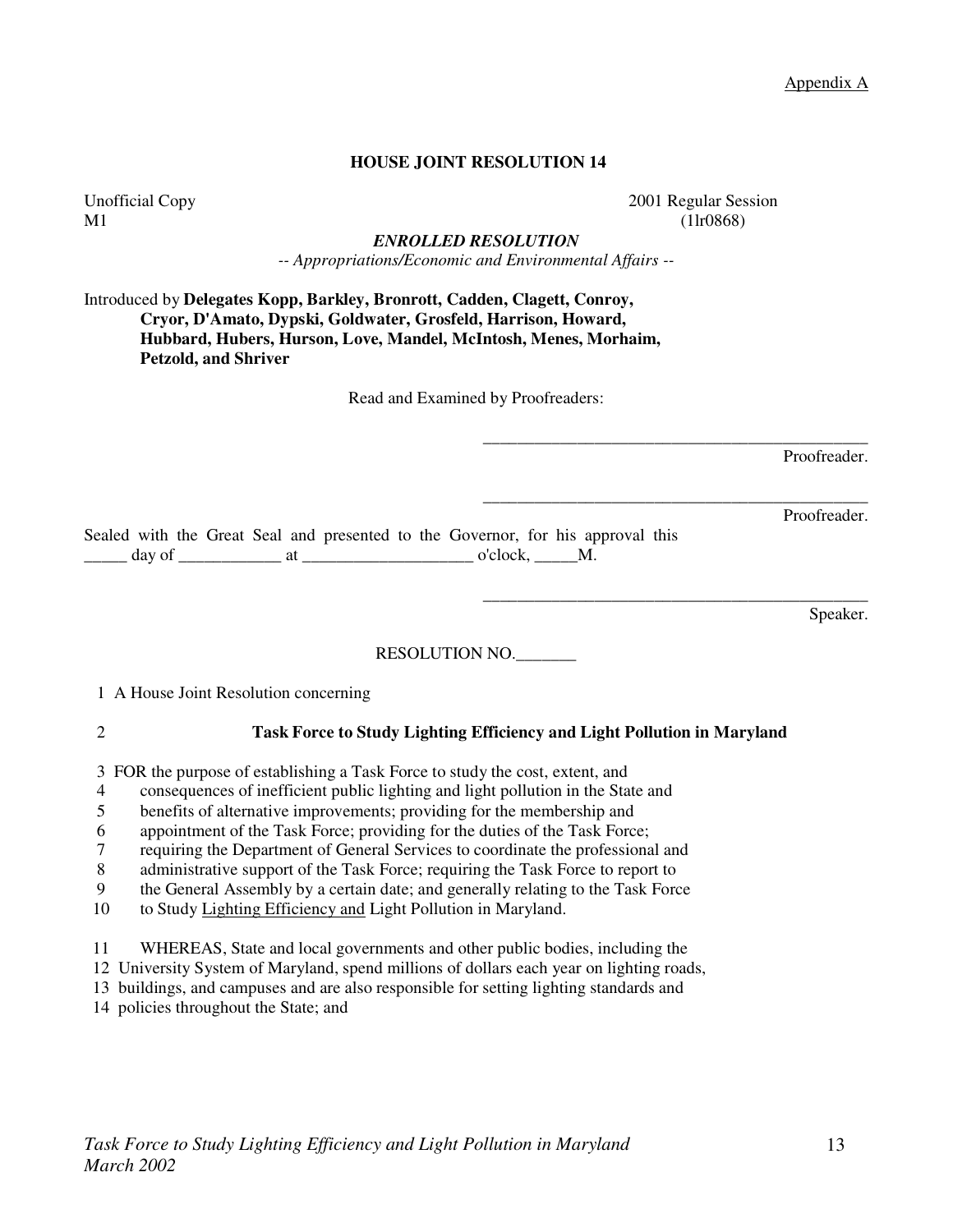#### **2 HOUSE JOINT RESOLUTION 14**

 1 WHEREAS, Too often public funds are spent on lighting which is not optimally 2 efficient, can waste both funds and energy, causes glare which does not enhance 3 public safety and often causes light trespass and light pollution, and can threaten the 4 very survival of amateur and professional astronomy, thereby reducing opportunity 5 for children and others to appreciate the beauties of the night sky; and

 6 WHEREAS, Good lighting policies save public funds while enhancing public 7 safety; and

 8 WHEREAS, Several agencies of State and local government have begun 9 individually and separately to examine lighting policies and standards with the goal 10 of enhancing efficiency, reducing cost, and reducing pollution, and would benefit from 11 a joint examination of the problems and opportunities inherent in improved policies 12 and practices and in exchange of information with experts such as representatives of 13 the standards-setting Illuminating Engineers Association Engineering Society of 14 North America; now, therefore, be it

 15 RESOLVED BY THE GENERAL ASSEMBLY OF MARYLAND, That there is a 16 Task Force to study the cost, extent, causes, and consequences of current public 17 lighting standards and policies, light pollution, and the benefits of alternative policies 18 in Maryland; and be it further

19 RESOLVED, That the Task Force shall be composed of  $22.23$  members, as 20 follows:

 21 (1) Two members from the Senate of Maryland, designated by the 22 President of the Senate;

 23 (2) Two members from the House of Delegates, designated by the 24 Speaker of the House;

 25 (3) One representative from the Department of the Environment, 26 designated by the Secretary;

 27 (4) One representative from the Department of Natural Resources, 28 designated by the Secretary;

 29 (5) One representative from the Department of General Services, 30 designated by the Secretary;

 31 (6) One representative from the Maryland Energy Administration, 32 designated by the Director;

 33 (7) One representative from the University System of Maryland, 34 designated by the Chancellor of the University;

 35 (8) The Dean of the College of Computer, Mathematical and Physical 36 Sciences of the University of Maryland, College Park, or the Dean's designee;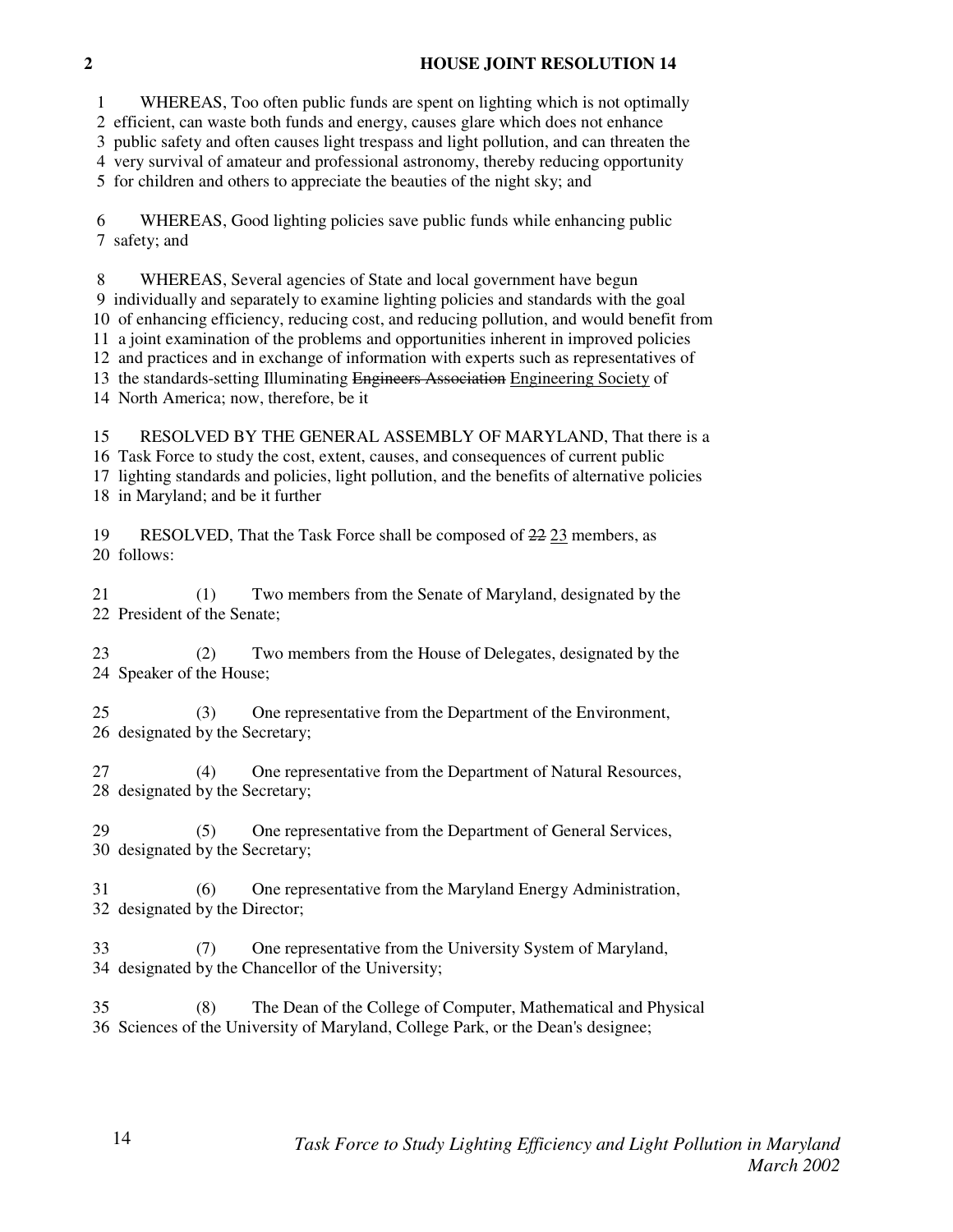#### **3 HOUSE JOINT RESOLUTION 14**

 1 (9) Two representatives from the Maryland Department of 2 Transportation, including the Bicycle and Pedestrian Director and an official involved 3 in the State Highway lighting program, designated by the Secretary of 4 Transportation; 5 (10) One representative from the Department of Business and Economic 6 Development, designated by the Secretary; 7 (11) One representative from a County currently officially examining 8 lighting policy and standards, designated by the Maryland Association of Counties; 9 (12) One representative of a municipality currently officially examining 10 local lighting policy and standards, designated by the Maryland Municipal League; 11 (13) One representative from the Illuminating Engineering Society of 12 North America, designated by the Executive Director of the Society; 13 (14) Six Seven members appointed by the Governor as follows: 14 (i) One representative of the professional astronomy community; 15 (ii) One representative of the amateur astronomy community; 16 (iii) One representative of an environmental group with expertise in 17 the effects of artificial light on wildlife; 18 (iv) One representative of the public electric utility industry with a 19 major role in road or exterior lighting; 20 (v) One representative of State or local law enforcement; and 21 (vi) One representative from science educators at the secondary 22 school level; and 23 (vii) One expert in human reactions to artificial light; and be it 24 further 25 RESOLVED, That the Governor shall designate the Chairman of the Task Force; 26 and be it further 27 RESOLVED, That the Department of General Services shall coordinate with 28 other State agencies, including the University of Maryland, to provide professional 29 and administrative support to the Task Force; and be it further 30 RESOLVED, That a member of the Task Force: 31 (1) May not receive compensation; but 32 (2) Is entitled to reimbursement for expenses under the Standard State 33 Travel Regulations as provided in the State budget; and be it further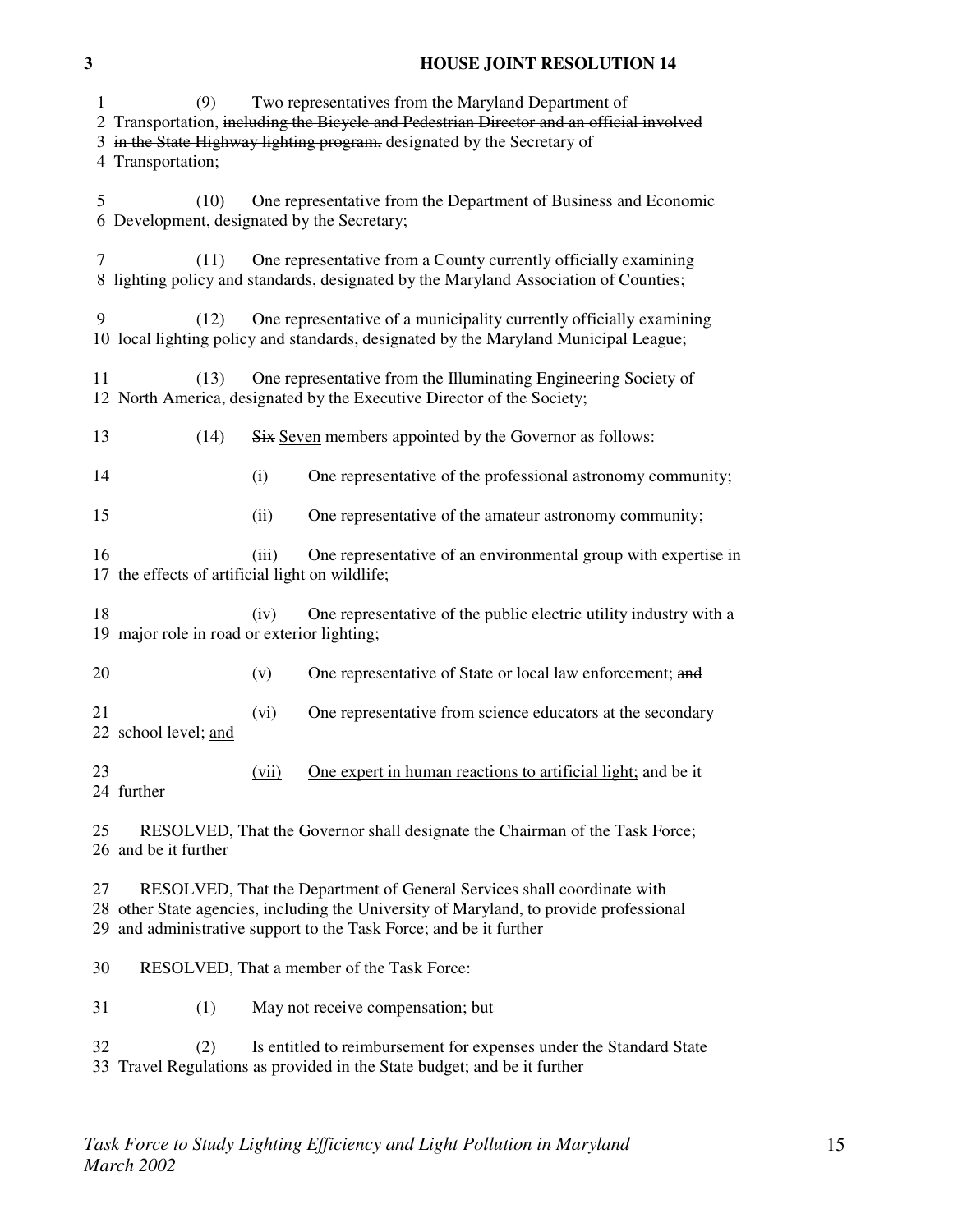# *Task Force to Study Lighting Efficiency and Light Pollution in Maryland March 2002*

1 RESOLVED, That the Task Force shall:

2 (1) Estimate the potential fiscal and energy costs and savings, including

3 the potential impact on the State budget and the budgets of county and municipal

4 jurisdictions in the State, associated with the adoption of lighting practices that

5 minimize inefficient lighting, light pollution, and energy waste while meeting

6 important illumination and safety lighting requirements; and

 7 (2) Study and document *the benefits of lighting to the public, including* 8 *those who use Maryland's highways, airways, and other travelways, and* the

9 consequences of light pollution in Maryland, including its impact on driving safety,

 10 general community safety, birds and other nocturnal fauna, astronomical research 11 observation, the natural beauty of the night sky, and any other consequences the Task

12 Force determines are appropriate for its attention;

 13 (3) Survey and document the technology and standards currently 14 available to minimize light pollution; and

 15 (4) Prepare recommendations for public and private action to enhance 16 lighting efficiency and minimize light pollution in Maryland, including, but not 17 limited to, appropriate standards or policies for consideration by appropriate State 18 agencies, counties, or municipal corporations in the State; and be it further

 19 RESOLVED, That the Task Force shall issue a preliminary report of its findings 20 and recommendations to the General Assembly, subject to § 2-1246 of the State 21 Government Article, on or before October 15, 2001, and shall issue a final report of its 22 findings and recommendations to the General Assembly on or before February 1,

23 2002; and be it further

 24 RESOLVED, That a copy of this Resolution be forwarded by the Department of 25 Legislative Services to the Honorable Parris N. Glendening, Governor of Maryland; 26 the Honorable Thomas V. Mike Miller, Jr., President of the Senate of Maryland; and

27 the Honorable Casper R. Taylor, Jr., Speaker of the House of Delegates.

**4 HOUSE JOINT RESOLUTION 14**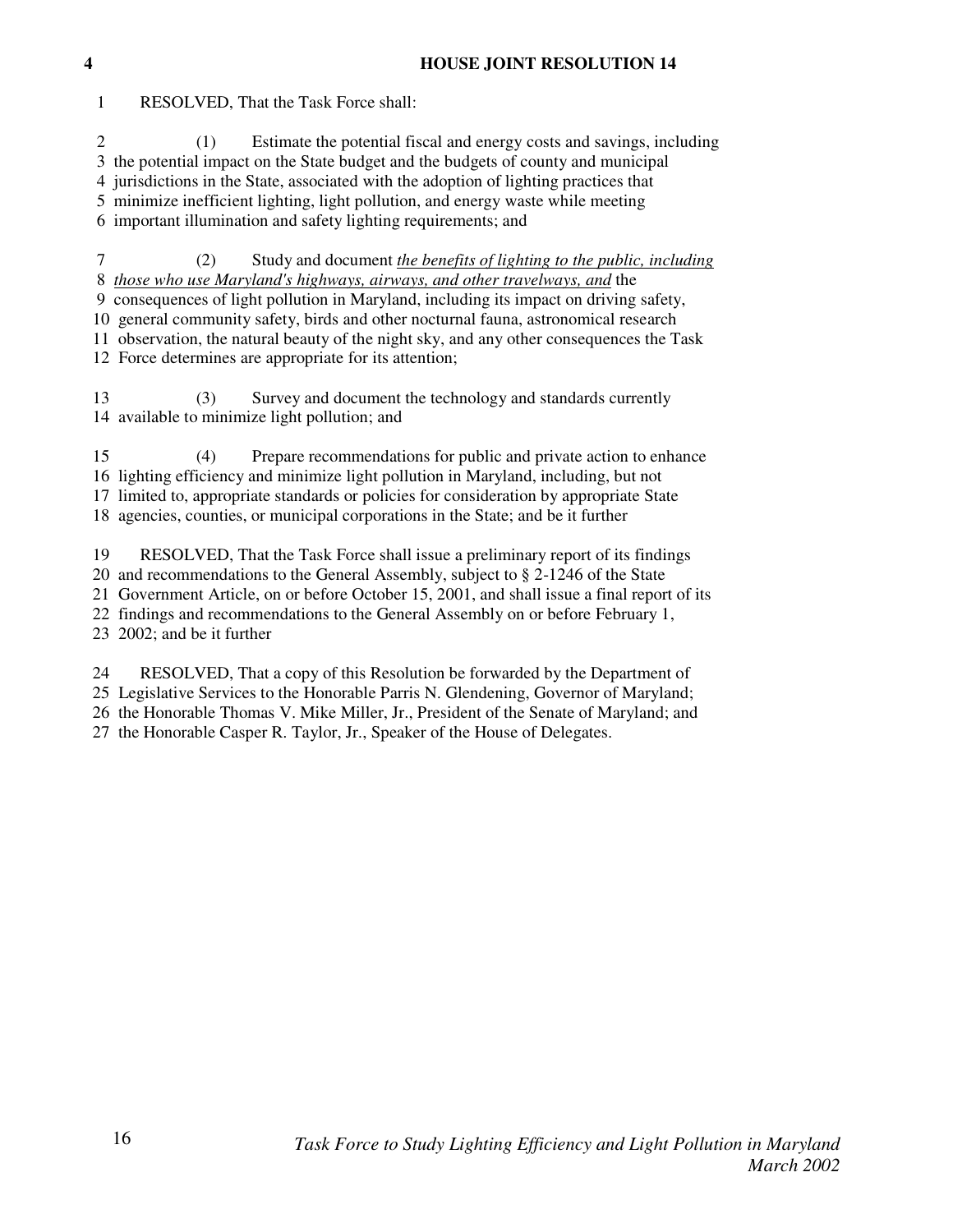# **Glossary**

**Area Lighting** - all sources of outdoor lighting other than streetlights.

**Ambient Light** - lighting throughout an area that produces general illumination.

**Cutoff-type luminaries** - a luminaire light distribution where the candela per 1000 lamp lumens does not numerically exceed 25 (2.5 percent) at an angle of 90 above nadir, and 100 (10 percent) at a vertical angle of 80 above nadir.

**Department** - the Department of the Environment.

**Direct Glare** - is glare resulting from high luminances or insufficiently shielded light sources in the field of view or from reflecting areas of high luminance.

**Emergency** - any occurrence or set of circumstances involving actual or imminent physical trauma or property damage that demands immediate action.

**Foot-candle, fc** - is the illuminance on a surface one square foot in area on which there is a uniformly distributed flux of one lumen.

**Foot-candle meter** - an instrument, meeting IES Guide for Photometric Measurements, which is used for the measurement of lighting levels in a specified manner.

**Full Cutoff** - a luminaire light distribution where there is no light distribution at or above an angle of 90 degrees above nadir.

**Glare** - the sensation produced by luminance within the visual field that is sufficiently greater than the luminance to which the eyes are adapted to cause annoyance, discomfort, or loss in visual performance and visibility.

**Horizontal Foot-candle** - measurements taken with a foot-candle meter with the test cell positioned horizontal, 36 inches above grade.

**IESNA** - Illumination Engineering Society of North America.

**Light Pollution** - direct glare and light trespass caused by improperly designed outdoor lighting.

Light Pollution Standards - the goals for ambient light, the attainment and maintenance of which, in defined areas and under specific conditions, are necessary to protect the environment and general welfare.

**Light Trespass** - light that strays from its intended purpose and becomes a visual annoyance, even temporarily disabling.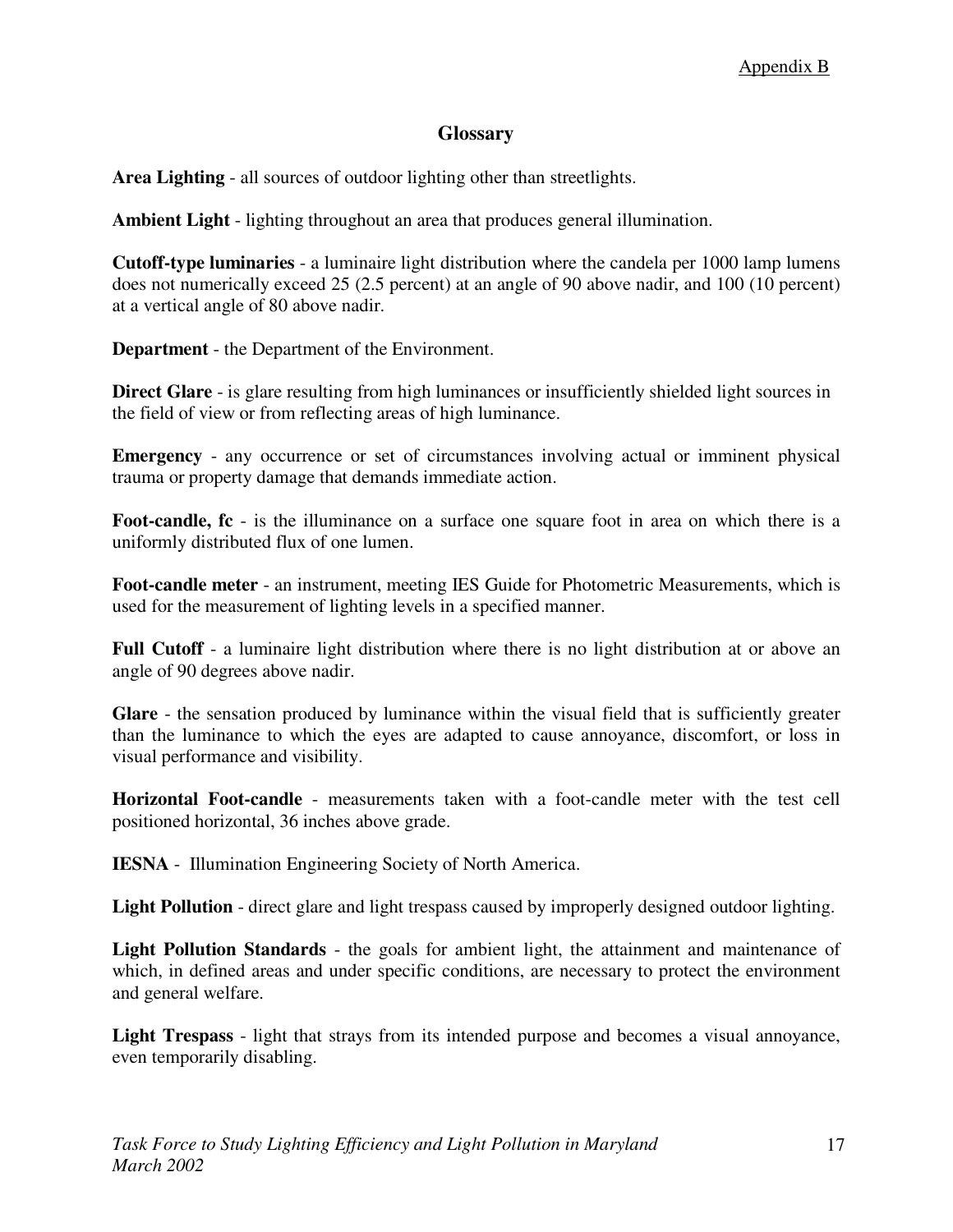**Luminous efficacy** - means the ratio of the total emitted lumens to power consumption. It is expressed in lumens per watt.

**NEMA** - National Electrical Manufacturers Association.

**Pre-Curfew hours** - from dusk up to 11 p.m. local time.

**Post-Curfew hours** - 11 p.m. to 7 a.m. local time.

**Person** - any individual, group of individuals, firm, partnership, voluntary association, or private, public, or municipal corporations, or political subdivision of the star or department, bureau, agency or instrument of federal, state or local government, responsible for the use of property.

**Sky Glow** - the added sky brightness caused by the scattering of electric light into the atmosphere, particularly from outdoor lighting in urban areas.

**Source** - any person or property, real or personal, contributing to light pollution.

**Streetlight** - lighting supplied from overhead or underground facilities on dedicated public streets and roads where required by City, Town, County or other Municipal or Public Agency, or by an incorporated association of local residents.

**Zoning District** - a general land use category, defined according to local subdivision, the activities and uses for which are generally uniform throughout the subdivision. For the purposes of this regulation, property which is not zoned "residential," "commercial," or "industrial," shall be classified according to use as follows:

*Commercial* - property used for buying and selling goods and services;

*Industrial* - property used for manufacturing and storing of goods:

*Residential* - property used for dwellings.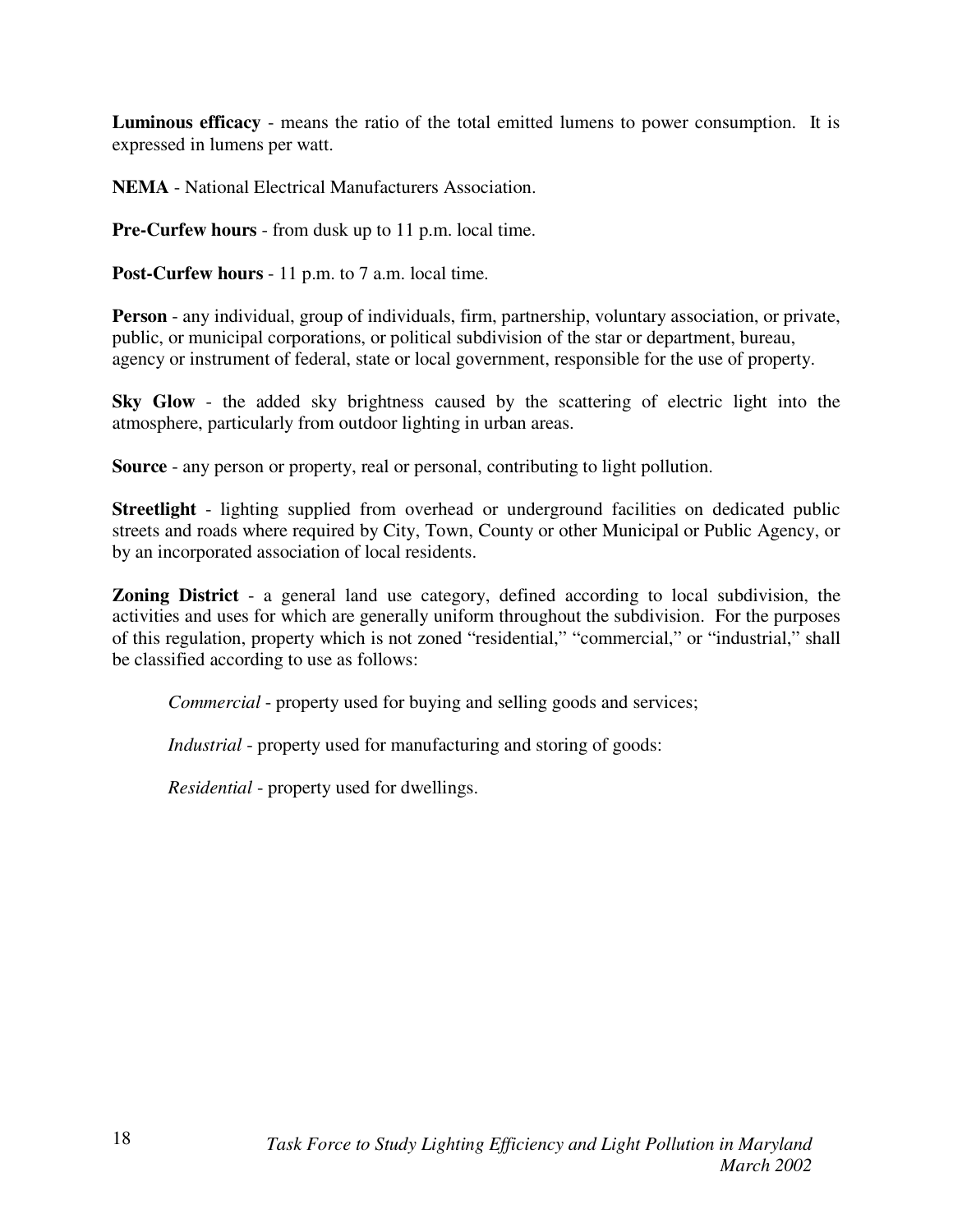# Appendix C

# **Outdoor Lighting Laws and Regulations in Other States**

#### **Arizona**

#### *Requirements:*

Requires *all* outdoor light fixtures to be "fully" or "partially shielded." No new mercury vapor outdoor light fixtures can be installed and the use of mercury vapor light fixtures is prohibited after January 1, 2011. No replacement mercury vapor equipment, other than bulbs, can be sold in the state.

#### *Exceptions:*

Incandescent fixtures 150 watts or less and other lights 70 watts or less; streetlight fixtures if shielding is not available; fixtures not meeting the requirements, but which are extinguished between midnight and sunrise by an automatic shutoff device; mercury vapor lights erected prior to 1950; and navigational lighting systems at airports.

#### *Other:*

Provisions do not apply in counties, cities or towns with laws or regulations more stringent than these.

 "Fully shielded" fixtures are defined as fixtures that are "shielded in such a manner that light rays emitted by the fixture, either directly from the lamp or indirectly from the fixture, are projected below a horizontal plan running through the lowest point on the fixture where light is emitted."

 "Partially shielded" fixtures are defined as fixtures that are "shielded in such a manner that the bottom edge of the shield is below the plane of the center line of the lamp reducing light above the horizontal."

#### **Colorado**

#### *Requirements:*

Beginning July 1, 2002, any new outdoor lighting fixture with a rated output greater than 3,200 lumens, *installed* by or on behalf of the state, using state funds, must meet the following requirements:

• Must be a "full cutoff luminaire;"\* must provide the minimum luminance adequate for the intended purpose, with consideration given to recognized standards including, but not limited to the recommended practices of IESNA;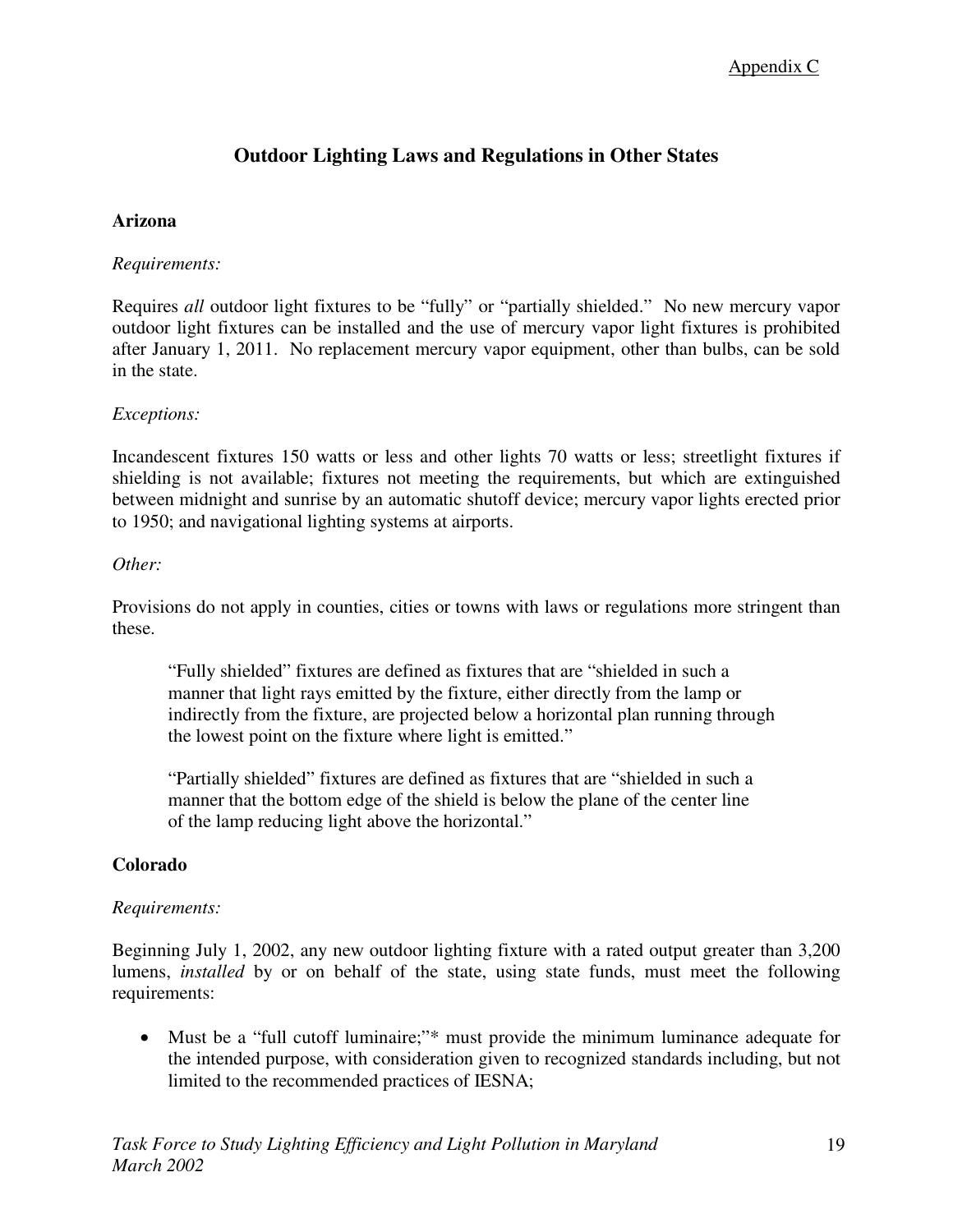• Full consideration is given to costs, energy conservation, glare reduction, minimization of light pollution and preservation of the natural night environment; and Where the purpose involved is the lighting of state highways, the Department of Transportation has determined that effective alternatives that do not require the use of artificial light cannot achieve the intended purpose.

#### *Exceptions:*

Preemption by federal law; temporary use in emergency situations; temporary use for nighttime work; special events (sporting events, illumination of monuments, historic structures, or flags), although efforts must be made to minimize up-light; the lighting "is used solely to enhance the aesthetic beauty of an object;" and there is a compelling safety interest that cannot be addressed using any other method.

#### *Other:*

The requirements are not binding for state prison facilities, including contract facilities.

"Full cutoff luminaire" is defined as "a luminaire that allows no direct light emissions above a hrizontal plane through the luminaire's lowest light-emitting part."

#### **Connecticut**

#### *Requirements:*

No *state or municipal* funds can be used to install or replace a permanent outdoor luminaire for roadway lighting, and no public utility company may install or replace a permanent outdoor luminaire for roadway lighting where the costs of operating the lighting is paid for by municipal funds, unless:

The luminaire is designed to maximize energy conservation and minimize light pollution, glare and light trespass; the luminaire is equal to the minimum luminance adequate for the intended purpose; that luminaires used on state secondary and special service highways, with a rated output of more than 1,800 lumens, are *full cutoff*;\* that luminaires used on municipal roads, with a rated output of more than 1,800 lumens, are full cutoff; that luminaires used on state primary highways, with a rated output of more than 1,800 lumens, are full cutoff, where the Commissioner of Transportation has determined that use of a full cutoff luminaire will not compromise the safety, increase costs of the lighting plan or lighting replacement for the highway, or violate federal law; the Commissioner of Transportation has determined that the purpose of lighting state highways cannot be achieved by reducing the speed limit or by installing reflectorized roadway markets, lines, warnings, informational signs or other means of passive or reflective lighting; and the chief elected officer of a municipality has determined that the purpose of lighting state highways cannot be achieved by reducing the speed limit or by installing reflectorized roadway markets, lines, warnings, informational signs or other means of passive or reflective lighting.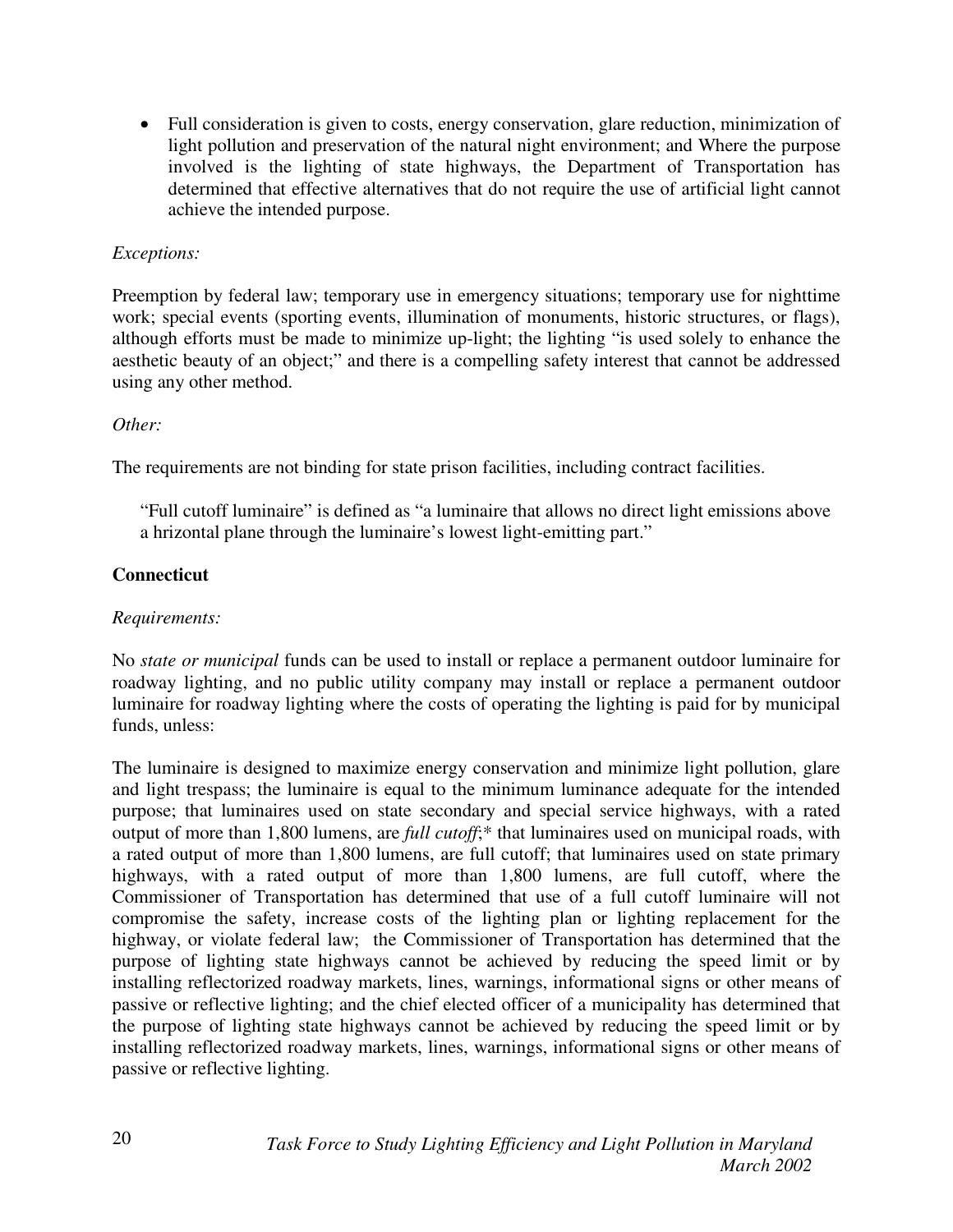#### *Exceptions:*

The Commissioner of Transportation may waive these requirements if the Commissioner determines that a waiver is "necessary for the lighting application." In reviewing requests for waivers, the Commissioner must consider design safety, costs and other factors deemed appropriate by the Commissioner." The chief elected official of a municipality has essentially the same authority and discretion to waive the requirements. Public utility companies must request municipal waivers 30 days prior to installation or replacement of luminaire in question.

"Full cutoff luminaire" is defined as a luminaire that allows no direct light emissions above a horizontal plane through the luminaire's lowest light-emitting part."

#### **Maine**

#### *Requirements:*

State funds cannot be used to *install or replace* any "permanent outdoor luminaire" unless:

For luminaires with rated output greater than 1,800 lumens, it is a "full cutoff luminaire"\* and the luminaire does not exceed the minimum luminance recommended for the purpose involved by the IESNA or the federal Department of Transportation; and the Director of the Bureau of Public Improvements ensure that consideration is given to minimizing glare and light trespass.

#### *Exceptions:*

Preemption by federal law; and the Director of the Bureau of Public Improvements determines there is a compelling safety interest that cannot be addressed by any other method.

"Full cutoff luminaire" is defined as "a luminaire that allows no direct light emissions above a horizontal plane through the luminaire's lowest light-emitting part."

#### **New Mexico**

#### *Requirements:*

*All* outdoor lighting fixtures, except low-pressure sodium lamps, must be "fully shielded."\* Low-pressure sodium lamps must be "fully" or "partially shielded."

No new mercury vapor lights can be installed after July 1, 2000. No mercury vapor replacement equipment, other than lamps, can be sold after January 1, 2001. The use of mercury vapor lighting fixtures is prohibited after January 1, 2008.

The use of laser source light or any similar high intensity light for outdoor advertising or entertainment, when projected above the horizontal, is prohibited. The operating of searchlights for advertising purposes in prohibited between 10:00 p.m. and sunrise. The installation, sale,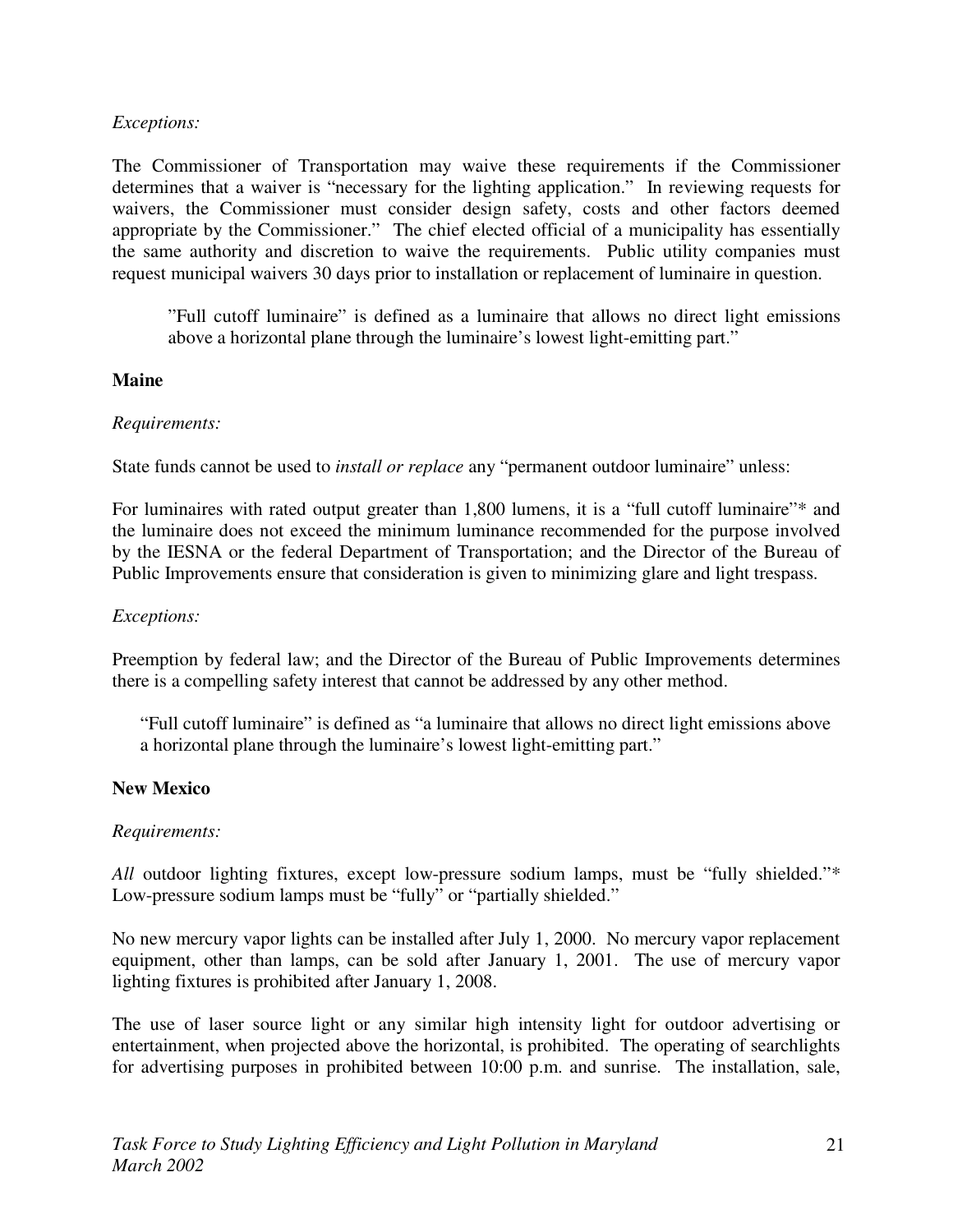offering for sale, lease or purchase of any outdoor lighting fixtures not meeting these requirements is prohibited.

Outdoor sign lights must be mounted on the top of the sign and must comply with all shielding requirements. Existing outdoor advertising structures must be brought into conformance of these requirements within three years of adoption.

No public or private outdoor recreational facility shall be illuminated after 11 p.m., except to conclude activities in progress before 11 p.m.

#### *Exceptions:*

Outdoor lights powered only by fossil fuels; outdoor lighting fixtures installed on residential structures with incandescent lamps rated less than 100 watts; decorative outdoor lighting fixtures with bulbs rated less than 25 watts, installed seasonally; outdoor fixtures used temporarily for emergency purposes by public safety or emergency medical personnel; outdoor lighting fixtures existing and legally installed prior to the effective date of these requirements, except that when the fixtures become inoperative they must be replaced with fixtures that comply with the requirements. Replacement of lamps is permitted, but no repair, replacement or structural alteration can occur without conforming to the requirements; and airport runway, taxiway, and navigational lighting systems.

All outdoor lighting fixtures must be turned off between 11 p.m. and sunrise, except:

- where business is conducted after 11 p.m.;
- for the illumination of advertising signs on the premises of a business, while it is open to the public, and
- lighting necessary for security purposes or to illuminate walkways or roadways.

In addition to other requirements, lighting fixtures must be shielded and/or directed in a manner that they illuminate only the owner's premises and do not spill over into neighboring areas.

#### *Other:*

Provisions do not apply in counties, cities, or towns with laws or regulations more stringent than these. Violations of these requirements are a misdemeanor and subject to fines of not less than \$100 for each violation.

 "Fully shielded" means fixtures shielded such that light rays emitted by the fixture, either directly from the lamp or indirectly from the fixture, are completely restricted to region below an angle 15 degrees beneath the horizontal plane running through the lowest point on the fixture.

"Partially shielded" means fixtures shielded or constructed so that no more than ten percent of the light rays emitted by the fixture, either directly from the lamp or indirectly from the fixture, project above the horizontal plan running through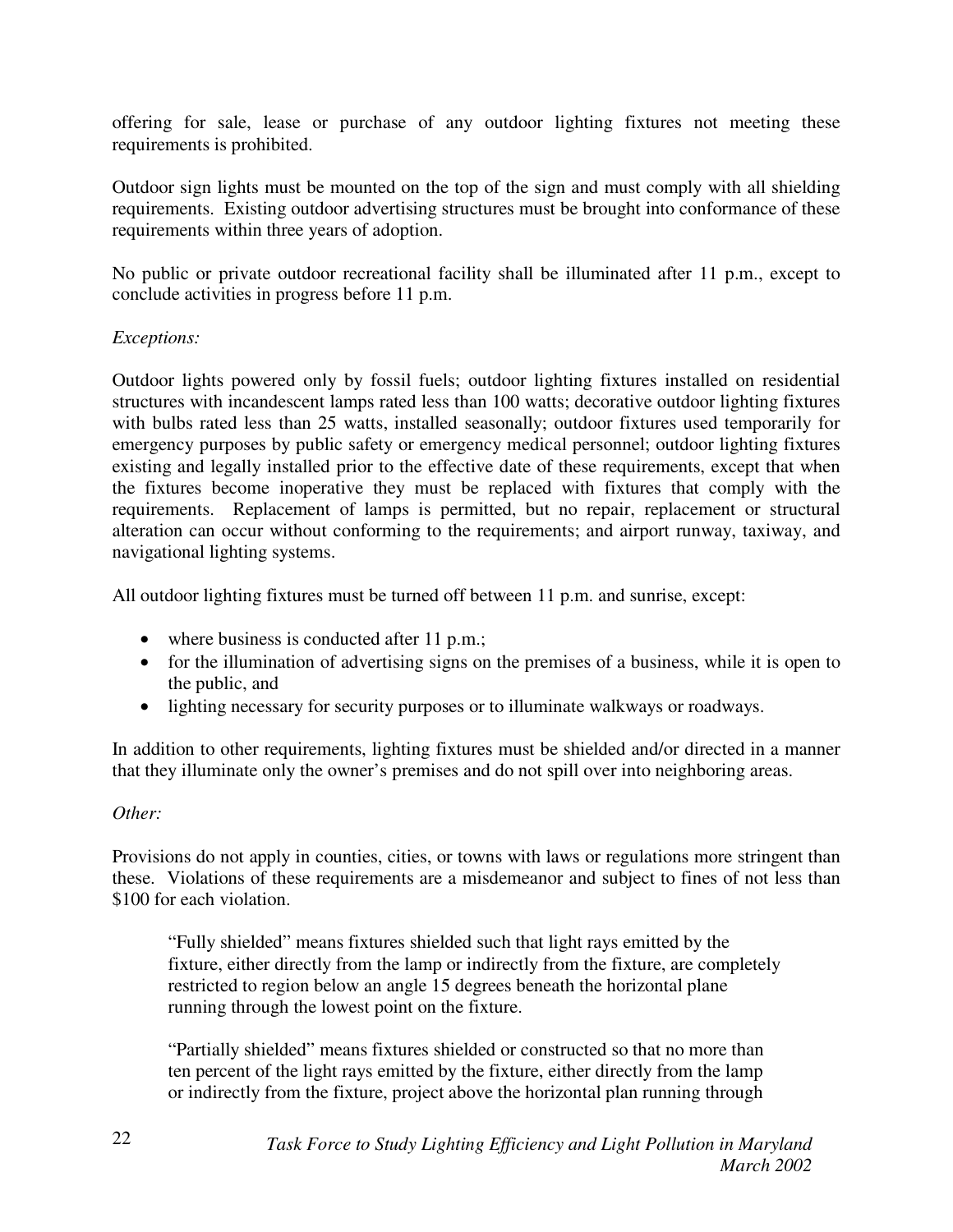the lowest point on the fixture.

# **Texas**

# *Requirements:*

Beginning September 1, 1999, any outdoor lighting fixture *installed, replaced, maintained, or operated* using state funds, must meet the following requirements:

If output rating greater than 1,800 lumens, be a "cutoff luminaire;"\* be the minimum luminance adequate for the intended purpose, with consideration given to nationally recognized standards; if for lighting a state highway, no "effective passive methods" cannot achieve the intended purpose; and full consideration must be given to "energy conservation, reducing glare, minimizing light pollution, and preserving the natural night environment."

# *Exceptions:*

Preemption by federal law; temporary use in emergency situations; temporary use for nighttime work; special events (sporting events, illumination of monuments, historic structures, or flags), although efforts must be made to minimize up-light; the lighting "is used solely to enhance the aesthetic beauty of an object;" and there is a compelling safety interest that cannot be addressed using any other method.

"Cutoff luminaire" is defined as "a luminaire in which 2.5% or less of the lamp lumens are emitted above a horizontal plane through the luminaire's lowest part and 10% or less of the lamp lumens are emitted at a vertical angle 80 degrees above the luminaire's lowest point."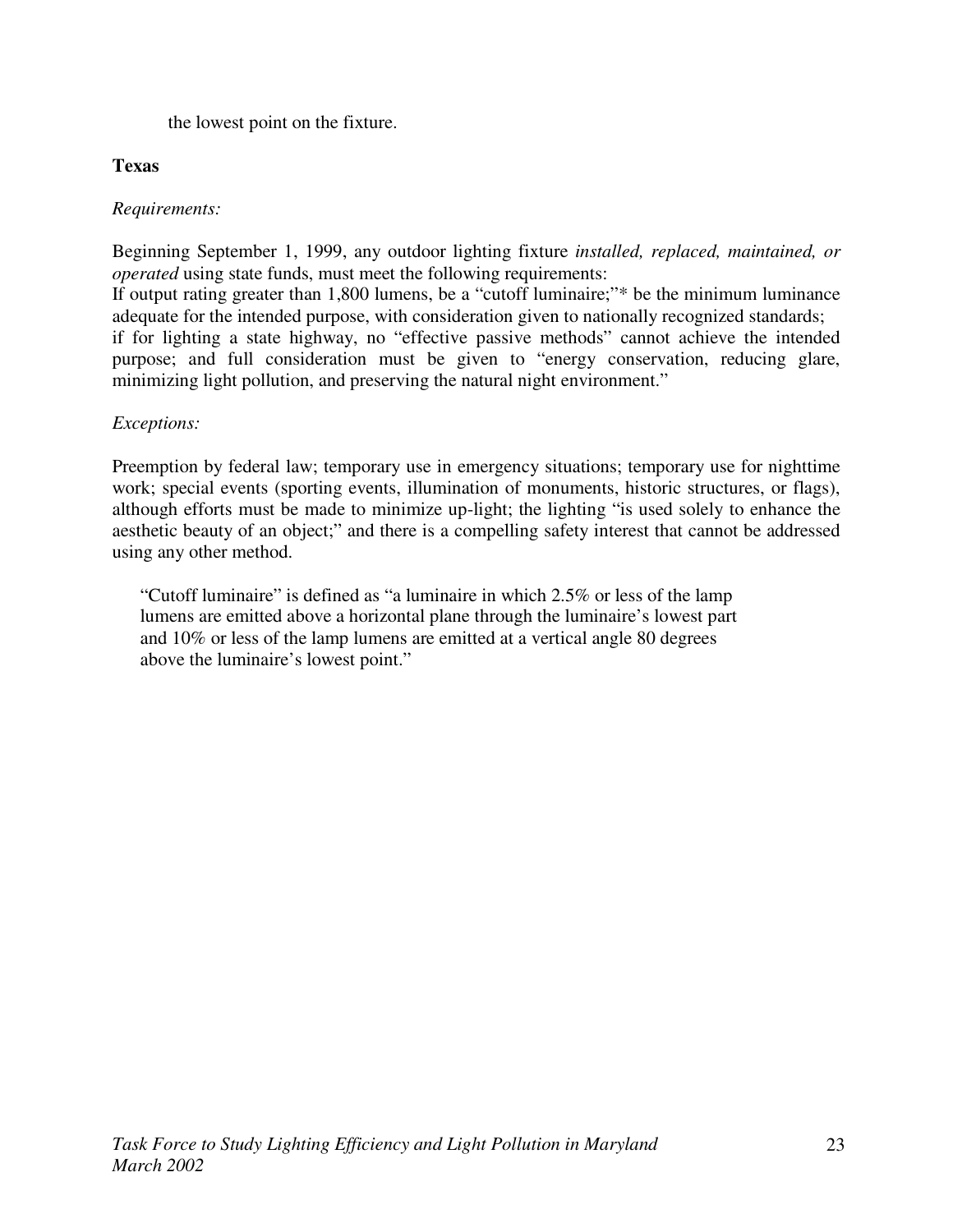# **Survey Responses from County Governments and Larger Municipal Governments**

The following are summaries of responses to questions posed to selected government officials in Maryland.

#### **City of Annapolis**

The City of Annapolis has outdoor lighting regulations concerning excessive lighting and light trespass. City ordinance section 21.64.200, "Design and Maintenance," states "... any lighting used to illuminate off-street parking areas shall be directed away from residential properties and public streets in such a way as to not create a nuisance. However, in no case shall the lighting exceed three foot-candles measured at the lot line." Also, Section 12.28.118, "Permit-Facilities Requirements," states that, "Lighting stations to be operated during the hours of darkness shall be provided with not less than two-tenths lumens of light per square foot measured on the pavement surface." The City receives infrequent complaints, but will respond to the site to measure light levels for compliance. The City works closely with BGE for maintenance and light level compliance. Currently, there are no plans to expand on the current outdoor lighting regulations.

#### **City of Frederick**

According to the Director of Planning, in practice the city has tried to insure parking lot lighting does not trespass onto adjacent properties or into the sky. The city does have "standards specification and designs" detailing specific street light structures that are acceptable. City officials respond to complaints but do not engage in proactive enforcement of light glare issues. During the site plan review process, the city often requires shadow/lighting plans to demonstrate the effectiveness of the light shields. This most often is required for commercial/industrial uses in close proximity to residential uses. It is not stipulated in current regulations, but is requested on an as-needed basis. Specific standards on when lighting plans are required are preferred but currently do not exist.

There are no specific efforts in the city to examine Frederick's outdoor lighting standards. They do plan on revising the city's zoning, subdivision and other land development regulations over the next two years into a unified development code; at that time, they may discuss lighting issues while addressing certain site plan issues. Consultant selection for the comprehensive plan and land development revision is to be completed in January with consultant work to begin shortly thereafter.

The director suggests that if the state wants to get involved in this matter, it should develop general development guidelines or model ordinance revisions for counties and municipalities to consider. The director does not recommend a state mandate.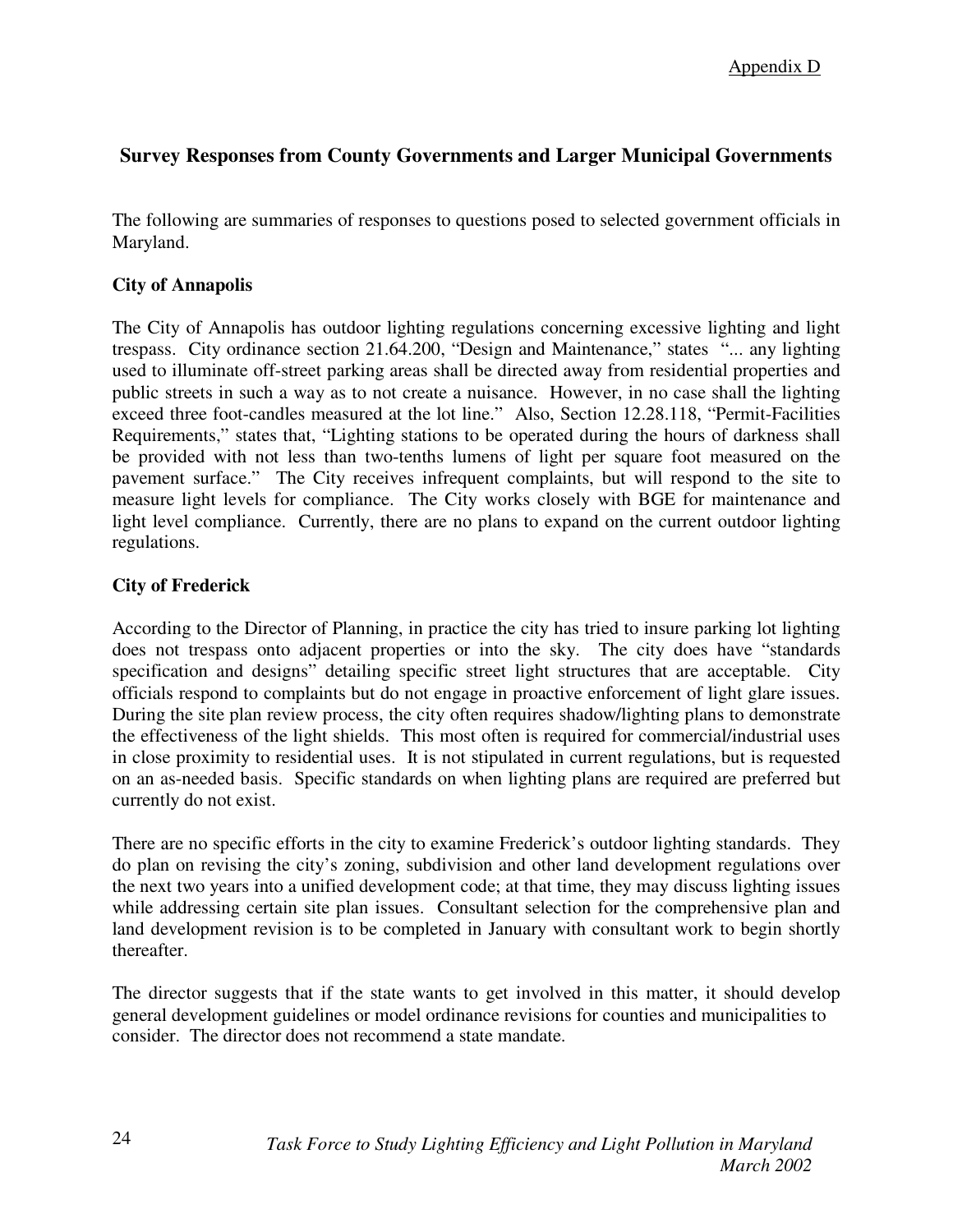# **City of Havre De Grace**

In Havre De Grace, there are no regulations or ordinances currently in place and complaints are infrequent. BGE will occasionally respond to residential concerns; there have been instances where shields or cutoffs have been used to eliminate glare or light trespass. Currently, there are no plans to enact outdoor lighting regulations.

# **Anne Arundel County**

There are no existing regulations or ordinances in Anne Arundel County. Occasionally, the county will receive a complaint concerning athletic field lighting glare or light trespass. Usually, no action is taken. The representative for the county expressed no significant concern for light pollution and no immediate plans to adopt outdoor lighting controls. As to whether the state should play a role in addressing light pollution issues within the county, no opinion was provided.

# **Calvert County**

According to the Director of Planning and Zoning, county ordinances include a provision requiring outdoor lighting specifications for all site plans and prohibiting lights that produce glare or spillover onto surrounding properties. The county requires all outdoor lighting to shine down rather than horizontally. Although there are no specific requirements, the county does occasionally require builders to adjust plans to minimize ambient light. The director believes the there is a lack of awareness, and, therefore, feels that educating builders and the public about the issue and what can be done to minimize problems could have a positive impact. The Director said that there have been instances where residents have complained about existing and planned outdoor lighting. An example is an instance a few years ago on Solomon Island, when residents and businesses opposed county and state streetlight plans, resulting in plan revisions involving lower levels of light installed lower to the ground.

# **Frederick County**

Frederick County currently has no ordinance or regulation addressing outdoor lighting. Outdoor lighting concerns, however, are raised on a regular basis by the public during plan review processes and after projects are constructed. While traffic, noise and other byproducts of development are regulated in numerous ways (state regulation, local regulation or a combination thereof), lighting remains unregulated. The Director of Planning believes that the public would welcome some form of local regulation but state regulation may appear to be "too much government." The director imagines developers would find lighting regulations unnecessary. Generally, the development community is willing to implement the recommendations of staff and the local Planning Commission when presented with reasonable alternatives.

The director said he would encourage the state to stay focused on issues of "greater importance and longer-lasting effect;" he added, that although lighting is an important issue, he believes it can be best regulated at the local level. Although no formal ordinance exists in Frederick County, a draft-zoning ordinance is being developed. The new ordinance contains strict, measurable standards for outdoor lighting. Until then, county staff will continue to work with developers and the Planning Commission to address lighting issues as they arise.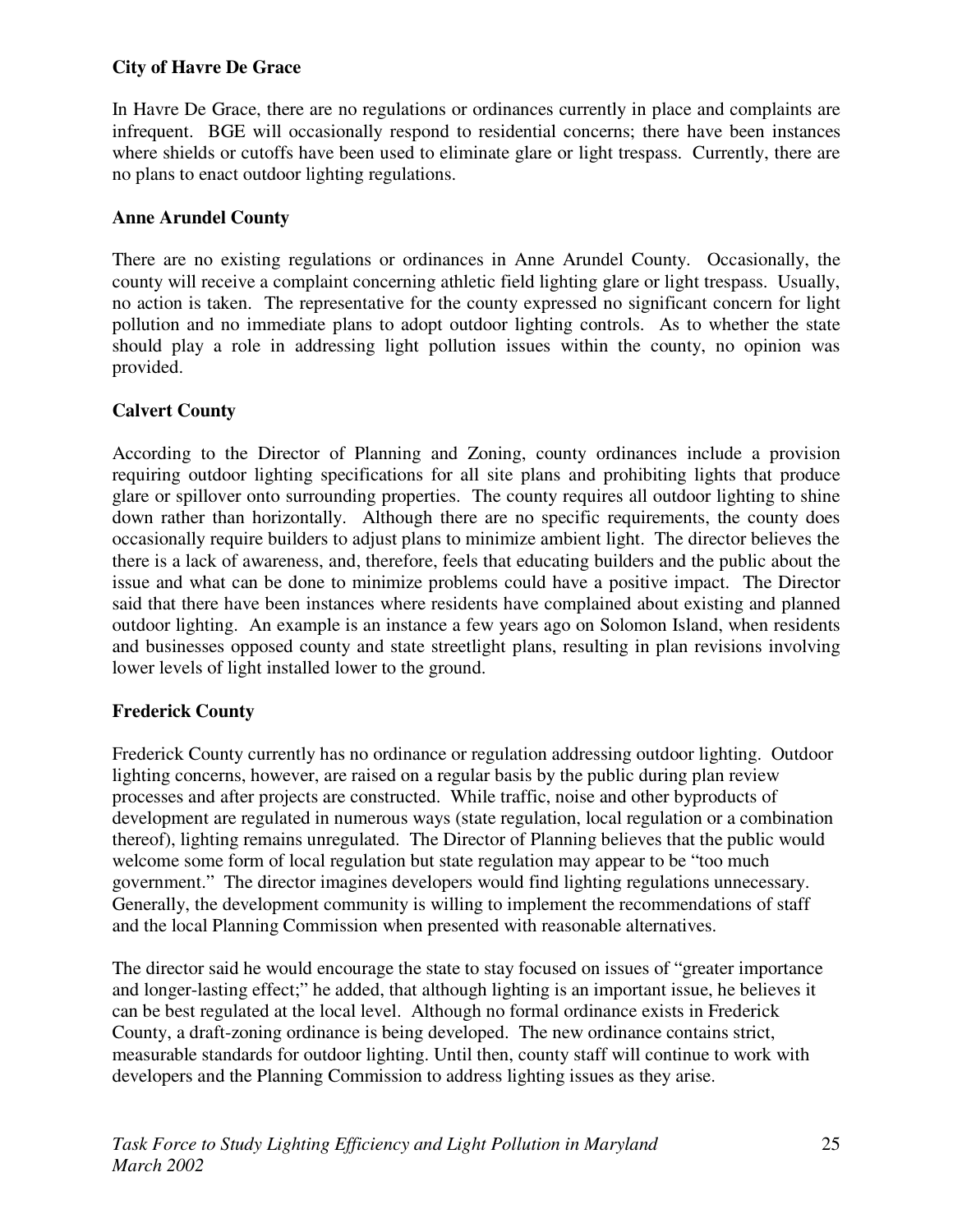# **Garrett County**

According to the Director of Planning, there are no countywide regulations or code requirements addressing outdoor lighting in Garrett County. (Garrett County is the only county in the state that does not have countywide zoning authority.) Although there are no regulations, certain conditions (shielding of lights, appropriate light intensity, etc.) sometimes are imposed on a caseby-case basis.

There have been complaints regarding specific commercial establishments – particularly convenience stores and service stations, with highly lit canopies. Businesses typically are responsive when contacted about complaints. An example is a recently constructed Wal Mart store. Area residents complained about the lighting surrounding the store and parking lot. The store responded by installing shields on parking lot lights. The Director said that local governing bodies would be unlikely to adopt controls unless local constituencies asked for controls or unless the state mandated controls. He believes the quality of the local response and the commitment to finding solutions could be enhanced by avoiding a mandate and providing local jurisdictions with model standards or guidelines that easily could be implemented at the local level.

### **Montgomery County**

Montgomery County addresses light trespass in a limited fashion in zoning ordinances by requiring shielding of fixtures and by prohibiting intrusion onto residential property or adverse effects on roadways. These requirements deal only with certain golf course and parking lot lighting. Incidences of light trespass occasionally are referred to county government officials as complaints from residents. These are addressed on an as-needed basis and no formal procedure is in place at this time. At present, the county has no overall ordinance or regulation regarding light pollution. Some lighting efficiency and shielding requirements are included in the Energy Design Guidelines used for all new construction and major renovations of county government facilities.

Montgomery County is interested in statewide legislation that would set some baseline requirements for all jurisdictions in Maryland that could be amended or strengthened by individual jurisdictions. A statewide code would simplify requirements and eliminate problems arising from variations in requirements from one county or municipality to another. At a minimum, a statewide code could address lighting that no local jurisdiction has authority over, such as state highways. In the long term, regional or national requirements would be beneficial. Should the Governor's Light Pollution Task Force continue to function, the issue of regional cooperation could be addressed.

### **Prince George's County**

There are no existing regulations or ordinances in Prince Georges County; however, the county is considering establishing a lighting requirement or standard for historic and scenic roadways. In urban areas, the county receives occasional complaints regarding the county-operated street lighting systems and responds to each concern on an individual basis. The County does not dictate or respond to issues regarding private or commercial lighting concerns. The official said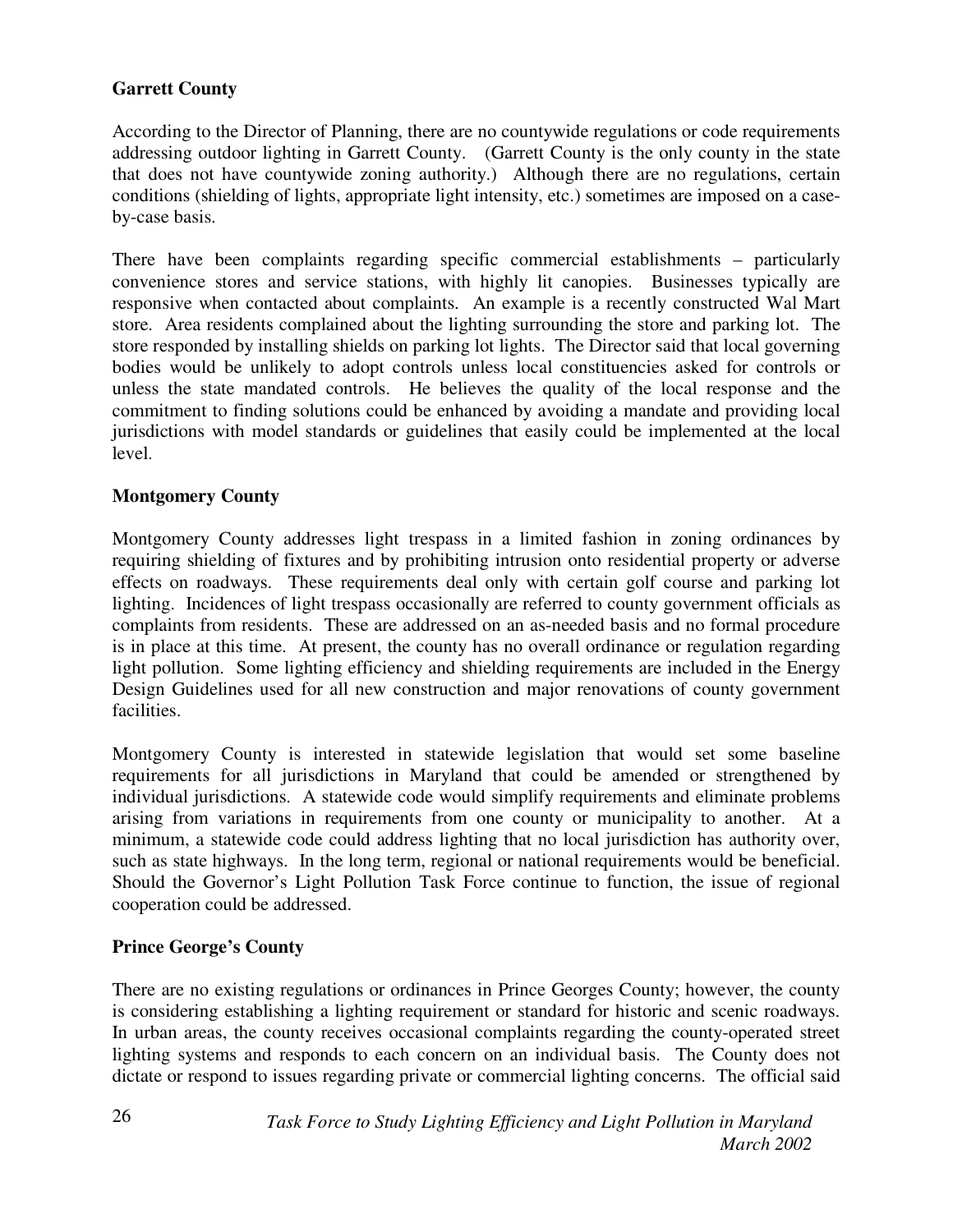that the complaints are infrequent and that there are no plans to develop further regulation for county-maintained lighting systems.

# **St. Mary's County**

St. Mary's County has a lighting ordinance that limits installations to one half foot-candle at a property/zone/district boundary. The county is in the midst of a comprehensive code update but lighting is not being considered as a single issue. Outdoor lighting issues have been raised by the public, the Director of Planning and Zoning and the County Commissioners. Light trespass and excessive brightness were two issues mentioned. The Director believes that outdoor lighting controls are needed—especially for public safety. Poorly lit signs and over lit signs are an issue due to poorly designed and aimed installations.

There has been a debate about internally lit signage. They have had internally lit signs installed in rural, very low ambient light level areas that were too bright even though they were within their ordnance specification of .5FC on the ground in the vicinity of the sign. The Director believes a code must be enacted to distinguish between urban and rural light levels. The Director also thinks there would be no obstacle to adopting outdoor lighting codes. However, he thinks the state should offer a model ordinance or code only and strongly believes the final position should be local governments' decision. Presently, St. Mary's County uses the National Planners Advisory Service from the American Planning Service as a resource when considering writing codes and ordinances.

### **Washington County**

The Director of Planning reported that although there are no specific standards or ordinance requirements, the county does typically require new site plans submitted for approval to include an outdoor lighting plan. The lighting plan must include information about the type and location of fixtures. They are not concerned about lighting intensity, rather, they are interested in ensuring that light is shielded or deflected to avoid trespass or glare – especially on nearby streets and highways. There are no outdoor lighting guidelines or standards to give builders or developers before a site plan is prepared. The county does receive complaints from time to time, which they investigate. If a nuisance is present, they will talk with the property owner and try to resolve the conflict. The director expressed a need to provide better information to builders, developers and planning officials about lighting issues and how they can avoid problems. He stressed, however, that flexibility is needed and that too specific standards can cause problems. (He noted an ongoing problem in Sharpsburg, MD, involving a bar with a very brightly lit sign.)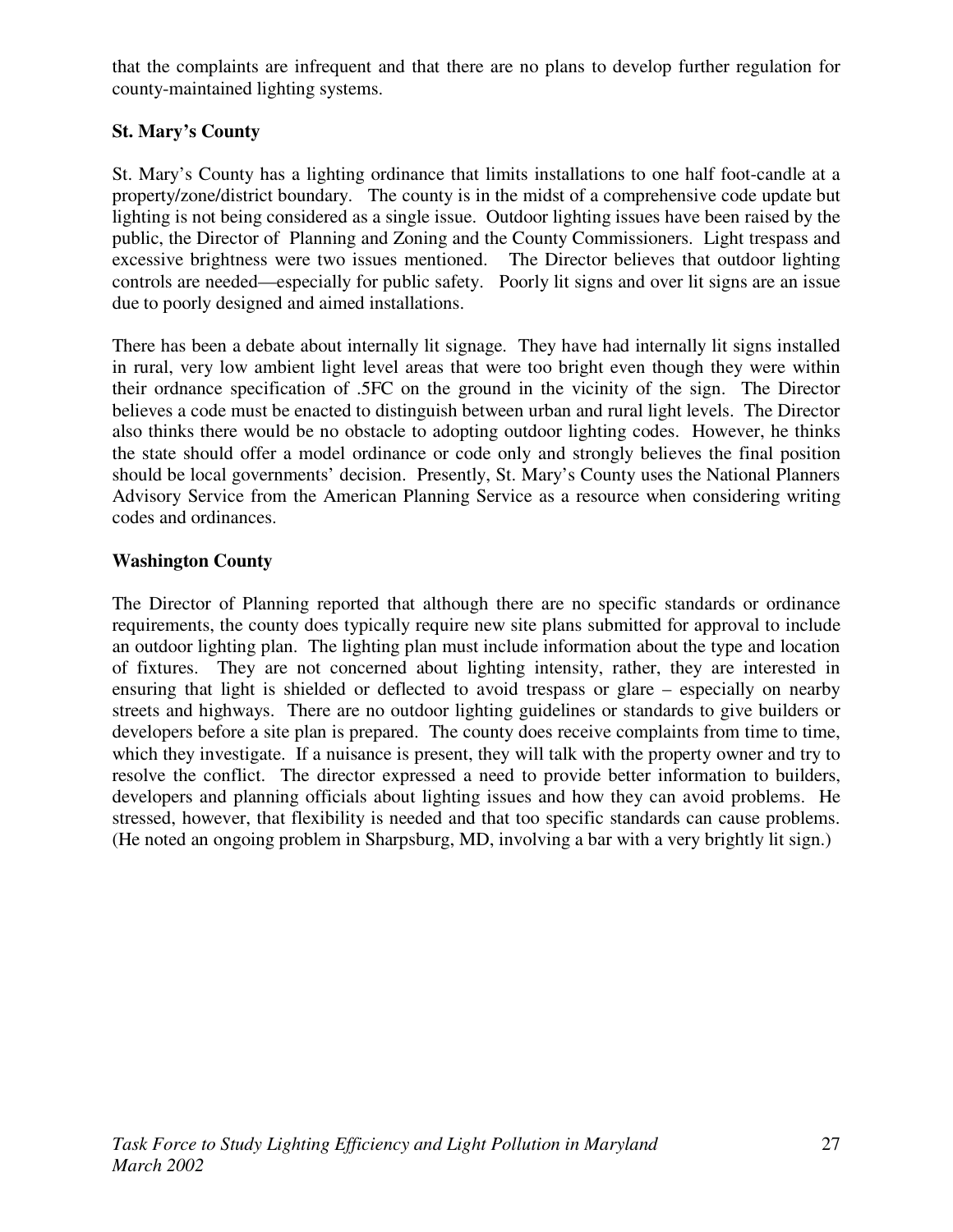**Appendix E** Appendix E

> Additional Survey Responses from Maryland Municipalities **Additional Survey Responses from Maryland Municipalities**

| Question                                                                                              | Gaithersburg                                                                                             | Greensboro                               | Bowie                                                                  | Somerset                        |
|-------------------------------------------------------------------------------------------------------|----------------------------------------------------------------------------------------------------------|------------------------------------------|------------------------------------------------------------------------|---------------------------------|
| regulation addressing outdoor<br>Does your municipality have<br>an existing ordinance or<br>lighting? | Not yet, there is a draft<br>Planning and Code<br>version used by<br>Adm.                                | subdivision<br>Only with<br>planning.    | Development Review<br>provisions in its<br>The City has<br>Guidelines. | $\mathsf{S}^{\mathsf{O}}$       |
| Have outdoor lighting issues<br>excessive lighting, trespass,<br>been or concerns (glare,             | Yes                                                                                                      | Issues with ball<br>fields.              | Yes, a few residents.                                                  | near residential.<br>Commercial |
| lighting controls are needed,<br>sky glow) been raised by the<br>Do you believe outdoor<br>public?    | The City believes some<br>controls are needed,                                                           | Controls are needed<br>to reduce intense | Gaining clear public<br>agreement.                                     | priority issue.<br>No, not a    |
| Do you see major obstacles to<br>adopting outdoor lighting<br>why?                                    | placing too high a cost<br>Public perception is a<br>but not too restrictive<br>on citizens.<br>problem. | lighting.<br>O<br>Z                      | State help with<br>funding.                                            | Not necessary.                  |
| controls? If yes, what are the<br>What role do you think the<br>obstacles?                            | The state can provide                                                                                    | State can develop                        |                                                                        | None.                           |
| addressing this issue? How<br>can the State support their<br>State of MD can play in<br>efforts?      | guidance and support.                                                                                    | ordinance.                               |                                                                        |                                 |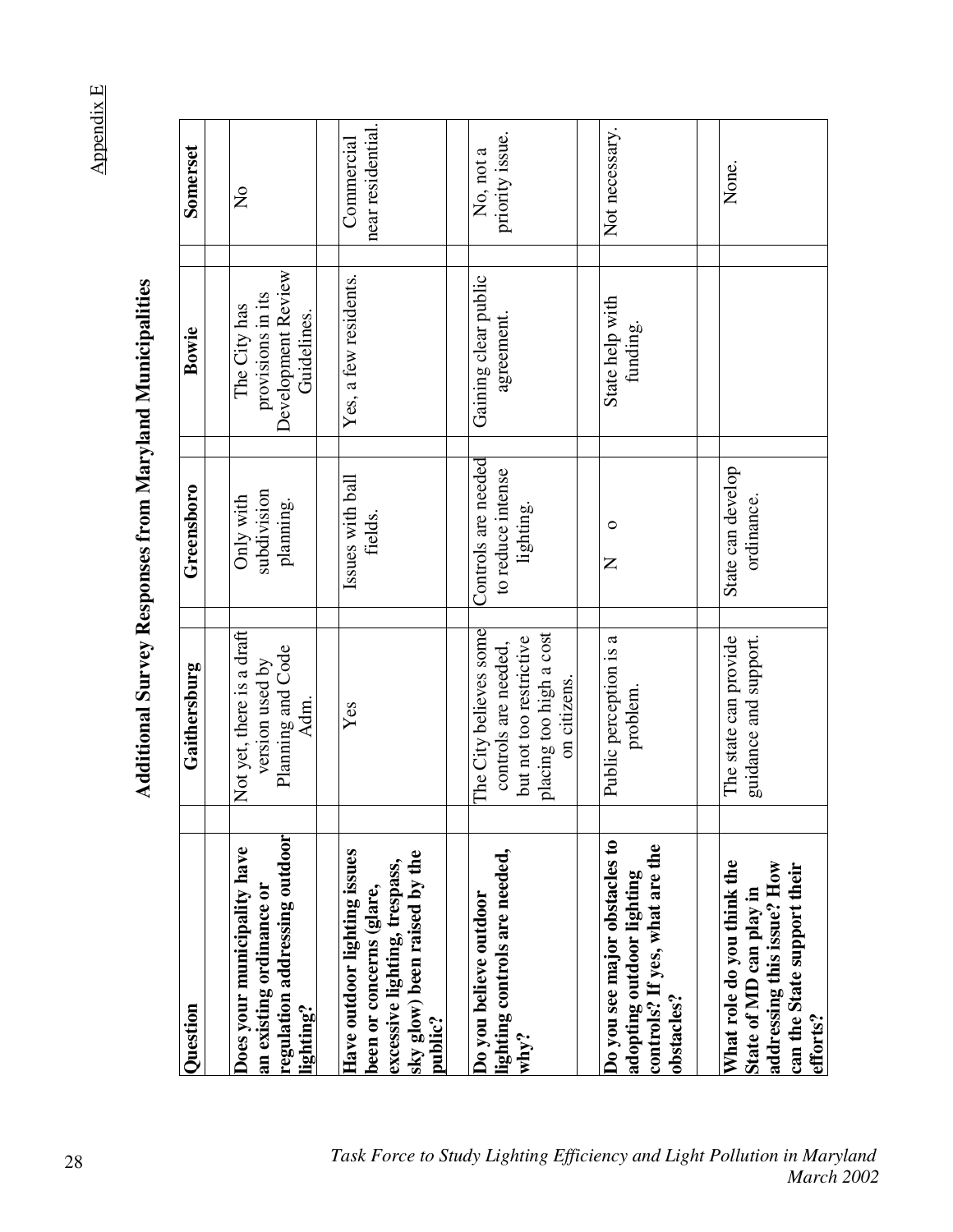| Question                                                                                                                                       | Berlin, MD                                                                                                                                                                                                                  | Cambridge                                                                    | District Heights                                  | Town of Queen Anne  |
|------------------------------------------------------------------------------------------------------------------------------------------------|-----------------------------------------------------------------------------------------------------------------------------------------------------------------------------------------------------------------------------|------------------------------------------------------------------------------|---------------------------------------------------|---------------------|
|                                                                                                                                                |                                                                                                                                                                                                                             |                                                                              |                                                   |                     |
| regulation addressing outdoor<br>Does your municipality have<br>an existing ordinance or<br>$\mathop{\mathrm{lightting}}\nolimits?$            | Street lighting is<br>Not a lighting specific<br>development process.<br>part of the planning<br>ordinance.                                                                                                                 | Yes.                                                                         | Σó                                                | Σ.                  |
| Have outdoor lighting issues<br>sky glow) been raised by the<br>excessive lighting, trespass,<br>been or concerns (glare,<br>public?           | next to residential. Generally<br>s not like sodium<br>there are plans for business<br>Mainly at the planning and<br>occasionally at Mayor and<br>Council meetings, when<br>meetings, and<br>lamps.<br>zoning<br>public doe | Σ.                                                                           | ,<br>Ž                                            | Σ.                  |
|                                                                                                                                                |                                                                                                                                                                                                                             |                                                                              |                                                   |                     |
| lighting controls are needed,<br>Do you believe outdoor<br>$\sinh^3$                                                                           | Yes, mainly to ensure public<br>safety.                                                                                                                                                                                     | No, leave to local<br>community.                                             | No. 95% residential.<br>We need more<br>lighting. | No-Not in our town. |
|                                                                                                                                                |                                                                                                                                                                                                                             |                                                                              |                                                   |                     |
| Do you see major obstacles to<br>controls? If yes, what are the<br>adopting outdoor lighting<br>obstacles?                                     | mandates requirements in the<br>name of public safety, then it<br>must provide some sort of<br>State can put out general<br>guidelines. If the State<br>funding.                                                            | More unnecessary<br>regulations for<br>overburdened<br>Public Works<br>Dept. | Yes, funding.                                     | ,<br>Ž              |
|                                                                                                                                                |                                                                                                                                                                                                                             |                                                                              |                                                   |                     |
| should play in addressing this<br>What role do you think the<br>State of MD can play and<br>issue? How can the State<br>support their efforts? | See above.                                                                                                                                                                                                                  | None.                                                                        | unding.<br>$\mathbf{r}$                           | None                |

 *Task Force to Study Lighting Efficiency and Light Pollution in Maryland March 2002*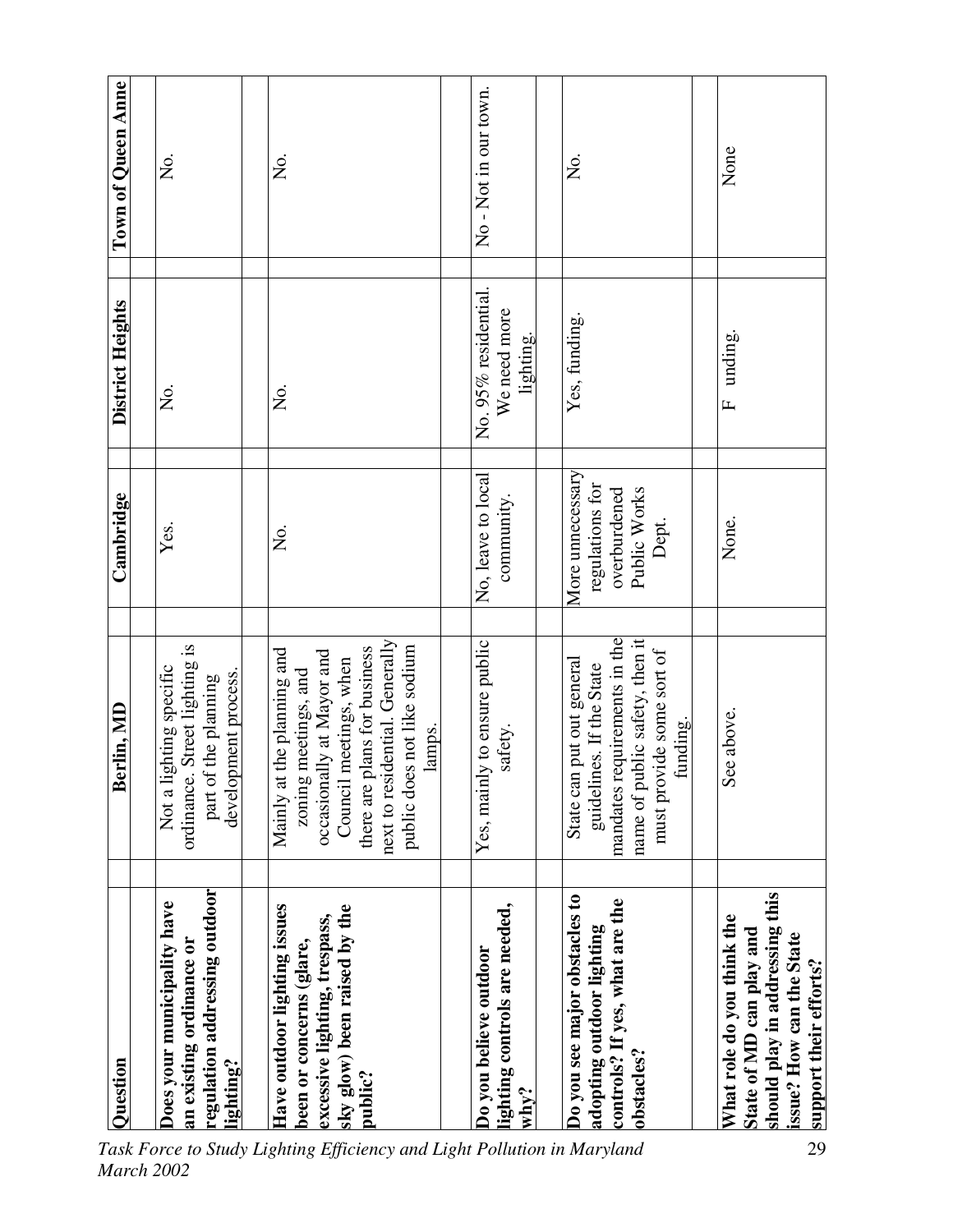| Question                                                                                                                                       | Bladensburg             | Centreville                                         | Myersville                 | Barnesville                                                                                       |
|------------------------------------------------------------------------------------------------------------------------------------------------|-------------------------|-----------------------------------------------------|----------------------------|---------------------------------------------------------------------------------------------------|
| regulation addressing outdoor<br>Does your municipality have<br>an existing ordinance or<br>lighting?                                          | Σó.                     | Yes.                                                | Σ.                         | Σ.                                                                                                |
| Have outdoor lighting issues<br>sky glow) been raised by the<br>excessive lighting, trespass,<br>been or concerns (glare,<br>public?           | A few cases.            | Yes.                                                | S<br>Ýe                    | regulation. People don't<br>understand, care, or just<br>Concerns for more<br>like light.<br>Yes. |
| lighting controls are needed,<br>Do you believe outdoor<br>$w$ hy?                                                                             | $\overline{\mathsf{X}}$ | Yes, public<br>protection                           | $\mathsf{S}^{\mathsf{O}}$  | Yes. Public wants it.                                                                             |
| Do you see major obstacles to<br>controls? If yes, what are the<br>adopting outdoor lighting<br>obstacles?                                     | Don't need.             | Meeting the needs<br>of developers and<br>residents | Public Outcry              | Yes. Concerns for more<br>regulation. People don't<br>understand, care, or just<br>like light.    |
| should play in addressing this<br>What role do you think the<br>State of MD can play and<br>issue? How can the State<br>support their efforts? | None.                   | municipalities<br>Counties and<br>Standardize       | Should be a local<br>issue | light covers and proper<br>State could mandate<br>shielding.                                      |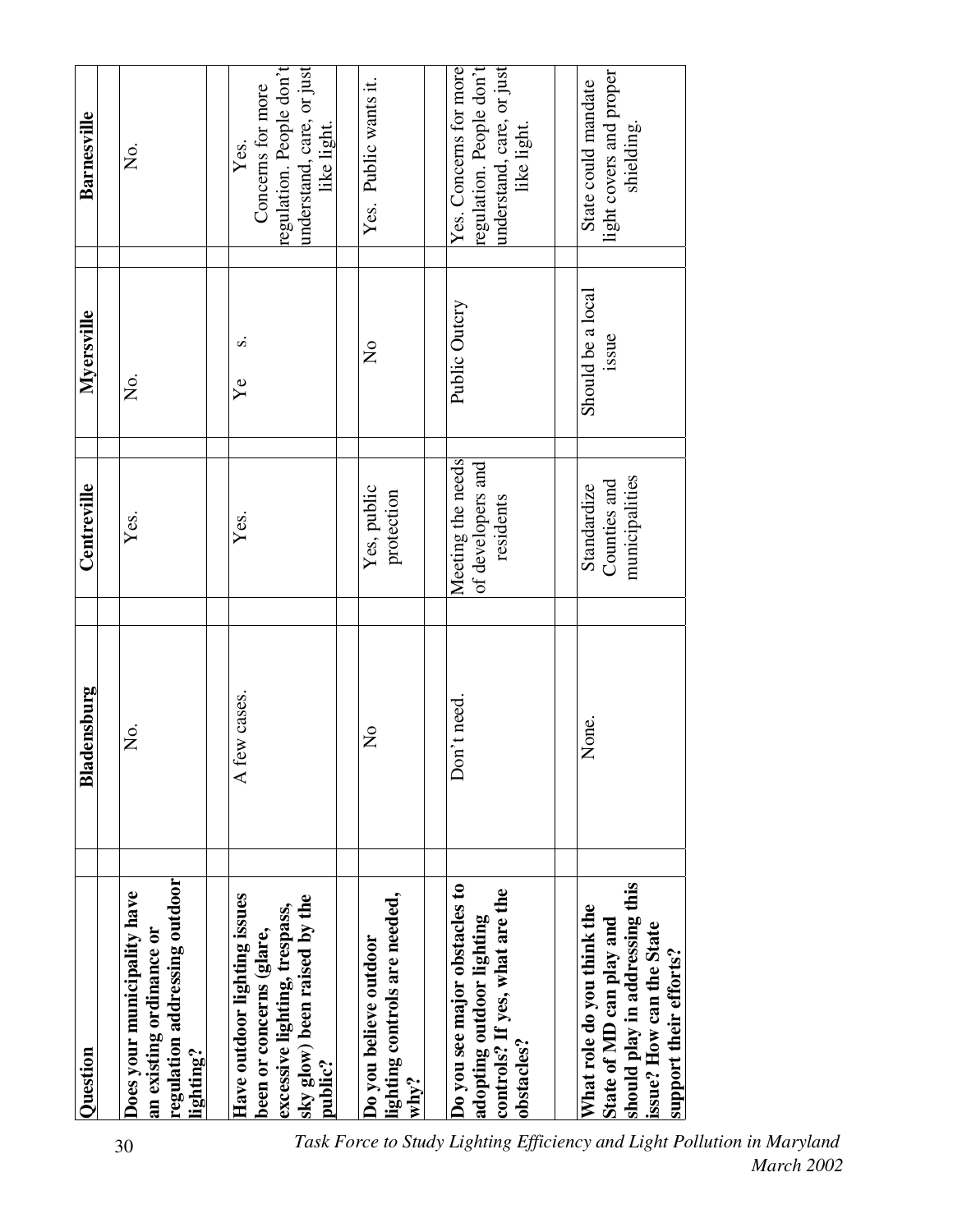| Question                                                                                                                                       | Charlestown                        | Hancock                   | <b>Union Bridge</b> | Berwyn Heights                             |
|------------------------------------------------------------------------------------------------------------------------------------------------|------------------------------------|---------------------------|---------------------|--------------------------------------------|
| existing ordinance or regulation<br>Does your municipality have an<br>addressing outdoor lighting?                                             | ,<br>Ž                             | Σ.                        | Σ.                  | Σó,                                        |
| glow) been raised by the public?<br>excessive lighting, trespass, sky<br>Have outdoor lighting issues<br>been or concerns (glare,              | Σò.                                | $\dot{\circ}$<br>Z        | No issues.          | $\frac{1}{2}$                              |
| Do you believe outdoor lighting<br>controls are needed, why?                                                                                   | No, mostly State<br>highway issue. | S.<br>Z                   | Σ.                  | Possibly.                                  |
| Do you see major obstacles to<br>controls? If yes, what are the<br>adopting outdoor lighting<br>obstacles?                                     | Too many ordinances.               | $\mathsf{S}^{\mathsf{O}}$ | No reason.          | Cost of implementation<br>and enforcement. |
| should play in addressing this<br>What role do you think the<br>State of MD can play and<br>issue? How can the State<br>support their efforts? | None.                              | one<br>Z                  | None.               | Proactively promote.                       |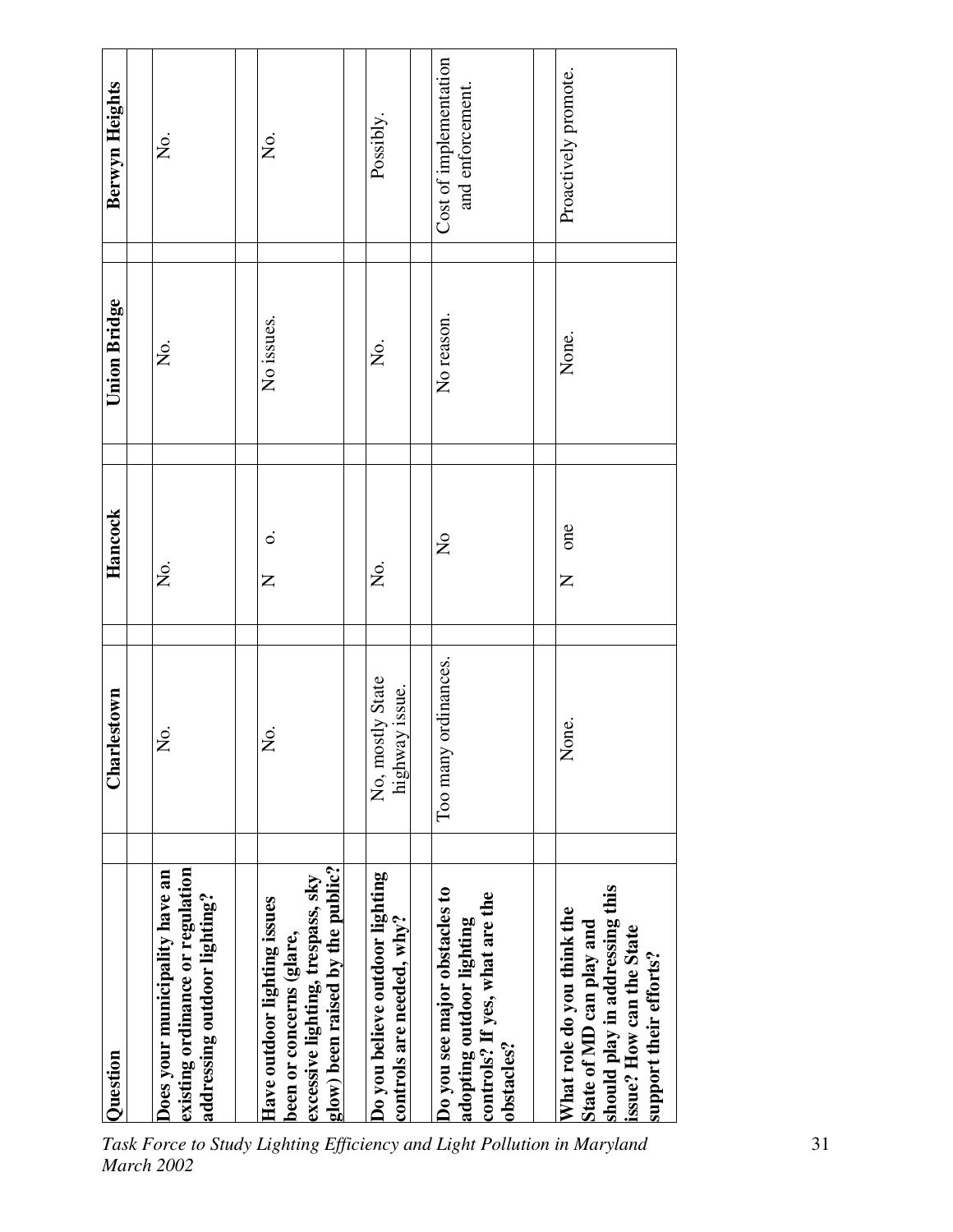# **Existing Exterior Lighting Data, DGS Operated Facilities**

# **Exterior Lighting Consumption / Costs Analysis for DGS Facilities**

| <b>Facilities</b>            | <b>Total KWH</b> | <b>Total Costs</b> | Total KWH/            | <b>Total Costs /</b>  |
|------------------------------|------------------|--------------------|-----------------------|-----------------------|
|                              | Per Year         | Per Year           | <b>Year - Parking</b> | <b>Year - Parking</b> |
| Annapolis Complex            | 642,221.88       | 20,048.69          | 267,727.5             | 8,113.78              |
| <b>Baltimore Complex</b>     | 176,426.4        | 11,807.00          | 80,592.0              | 5,251.26              |
| <b>Inner Harbor Complex</b>  | 147,956.4        | 9,596.96           | 38,828.7              | 2,391.31              |
| <b>Multi Service Centers</b> | 326,797.28       | 13,741.66          | 179,886.6             | 7,166.61              |
| <b>Totals</b>                | 1,293,401.96     | 55,194.31<br>S.    | 597,034.8             | \$22,972.96           |
| % of total attributable      |                  |                    | 46.16 %               |                       |
| to exterior parking areas    |                  |                    |                       |                       |
|                              |                  |                    |                       |                       |
|                              |                  |                    |                       |                       |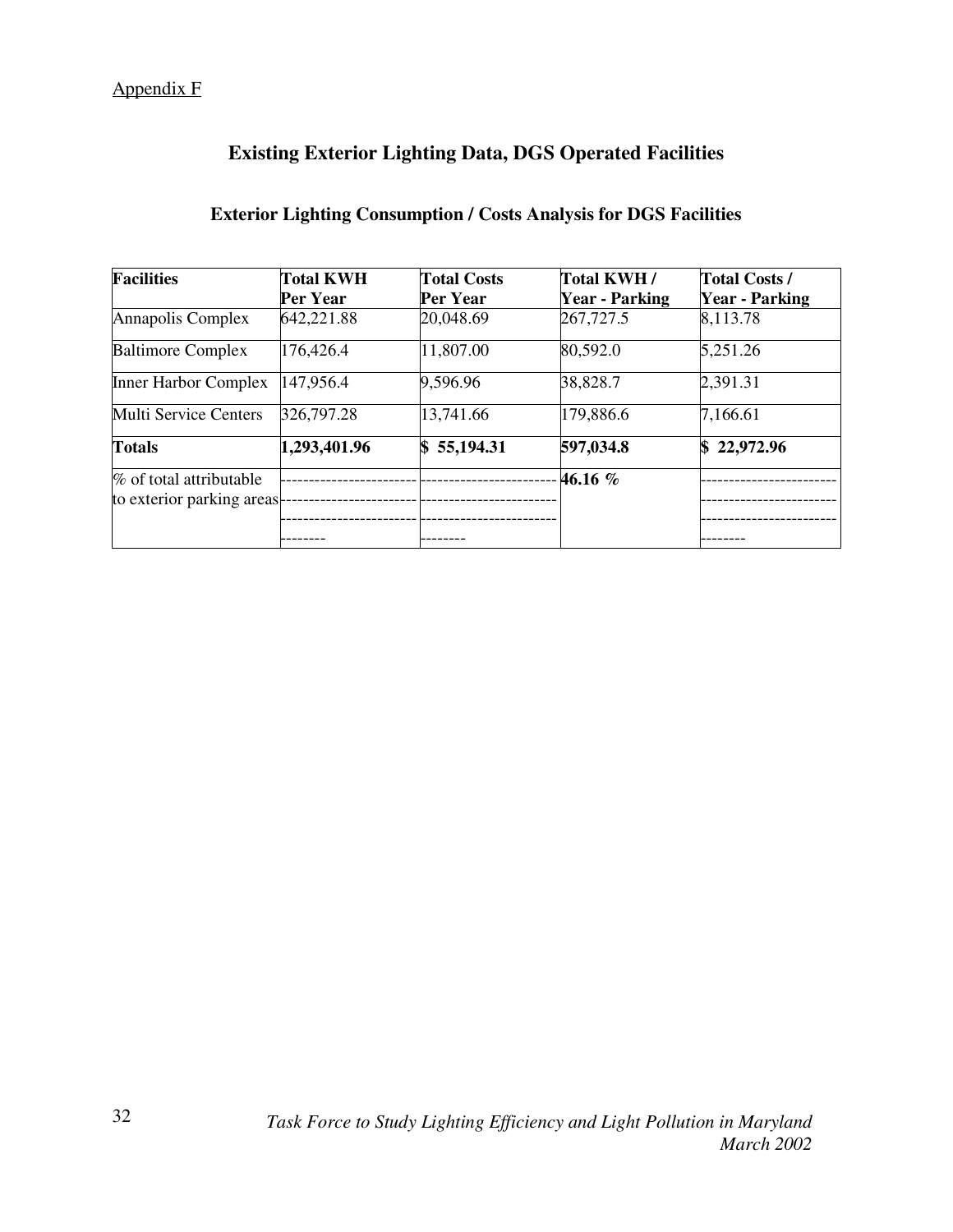#### **Exterior Lighting Consumption / Costs Analysis, DGS Facilities Annapolis Complex**

| Facility                               | <b>Total KWH</b><br>Per Year | <b>Total Costs</b><br>Per Year | Total KWH/<br><b>Year - Parking</b> | <b>Total Costs /</b><br><b>Year – Parking</b> |
|----------------------------------------|------------------------------|--------------------------------|-------------------------------------|-----------------------------------------------|
| <b>State House</b>                     | 35,613.78                    | 1,089.00                       | $\overline{\text{N}}/\text{A}$      | N/A                                           |
| Jeffrey Building                       | 3,504.0                      | 106.99                         | (Note 1)<br>N/A                     | N/A                                           |
| <b>Shaw House</b>                      | 3,372.6                      | 102.95                         | N/A                                 | N/A                                           |
| Government House 53,874.0              |                              | 1,604.69                       | N/A<br>(Note 1)                     | $\overline{\text{N/A}}$                       |
| Lawyers' Mall                          | 9,898.8                      | 302.40                         | N/A                                 | N/A                                           |
| Leg. Services Bldg. $ 14,059.8\rangle$ |                              | 850.68                         | N/A<br>(Note 1)                     | N/A                                           |
| Miller Senate Bldg.                    | 4,721.64                     | 144.22                         | (Note 1)<br>N/A                     | N/A                                           |
| House Office Bldg.                     | 15,242.4                     | 465.46                         | N/A<br>(Note 1)                     | N/A                                           |
| Data Center                            | 5,256.0                      | 160.48                         | N/A                                 | N/A                                           |
| Revenue Admin.                         | 36,879.6                     | 1,125.97                       | N/A                                 | N/A                                           |
| <b>Central Services</b>                | 6,351.0                      | 190.92                         | (Note 1)<br>N/A                     | N/A                                           |
| <b>B</b> & C Lots                      | 40,296.0                     | 1,230.24                       | 40,296.0                            | 1,230.24                                      |
| <b>Street Lights</b>                   | 76,825.2                     | 2,395.55                       | N/A                                 | N/A                                           |
| <b>Treasury Building</b>               | 9,022.8                      | 275.48                         | N/A                                 | N/A                                           |
| <b>Attman Glazer</b>                   | 16,587.06                    | 506.51                         | 5,365.5                             | 163.81                                        |
| <b>State Police Brks.</b>              | 39,078.36                    | 1,193.17                       | 33,288.00                           | 1,016.29                                      |
| <b>Courts of Appeals</b>               | 33,314.28                    | 967.19                         | 29,346.0                            | 895.94                                        |
| <b>Archives Building</b>               | 32,030.94                    | 978.08                         | 24,528.0                            | 748.84                                        |
| Tawes Building                         | 76,838.34                    | 2,345.97                       | 40,296.0                            | 1,230.27                                      |
| <b>District Court</b>                  | 32,850.0                     | 1,123.28                       | 19,272.0                            | 588.38                                        |
| Crownsville PRC                        | 78,910.08                    | 2,349.22                       | 61,320.0                            | 1,812.10                                      |
| <b>Childcare Center</b>                | 17,695.2                     | 540.24                         | 14,016.0                            | 427.91                                        |
| <b>Totals</b>                          | 642,221.88                   | 20,048.69                      | 267,727.5                           | 8113.78                                       |

**Note 1. Parking area inside, or considered primarily pedestrian walkway - not general parking area.** 

**Note 2. All figures based on average operating time of 12 hours per night, 7 nights per week, throughout the year.**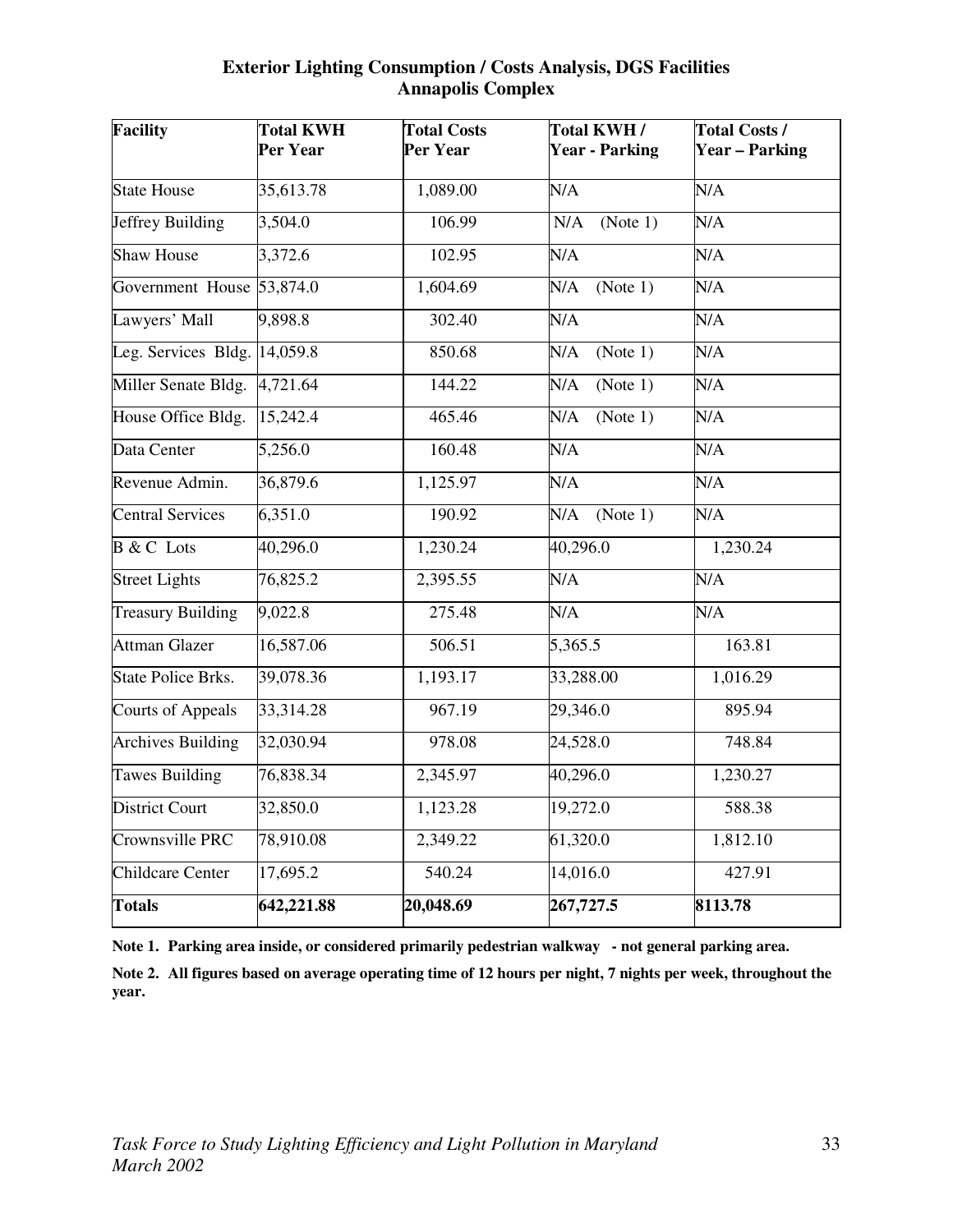#### **Exterior Lighting Consumption / Costs Analysis, DGS Facilities Baltimore Complex**

| <b>Facility</b>     | <b>Total KWH</b><br>Per Year | <b>Total Costs</b><br>Per Year | Total KWH/<br><b>Year - Parking</b> | <b>Total Costs /</b><br><b>Year - Parking</b> |
|---------------------|------------------------------|--------------------------------|-------------------------------------|-----------------------------------------------|
| 201 W. Preston St.  | 72,620.4                     | 5,172.61                       | (Note 1)<br>N/A                     | N/A                                           |
| 300 W. Preston St.  | 22,119.0                     | 1,315.24                       | 8,760.0                             | 543.12                                        |
| 301 W. Preston St.  | 9,855.0                      | 611.01                         | N/A<br>(Note 1)                     | N/A                                           |
| 2100 Guilford Ave   | 36,792.0                     | 2,535.16                       | 36,792.0                            | 2,535.16                                      |
| Lots $B, C, E \& F$ | 35,040.0                     | 2,172.98                       | 35,040.0                            | 2,172.98                                      |
|                     |                              |                                |                                     |                                               |
| <b>Totals</b>       | 176,426.4                    | 11,807.00                      | 80,592.0                            | 5,251.26                                      |

**Note 1. Parking area inside, or considered primarily pedestrian walkway - not general parking area.** 

**Note 2. All figures based on average operating time of 12 hours per night, 7 nights per week, throughout the year.** 

#### **Exterior Lighting Consumption / Costs Analysis, DGS Facilities Inner Harbor Complex**

| <b>Facility</b>       | <b>Total KWH</b><br>Per Year | <b>Total Costs</b><br><b>Per Year</b> | Total KWH/<br><b>Year - Parking</b> | <b>Total Costs /</b><br><b>Year - Parking</b> |
|-----------------------|------------------------------|---------------------------------------|-------------------------------------|-----------------------------------------------|
| <b>Schaefer Tower</b> | 57,772.2                     | 4,344.00                              | (Note 1)<br>N/A                     | N/A                                           |
| Surplus Property      | 29,893.5                     | 2,241.00                              | 10,512.0                            | 788.00                                        |
| Jessup Complex        | 33,178.5                     | 2,489.00                              | 20,038.5                            | 1,503.00                                      |
| Saratoga Center       | 17,322.9                     | 346.33                                | 5,606.4                             | 37.64                                         |
| 500 N. Hilton St.     | 9,789.3                      | 176.63                                | 2,671.8                             | 62.67                                         |
|                       |                              |                                       |                                     |                                               |
| <b>Totals</b>         | 147,956.4                    | 9596.96                               | 38,828.7                            | 2,391.31                                      |

**Note 1. Parking area inside, or considered primarily pedestrian walkway - not general parking area.** 

**Note 2. All figures based on average operating time of 12 hours per night, 7 nights per week, throughout the year. (These notes apply to both cost analyses on this page.)**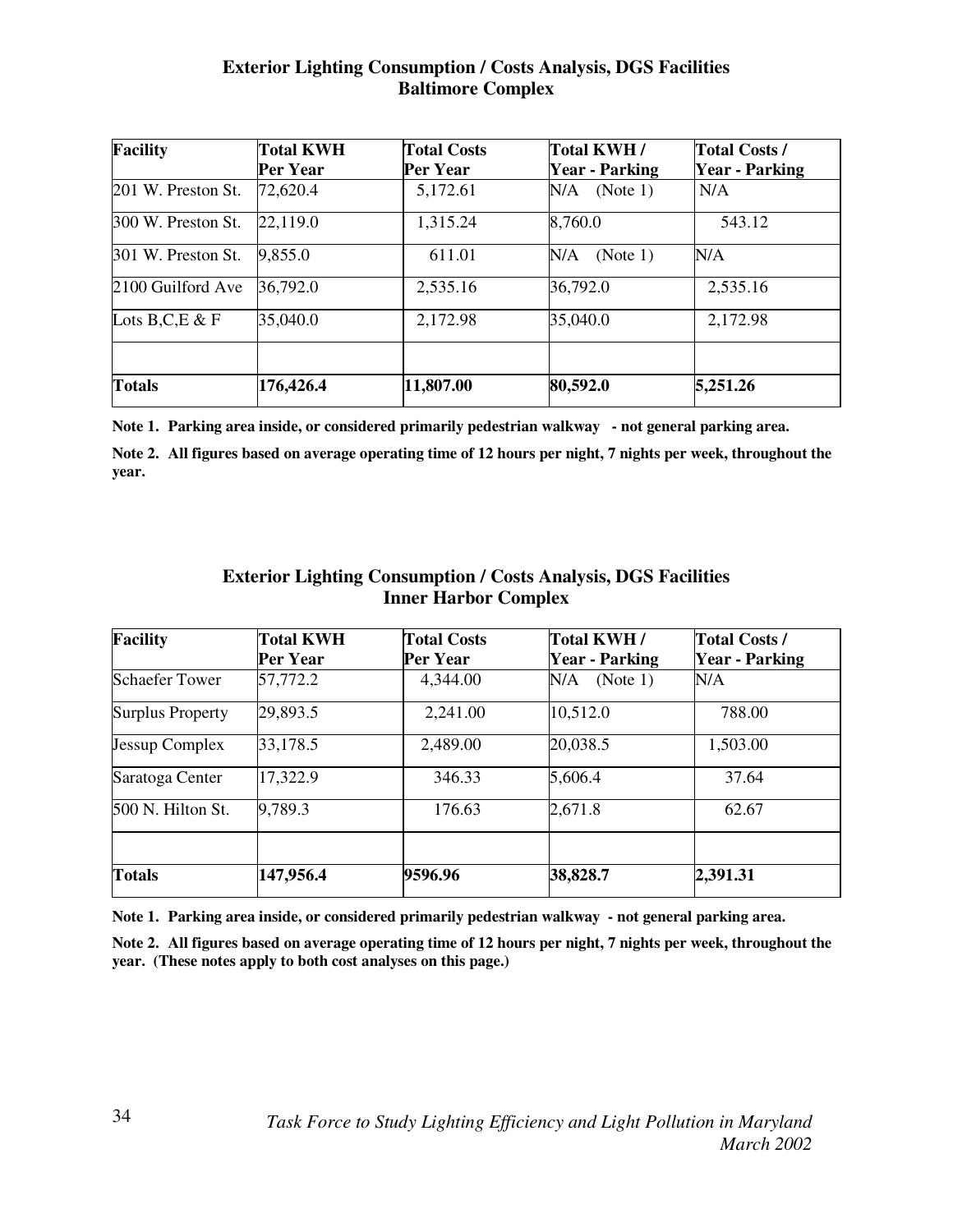| <b>Facility</b>          | <b>Total KWH</b> | <b>Total Costs</b> | Total KWH/            | <b>Total Costs /</b>  |  |
|--------------------------|------------------|--------------------|-----------------------|-----------------------|--|
|                          | Per Year         | Per Year           | <b>Year - Parking</b> | <b>Year - Parking</b> |  |
| <b>Arbutus MSC</b>       | 41,566.2         | 669.30             | 21,900.0              | 352.60                |  |
| Centreville MSC          | 25,272.6         | 2,223.82           | 10,818.6              | 952.00                |  |
| Salisbury MSC            | 32,521.5         | 1,732.52           | 22,995.0              | 1,224.90              |  |
| <b>Borgerding MSC</b>    | 29,565.0         | 1,273.61           | 26,280.0              | 1,140.55              |  |
| <b>Bel Air MSC</b>       | 20,476.5         | 745.06             | 12,045.0              | 434.77                |  |
| Hagerstown MSC           | 9,373.2          | 346.25             | 2,190.0               | 80.90                 |  |
| <b>Ellicott City MSC</b> | 74,845.44        | 1,197.10           | 45,552.0              | 728.30                |  |
| Glen Burnie MSC          | 24,230.16        | 1,908.54           | 11,826.0              | 931.50                |  |
| <b>Elkton MSC</b>        | 16,775.4         | 978.56             | 6,570.00              | 383.25                |  |
| Denton MSC               | 33,616.5         | 1,905.00           | 10,512.0              | 575.00                |  |
| <b>Essex MSC</b>         | 10,906.2         | 430.02             | 7884.0                | 310.56                |  |
| Shillman Bldg.           | 7,648.58         | 331.88             | 1314.0                | 52.28                 |  |
|                          |                  |                    |                       |                       |  |
| <b>Totals</b>            | 326,797.28       | 13,741.66          | 179,886.6             | 7,166.61              |  |

# **Exterior Lighting Consumption / Costs Analysis, DGS Facilities Multi-Service Centers**

# **Exterior Lighting / Consumption by Lamp Types, DGS Facilities, Summary**

# Figures indicate kilowatt hours

| <b>Facilities</b>            | <b>Incandescent</b> | Merc. Vapor | Met. Halide | Sodium    | <b>Fluorescent</b> |
|------------------------------|---------------------|-------------|-------------|-----------|--------------------|
| Annapolis Complex            | 276,312.3           | 241,009.5   |             | 111,339.6 | 13,561.3           |
| <b>Baltimore Complex</b>     | 84,227.4            | 31,755.0    |             | 60,444.0  |                    |
| <b>Inner Harbor Complex</b>  | 23,936.7            | 10,950.0    | 69,532.5    | 40,909.2  | 2,628.0            |
| <b>Multi Service Centers</b> | 5,097.23            | 142,021.5   | 60,181.2    | 102,229.2 | 17,268.15          |
|                              |                     |             |             |           |                    |
| <b>Totals</b>                | 389,573.63          | 425,736.0   | 129,713.7   | 314,922.0 | 33,457.45          |
| Percentage                   | 30.1 $%$            | 32.9 $%$    | 10.0 $%$    | 24.4 %    | $2.6\%$            |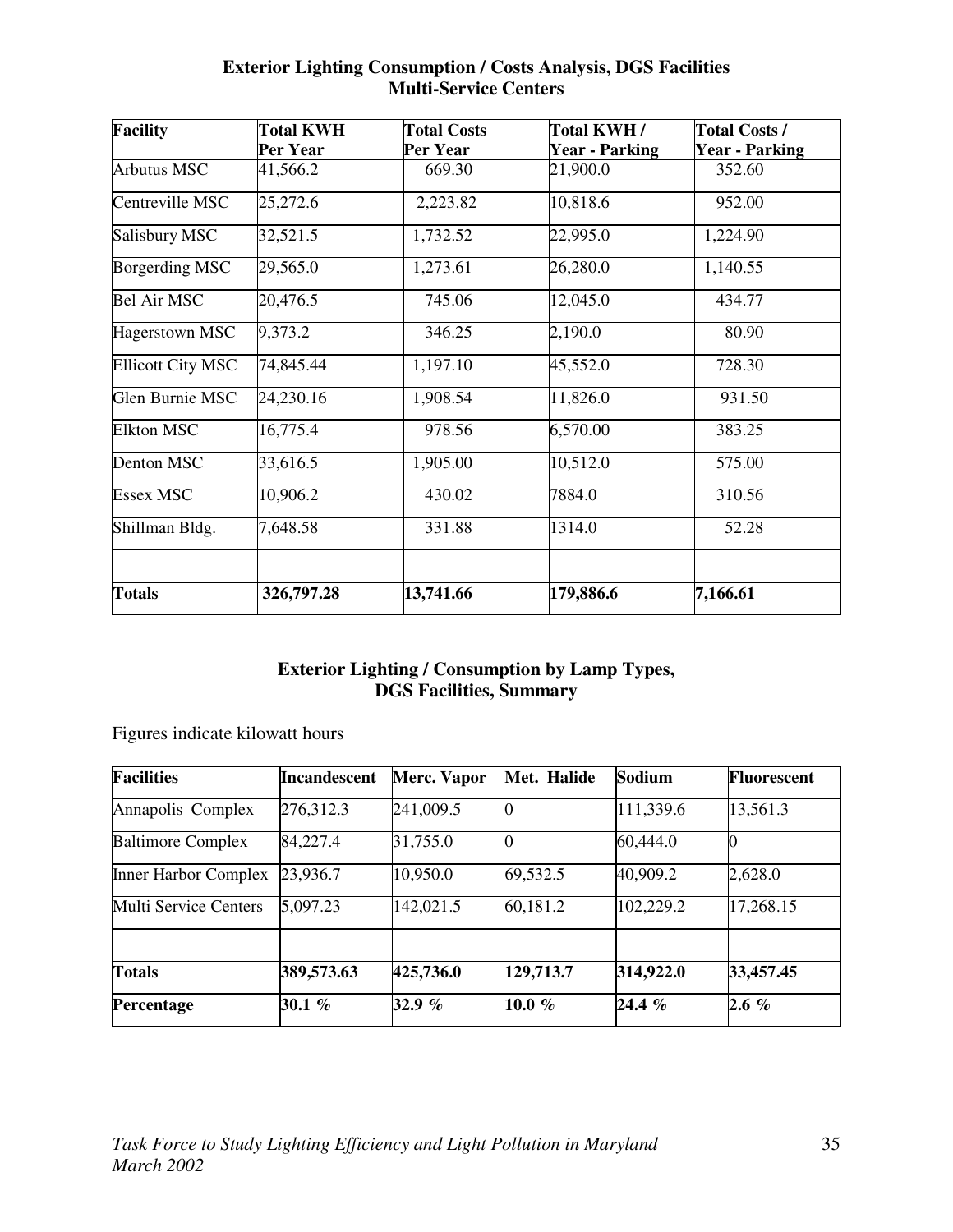## **Exterior Lighting / Consumption by Lamp Types, DGS Facilities Annapolis Complex**

|  | Figures indicate kilowatt hours |  |
|--|---------------------------------|--|
|  |                                 |  |

| <b>Facility</b>                    | Incand.        | Mer. Vapor     | <b>Met. Halide</b> | <b>Sodium</b>    | <b>Fluorescent</b> |
|------------------------------------|----------------|----------------|--------------------|------------------|--------------------|
| <b>State House</b>                 | 6,460.5        | 17,520.0       | $\overline{0}$     | 9,811.2          | 1,822.08           |
| Jeffrey Building                   | 3,504.0        | $\overline{0}$ | $\overline{0}$     | $\overline{0}$   | $\overline{0}$     |
| <b>Shaw House</b>                  | 3,372.6        | $\overline{0}$ | $\overline{0}$     | $\overline{0}$   | $\overline{0}$     |
| Government<br>House                | 45,771.0       | 7,665.0        | $\overline{0}$     | 438.0            | $\overline{0}$     |
| Lawyers' Mall                      | $\overline{0}$ | 7,446.0        | $\overline{0}$     | 2,452.8          | $\overline{0}$     |
| Leg. Services<br><b>Bldg</b>       | 12,526.8       | $\overline{0}$ | $\overline{0}$     | 1,533.0          | $\overline{0}$     |
| <b>Miller Senate</b><br>Bldg       | 1,314.0        | $\overline{0}$ | $\overline{0}$     | 3,066.0          | 341.64             |
| <b>House Office</b><br><b>Bldg</b> | 15,242.4       | $\overline{0}$ | $\overline{0}$     | $\overline{0}$   | $\overline{0}$     |
| Data Center                        | 5,256.0        | $\overline{0}$ | $\overline{0}$     | $\overline{0}$   | $\overline{0}$     |
| Revenue<br>Admin.                  | 35,040.0       | $\overline{0}$ | $\boldsymbol{0}$   | $\overline{0}$   | 1,839.6            |
| <b>Central Services</b>            | 4,818.0        | 1,533.0        | $\overline{0}$     | $\overline{0}$   | $\overline{0}$     |
| <b>B</b> & C Lots                  | $\overline{0}$ | 40,296.0       | $\overline{0}$     | $\overline{0}$   | $\overline{0}$     |
| <b>Street Lights</b>               | 76,212.0       | $\overline{0}$ | $\overline{0}$     | 613.2            | $\overline{0}$     |
| Treasury<br><b>Building</b>        | 8,409.6        | $\overline{0}$ | $\overline{0}$     | 613.2            | $\overline{0}$     |
| <b>Attman Glazer</b>               | 10,380.6       | 5,365.5        | $\overline{0}$     | $\boldsymbol{0}$ | 840.96             |
| <b>State Police</b><br>Brks.       | 3,591.6        | 34,821.0       | $\boldsymbol{0}$   | $\overline{0}$   | 665.76             |
| Courts of<br>Appeal                | $\overline{0}$ | 29,346.0       | $\overline{0}$     | $\mathbf{0}$     | 3,968.28           |
| Archives<br><b>Building</b>        | 3,679.2        | 26,827.5       | $\overline{0}$     | $\theta$         | 1,524.24           |
| <b>Tawes Building</b>              | 3,942.0        | 70,189.5       | $\overline{0}$     | 1,971.0          | 735.84             |
| District Court                     | 32,850.0       | $\overline{0}$ | $\overline{0}$     | $\overline{0}$   | $\overline{0}$     |
| Crownsville<br><b>PRC</b>          | 3,942.0        | $\overline{0}$ | $\overline{0}$     | 73,146.0         | 1,822.08           |
| Childcare<br>Center                | $\overline{0}$ | $\overline{0}$ | $\overline{0}$     | 17,695.2         | $\overline{0}$     |
| <b>Totals</b>                      | 276,312.3      | 241,009.5      | $\boldsymbol{0}$   | 111,339.6        | 13,560.48          |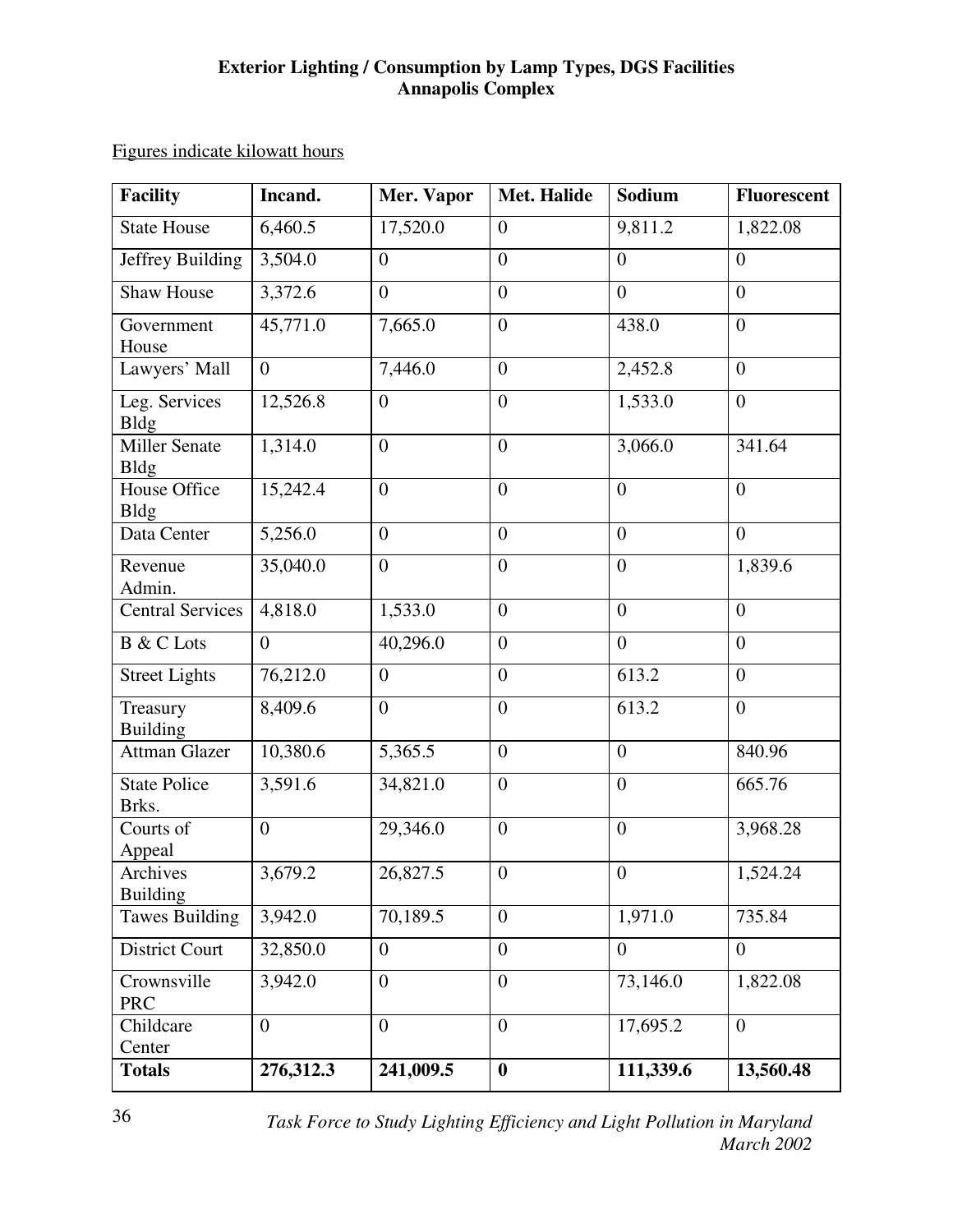#### **Exterior Lighting / Consumption by Lamp Types, DGS Facilities Baltimore Complex**

| Facility                    | Incand.  | Mer. Vapor | <b>Met. Halide</b> | Sodium   | <b>Fluorescent</b> |
|-----------------------------|----------|------------|--------------------|----------|--------------------|
| 201 W. Preston St. 52,691.4 |          | 16,425.0   |                    | 3,504.0  |                    |
| 300 W. Preston St. 1,971.0  |          |            |                    | 20,148.0 |                    |
| 301 W. Preston St. 3,285.0  |          | 6,570.0    |                    |          |                    |
| 2100 Guilford Ave 26,280.0  |          | 8,760.0    |                    | 1,752.0  |                    |
| Lots $B, C, E \& F$         | 0        |            |                    | 35,040.0 |                    |
|                             |          |            |                    |          |                    |
| <b>Totals</b>               | 84,227.4 | 31,755.0   |                    | 60,444.0 |                    |

Figures indicate kilowatt hours

# **Exterior Lighting / Consumption by Lamp Types, DGS Facilities Inner Harbor Complex**

Figures indicate kilowatt-hours

| <b>Facility</b>         | Incand.  | Mer. Vapor | <b>Met. Halide</b> | Sodium   | <b>Fluorescent</b> |
|-------------------------|----------|------------|--------------------|----------|--------------------|
| <b>Schaefer Tower</b>   | 1,051.2  |            | 56,721.0           |          |                    |
| <b>Surplus Property</b> | 7,884.0  | 10,512.0   |                    | 11,497.5 |                    |
| Jessup Complex          | 6,570.0  |            |                    | 23,980.5 | 2,628.0            |
| Saratoga Center         | 1,314.0  | 438.0      | 12,811.5           | 2,759.4  |                    |
| 500 N. Hilton St.       | 7,117.5  |            |                    | 2,671.8  |                    |
|                         |          |            |                    |          |                    |
| <b>Totals</b>           | 23,936.7 | 10,950.0   | 69,532.5           | 40,909.2 | 2,628.0            |

**Exterior Lighting / Consumption by Lamp Types, DGS Facilities**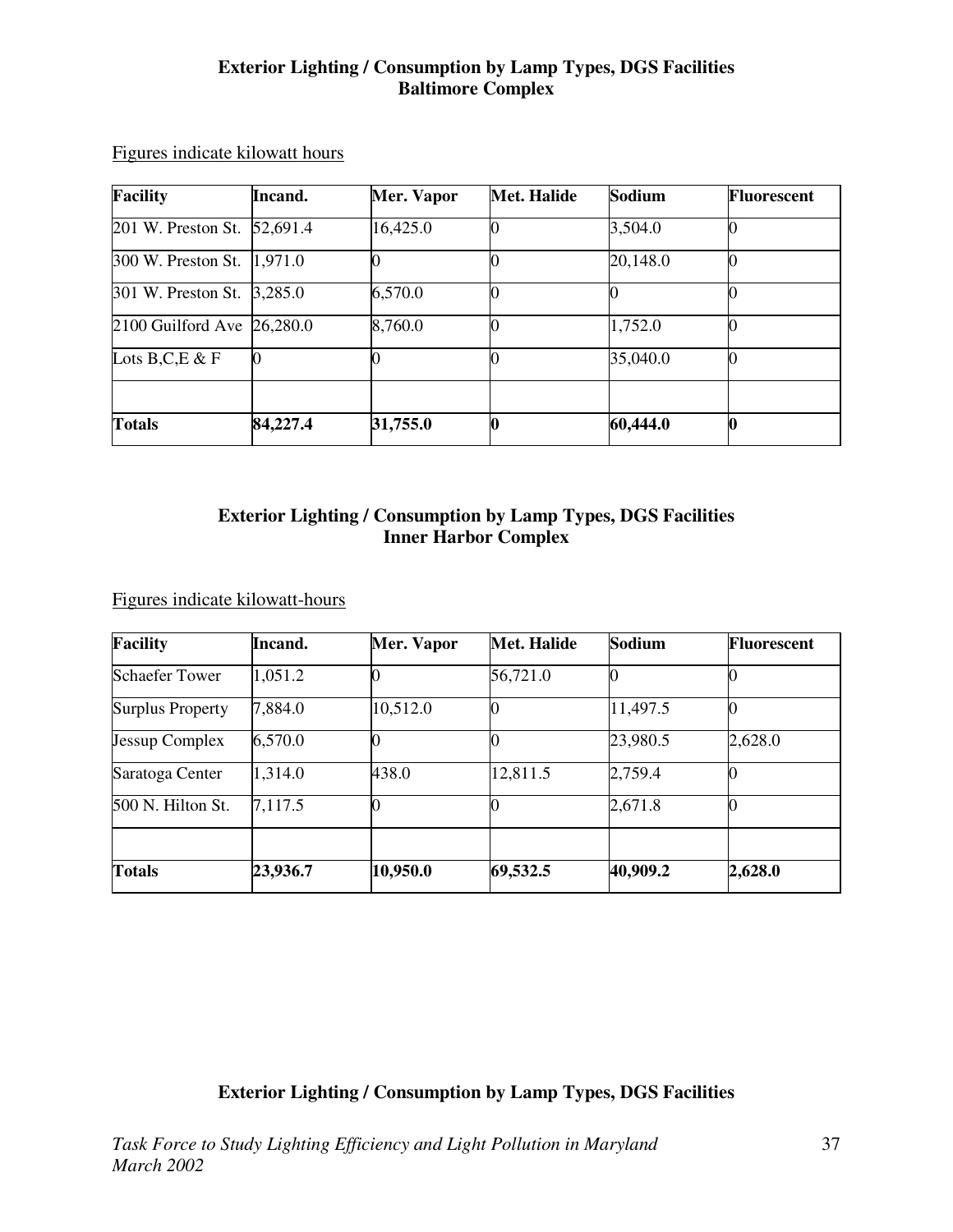Figures indicate kilowatt-hours

| <b>Facility</b>          | Incand.      | Mer. Vapor     | <b>Met. Halide</b> | Sodium         | <b>Fluorescent</b> |
|--------------------------|--------------|----------------|--------------------|----------------|--------------------|
| <b>Arbutus MSC</b>       | 0            | 31,755.0       | 0                  | 1,226.4        | 8,584.8            |
| Centreville MSC          | $\bf{0}$     | 14,454.0       | 0                  | 10,818.6       |                    |
| Salisbury MSC            | 0            |                | 32,521.5           | $\overline{0}$ |                    |
| Borger ding MSC          | 0            | 0              | 0                  | 29,565.0       | 0                  |
| <b>Bel Air MSC</b>       |              | N              | 5,584.5            | 14,892.0       | O                  |
| Hagerstown MSC           | $\mathbf{0}$ | 0              | 5,431.2            | 3,942.0        | 0                  |
| <b>Ellicott City MSC</b> | $\bf{0}$     | 73,584.0       | 0                  | 0              | 1,261.44           |
| Glen Burnie MSC          | 0            | $\overline{0}$ | 6,132.0            | 11,826.0       | 6,272.16           |
| <b>Elkton MSC</b>        | 1,314.0      | 0              | 0                  | 15,461.4       |                    |
| Denton MSC               | 1,314.0      | 20,914.5       | 10,512.0           | 876.0          | 0                  |
| <b>Essex MSC</b>         |              | 1,314.0        | 0                  | 8,803.8        | 788.4              |
| Shillman Bldg.           | 2,469.23     | 0              | 0                  | 4,818.0        | 361.35             |
| <b>Totals</b>            | 5,097.23     | 142,021.5      | 60,181.2           | 102,229.2      | 17,268.15          |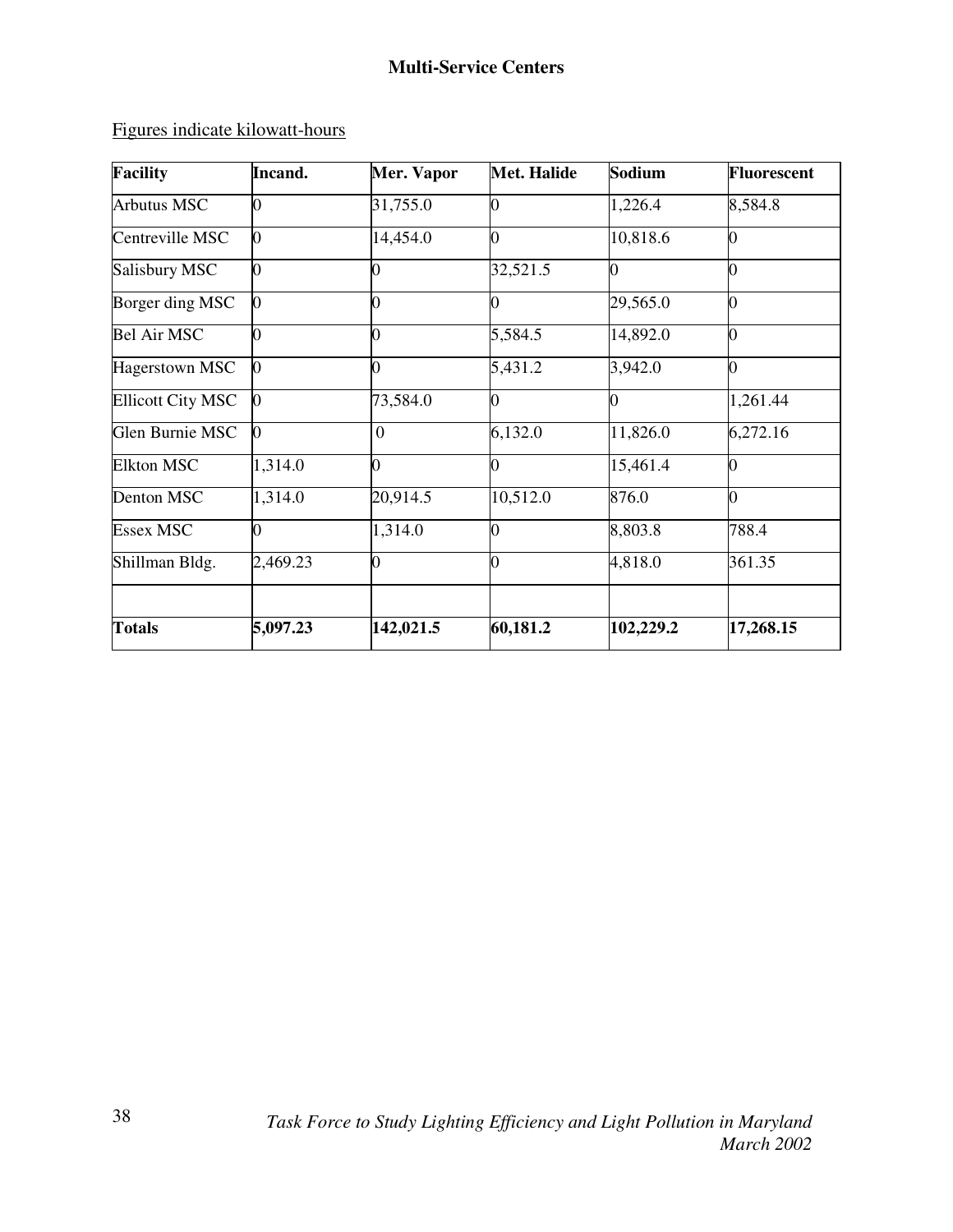# **Benefits of Lighting**

#### Introduction:

The objective of any lighting system is to maximize visibility in performing a given task, while minimizing the amount of energy and associated costs used in producing the light. It is also desirable to minimize the amount of light pollution that is produced by a given system. Light should not be cast into unintended places such as onto adjacent property or skyward. This light is not being used to accomplish the task of seeing, and therefore is inefficient. A lighting system should produce no more lighting than is necessary for a given task, and do so using luminaires that place the light only where it is needed. This approach can help to minimize costs and reduce light pollution.

There are many good reasons for providing lighting. It is a necessity for performing visual tasks indoors, day or night. There also are many reasons for outdoor lighting, chief among which is to provide motorist, pedestrian and general community safety and security, encouraging the use of public spaces at night. According to a 1996 National Institute of Justice Research Brief, *Crime Prevention through Environmental Design* (CPTED), "The most important CPTED security feature is lighting. Lighting should meet standards of the Illuminating Engineering Society of North America" (IESNA). It also stated that, "The most important CPTED security feature a city can mandate is lighting." There is even the potential for liability on the part of businesses or communities if someone is victimized or involved in an accident where it can be alleged that the lighting in the area was insufficient. Because of the importance of adequate lighting to the public's real and perceived safety, no individual or group should attempt to discourage the use of lighting by any other group, particularly if it is in the interest of safety and security. We all should, on the other hand, encourage the use of responsible lighting design practice for every lighting system installed. This can be achieved by setting guidelines based on established national standards and by enforcing the guidelines through the plans review and permitting procedures of a local jurisdiction. The goal is to provide enough lighting to perform the visual task at hand, while controlling the distribution of the light so that light pollution is minimized and visibility is maximized.

The Illuminating Engineering Society of North America defines recommended minimum lighting levels sufficient for safety and security for any conceivable application and associated ratios that define how evenly lit (uniform) an application should be. While it is necessary to allow for system maintenance considerations, these minimum recommended levels should not be exceeded by a significant amount. Over lighting has become a common malpractice in lighting design, conforming to the "more is better" philosophy. Over lighting wastes energy, increases glare and contributes to sky glow. For lower levels of lighting to remain effective, however, they must be applied across the board. Neighboring systems cannot be in competition with each other in attempts to produce the highest lighting levels. This requires both public and private cooperation in lighting system design. More light does not mean better visibility. In fact, higher levels in a poorly designed system can make visibility poor. Use of IESNA standards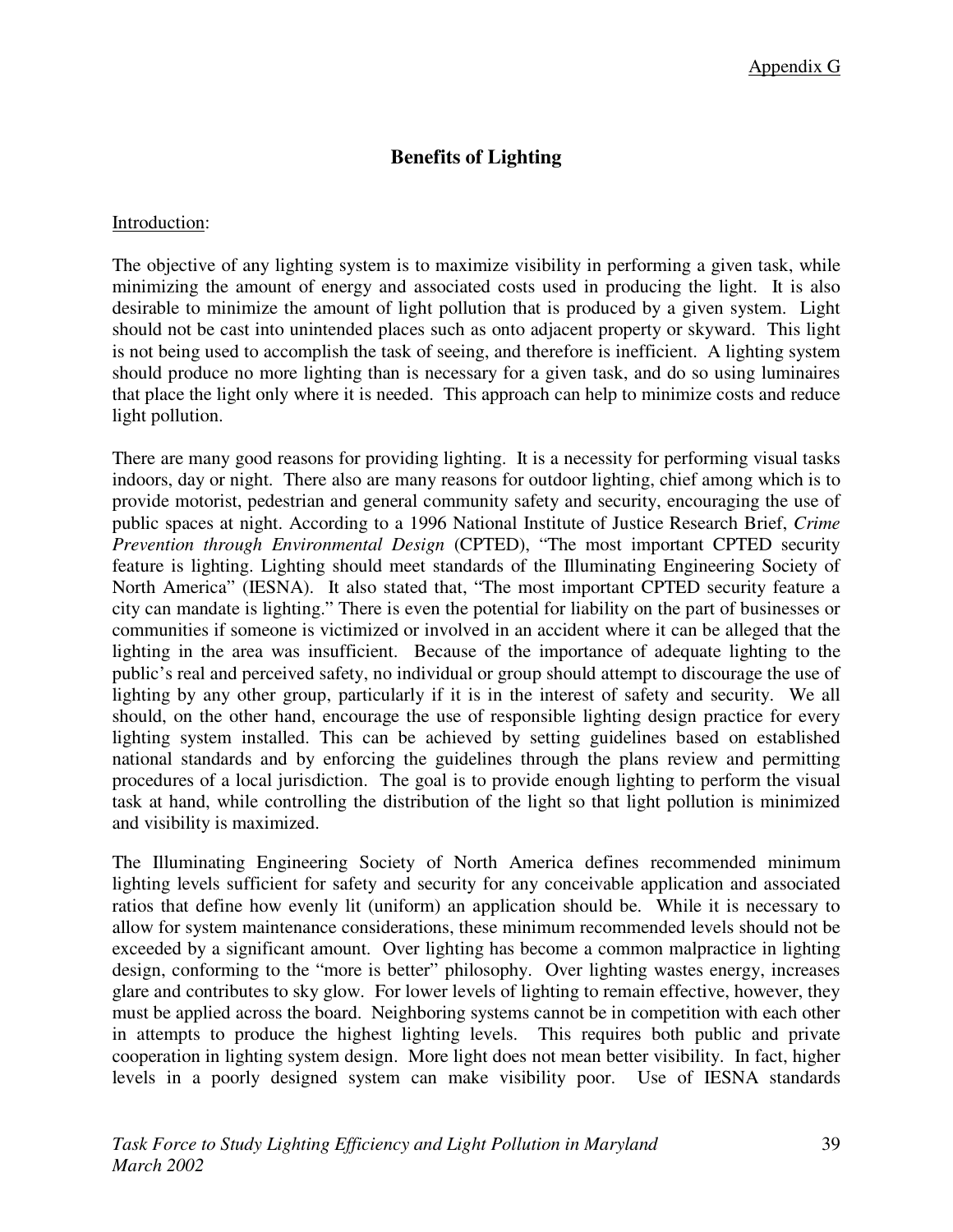and constantly improving technology permits the reduction of light pollution without conflicting with public safety needs.

Lighting equipment should be chosen based on its ability to direct the light where it needs to go and to prevent the light from going where it is not wanted. Cutoff luminaires do not allow any light to be distributed above the horizontal axis of the luminaire. This significantly reduces sky glow and can aid in reducing light trespass on adjacent property. The use of cutoff type luminaires also reduces the glare component of a given lighting system and increases visibility. The use of cutoff type luminaires should be strongly encouraged where appropriate, and at the same time, the indiscriminate aiming of luminaires skyward should be strongly discouraged. It should be noted that there are limited applications where it is desirable to distribute light above the horizontal axis. No matter what the application might be, there usually is a responsible way to design the lighting so that lighting pollution is minimized and visibility is maximized.

# Driving Safety:

Driving safety may be augmented by providing good roadway lighting systems. The driver needs to be able to see the features of the roadway, fixed obstacles, other moving vehicles and pedestrian traffic. As the complexity of roadway movements, number of entrances, number of other vehicles, number of pedestrians and ambient lighting levels increase, the lighting system also must increase in output and uniformity. Recommendations for levels and uniformity are given by the IESNA for various roadway types under various conditions. These recommendations are given as minimum levels, but there is seldom a reason to increase these levels above their recommended minimums. One such reason would be if businesses adjacent to the roadway were over lit. This is why it is important to discourage over lighting across the board, both publicly and privately. One of the most detrimental aspects of a roadway lighting system is glare. Glare can be minimized by using cutoff luminaires and by not over lighting.

### Pedestrian Safety:

Pedestrians must be able to see the features of the path on which they are walking. They also must be able to be seen by motorists. In addition, illumination in the vertical plane aids in the identification of would-be assailants, and in doing so, it is widely believed that the assailant is deterred. Conclusive data linking lighting to decreases in crime is difficult to obtain. There is little doubt, however, that lighting produces a perceived sense of safety to the pedestrian. The IESNA also publishes recommended minimum levels for walkways and bikeways. Adherence to these recommendations should be encouraged. When a pedestrian lighting system is installed adjacent to a roadway, the impact on the roadway must be determined. These systems cannot be designed independently of each other. Again, appropriate cutoff luminaires should be specified to minimize glare, sky glow, and other forms of light pollution, such as trespass while adequately lighting the scene.

### General Community Safety:

Businesses and residences provide night lighting at building perimeters and throughout their property in order to discourage theft, vandalism or other types of crimes. In addition, for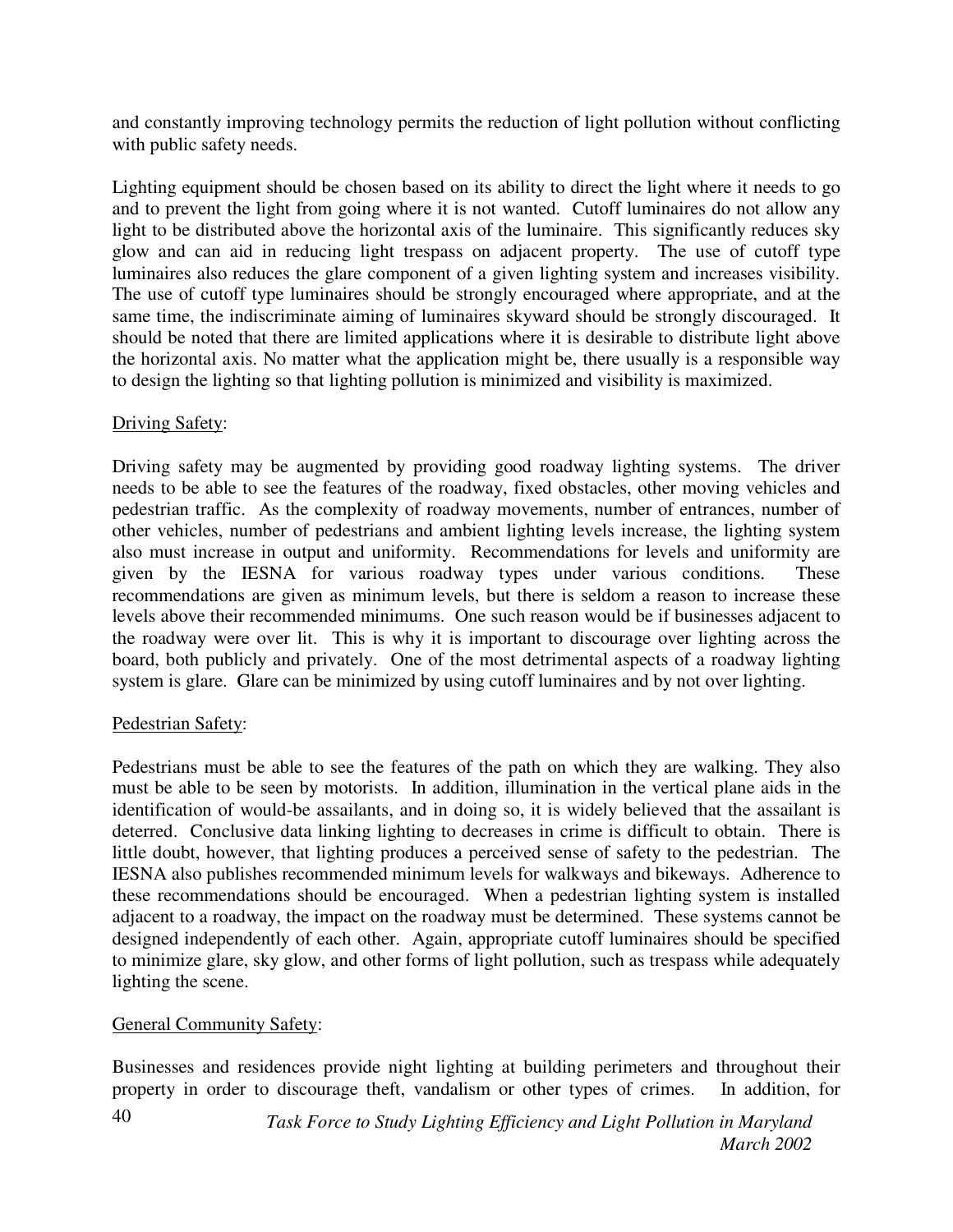purposes of marketing and increasing mercantile and recreational activity, the use of lighting should be encouraged, but in responsible ways. Over lighting is perhaps most common among private business owners. This practice should be discouraged by local jurisdictions and variations from the established maximum or minimum recommended lighting levels should be justified through the local permitting process or other public forum. During non-operating hours, non-essential lighting should be turned off. Curfews should be considered for lighting systems that have no reason to be on in the early morning hours. For example, tennis courts and ball field lighting systems should be turned off when not in use. Cutoff type luminaires should be used wherever possible and aesthetic lighting should be designed with regard to where the light might be going unintentionally.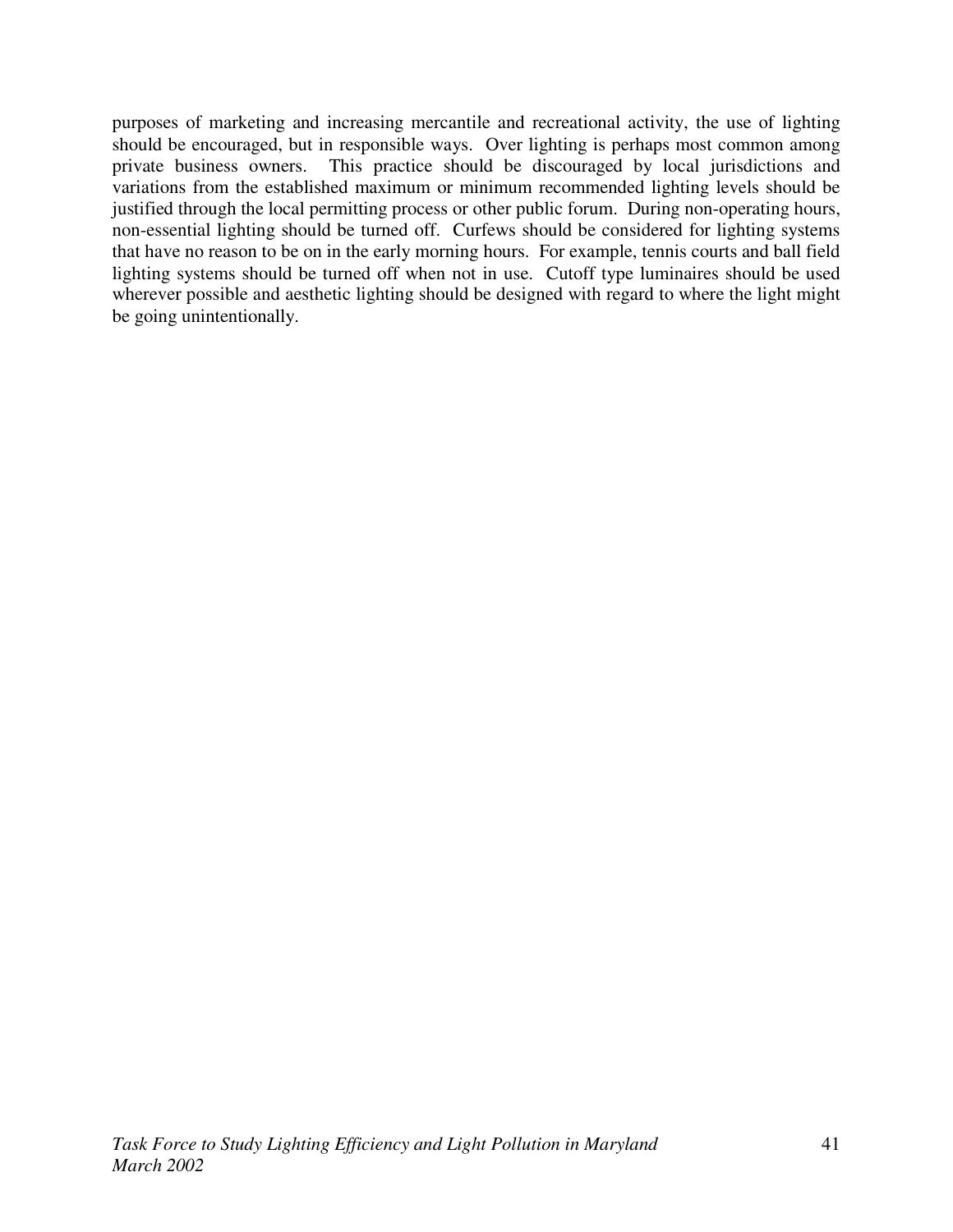# **Light Pollution**

Misdirected or misapplied outdoor lighting is a concern for aesthetic, environmental and energy management reasons. A substantive amount of sky glow and light trespass can be attributed to roadway lighting. As society has increased the applications of lighting to improve roadway safety, building security and personal safety, concern about the resulting adverse environmental effects has arisen. Listed below is a brief discussion of the three components to light pollution: sky glow, light trespass and glare.

# **Sky Glow**

Sky glow is the term used to describe the added sky brightness caused by the scattering of light into the atmosphere, particularly from outdoor lighting in urban areas. Sky glow is composed of both a man-made component and a natural component. The man-made component of sky glow is what "light pollution" properly denotes. It is the artificial glow that hangs over populated areas, washing out the view of the night sky to varying degrees. On the other hand, the natural sky has a certain minimum surface brightness even in the most pristine, unspoiled environment. This natural component of sky glow has four sources: faint air glow in the upper atmosphere (a permanent, low-grade aurora), sunlight reflected off interplanetary dust (zodiacal light), starlight scattered in the atmosphere and background light from faint, unresolved stars and nebulosity. Airglow peaks around the maximum of the 11-year sunspot cycle; the other sources vary with the hour of night and the seasons. But their combined average is well known.

The effects of man-made sky glow can be tremendous. For example, a typical suburban sky today is about 5 to 10 times brighter at the zenith than the natural sky. In city centers the zenith may be 25 or 50 times brighter than the natural background. Sky glow from man-made sources is directly proportional to the installed lumens and reflectivity of the surface. For example, a bituminous concrete highway, due to its black surface color, absorbs more light than a concrete highway and hence contributes less to sky glow. A particular concern to astronomers is light directed above the horizontal plane. Luminaires with cutoff photo metrics can significantly reduce this component of sky glow.

In the last two generations, sky glow has spread from a localized problem in Maryland's larger urban centers to our suburban communities. This is a concern to amateur astronomers<sup>1</sup> because if this phenomenon is left unchecked, it will render conventional back yard equipment obsolete for viewing stars.

 $\overline{a}$ 

<sup>1</sup> Professional observatories are located predominately in the southwest region of the United States due to prevailing favorable climatic conditions.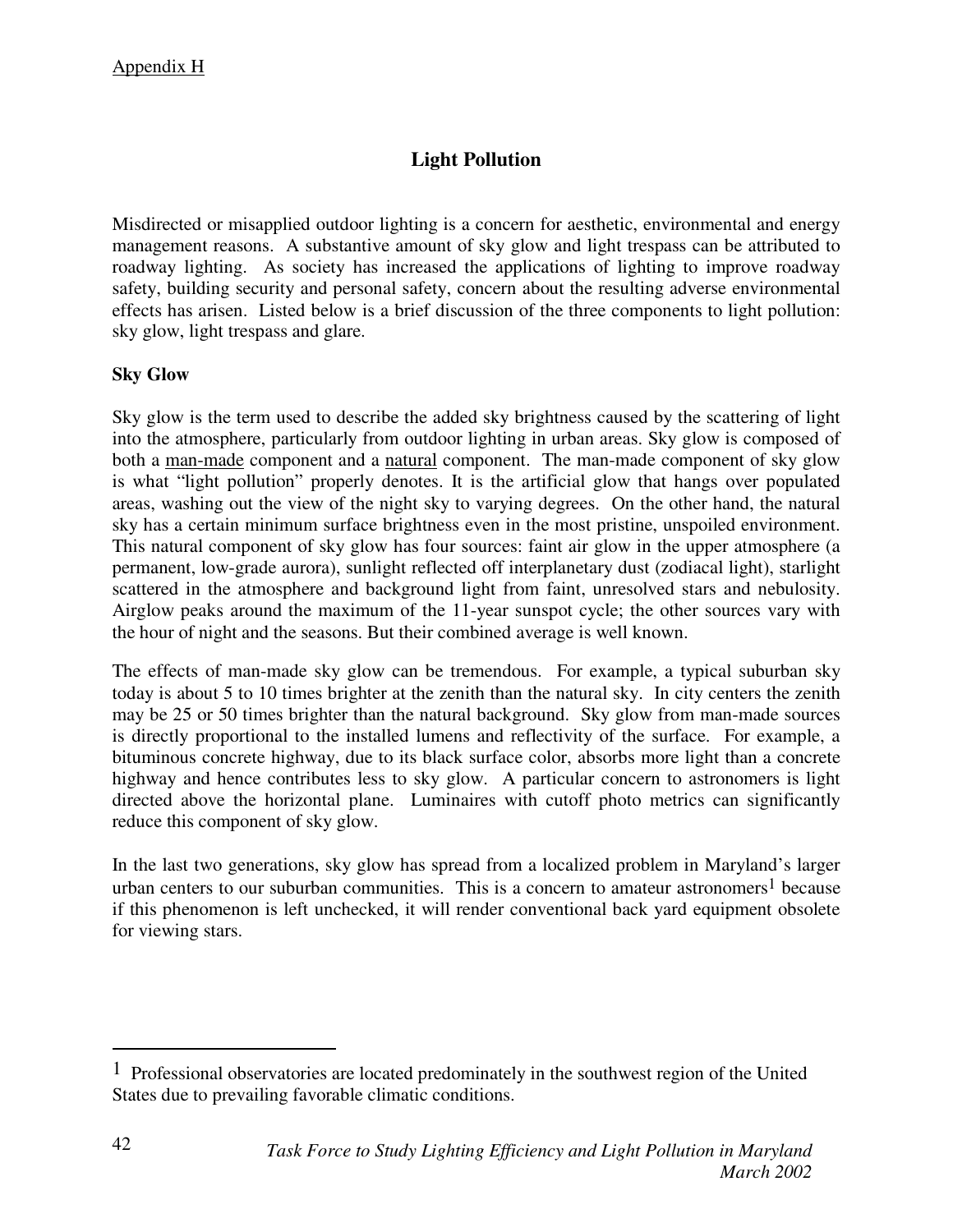#### **Light Trespass**

Light that strays from its intended purpose and becomes a visual annoyance is known as light trespass. Most complaints about light trespass come from people upset by stray light entering their windows or intruding upon their property. In most cases, the problem of light trespass can be traced to inappropriate lighting design, improper aiming, or inappropriate maintenance.

Light trespass problems usually can be addressed by using a different type of luminaire, shielding or in worst cases, relocating the offending luminaires. Light trespass is something that easily is measured; limits on it can be enforced by specifying measurable limits for light trespass in terms of luminance at a property line. In areas with intrinsically dark fields of view, light source limitations may also be required to remedy complaints about light trespass.

#### **Glare**

A severe form of light trespass involves glare. "Glare" is defined by the Illumination Engineering Society of North America as "the sensation produced by luminance within the visual field that is sufficiently greater than the luminance to which the eyes are adapted to cause annoyance, discomfort, or loss in visual performance and visibility." Simply stated, glare is light that beams directly into your eye from a bright source (e.g., the sun, the moon, or an outdoor lighting fixture). Glare is related closely to light trespass. By controlling light trespass, often times issues associated with glare also are addressed. Other factors that contribute to glare include the size, position, and luminance of the source, ambient light levels, extreme brightness contrasts and differences in human eye sensitivity.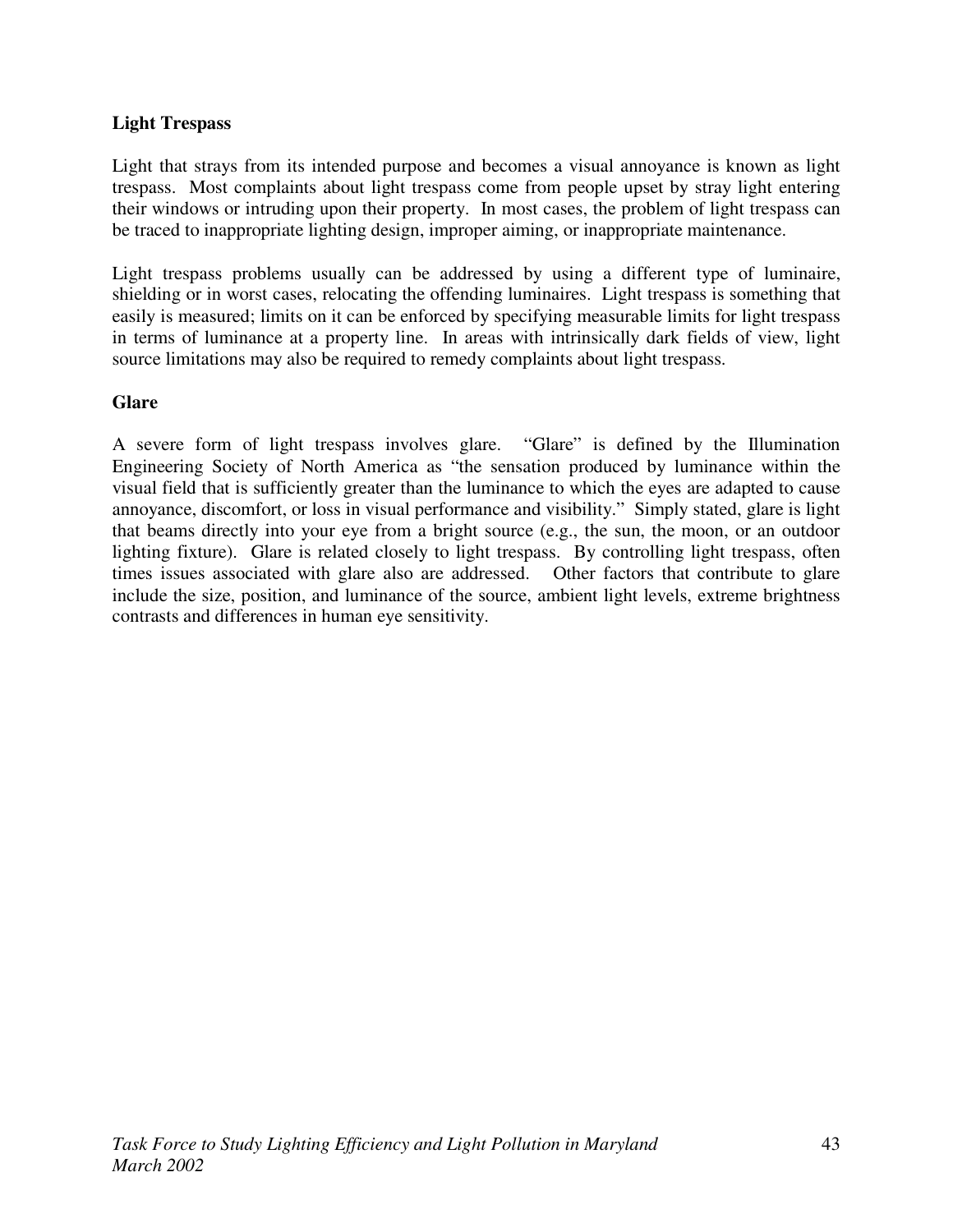# **Impacts of Light Pollution**

# **Night Driving Hazards**

Many types of outdoor lighting designed for advertising, security and visibility are actually wasteful, invasive, and a source of disabling glares. Public hazards have been created by the use of glaring, high-wattage floodlighting along roadways and business parking lots that shine directly in the driver's line of sight. Public safety also is being compromised by businesses competing with light levels to attract business. The eye's inability to adjust quickly to drastic changes from light to dark leaves a driver temporarily blinded when exiting an over-lit business area at night. It is rather commonplace to see businesses using three to six times the recognized lighting industry recommendations for site lighting (IESNA).

# **Effects on Observations of the Night Sky**

There are few ground-based astronomical observatories in Maryland. Most professional astronomy efforts from the ground are now accomplished in extreme western states where the combination of more favorable weather and fewer population centers afford a more pristine view of the sky. However, amateur astronomy is alive and well in Maryland. However, as time passes, most serious amateurs will have to travel greater and greater distances to view the heavens from a suitable dark site. More troubling is the fact that many Maryland children today have already lost much of the starry night sky behind the glow of wasted light, limiting their imaginations to the manmade boundaries around them. Thus, slowly but surely, public interest in viewing the night sky will only be satisfied by visiting a planetarium, which is a poor substitute for the experience of seeing the natural night sky overhead. Presently, in the city of Baltimore on any given night, only 20 of the brightest stars typically are visible among the 6,000 stars that could be visible from a suitably dark site. Most children in Maryland cities and suburbs have never seen the Milky Way. This condition has arisen in approximately the last fifty years.

### **Effects on Daily and Seasonal Cycles of Animals and Plants**

Light pollution confuses the instinctive daily and seasonal cycles of animals and plants. The specific impacts of light pollution on flora and fauna are beginning to be documented. Based on current research, it is reasonable to expect that light pollution adversely affect many organisms. Light pollution's ability to disrupt the natural behavior patterns of flora and fauna could ultimately have profound negative effects on the ecological system.

# **Effects on Birds and Bird Migration**

While some species of North American birds do not migrate at all, the vast majority of them do migrate, southward in the fall and northward to breeding grounds in the spring. Of these birds,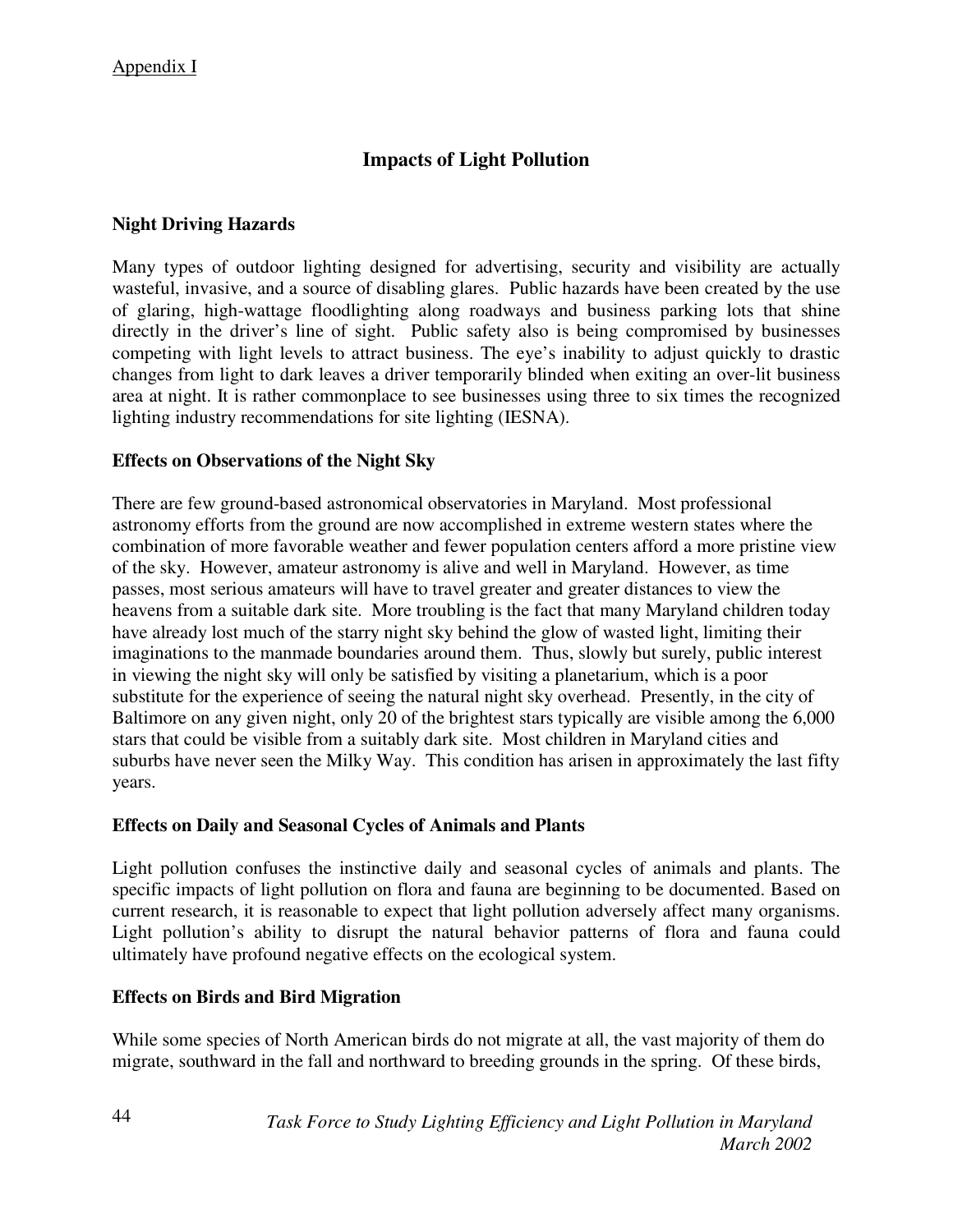some are diurnal migrants, but most have evolved to take advantage of the protections that nighttime - darkness and relative coolness - offers them. Nocturnal migrants navigate using a combination of cues. An especially important one is celestial navigation, the recognition of star patterns sufficient to maintain their orientation in the proper direction. Light pollution and lights on tall buildings can confuse birds, causing collisions with the buildings. The height at which migrant birds fly is a critical factor affecting collisions. It is now known that most migration occurs at rather low elevations, less than 1000 feet above ground level, with a large fraction occurring below 500 feet. The density of migrants is greatest at the lowest level, decreasing exponentially with height.

When nocturnal migrants encounter tall, bright buildings at or above birds' horizon, one of two things may occur. They may perceive the building as "dawn" and drop down to land, or their celestial navigation system may become overwhelmed. In the case of the latter, the birds become confused, causing them to strike the buildings or fly aimlessly among them until expiring from exhaustion. The problem is the direct beam or glare from the light source is misdirected and causes confusion. The toll on migrants is large; an urban center such as Toronto produces at least 2,000 fatal strikes per year. Studies have concluded that tall, lighted buildings are directly related to bird collisions. However, when a previously illuminated building is darkened, collisions against it cease even when neighboring buildings are still bright. Smaller buildings, generally 25 stories or fewer, do not present a collision threat. Scientists believe this is because they stand well below birds' horizon and they do not perceive the bright buildings to be a celestial object.

Ever since the advent of tall (>500' or so) radio towers, there have been many reports of bird kills caused by collisions. The numbers can reach up to 10,000 in a single night. But these reports are mostly haphazard; very few systematic studies have been made. Studies have shown that towers are much more lethal, structure for structure, than urban skyscrapers. At the two or three sites where regular monitoring has been conducted over a long span of time, an average mortality of 1,500 birds per year per tower was typical. The cause is aircraft warning lights that all such towers over 200' are required to carry. The lights are even more star-like than the lights from office buildings and often are carried at a height of 1000' - well into the height distribution of migrating birds. Not only do birds collide with a tower itself, but they also fly into the much larger cross-section of guy wires supporting the structure.

These studies suggest that towers exceeding a height between 300'-500' are hazardous to migrants. The lights on lower towers are perhaps perceived as non-stellar. With the number of towers exceeding 1000' soon to explode with the spread of digital communications media, the potential for significantly increased avian mortality due to collisions is very great.

One solution may be the use of strobe lights. There is some evidence that strobe lights, which appear less "natural" than slowly "winking" lights, may be less confusing to birds and so may offer a remedy, especially if the flash cycle is the full 3 seconds allowed by FAA regulations; but no hard evidence is yet available.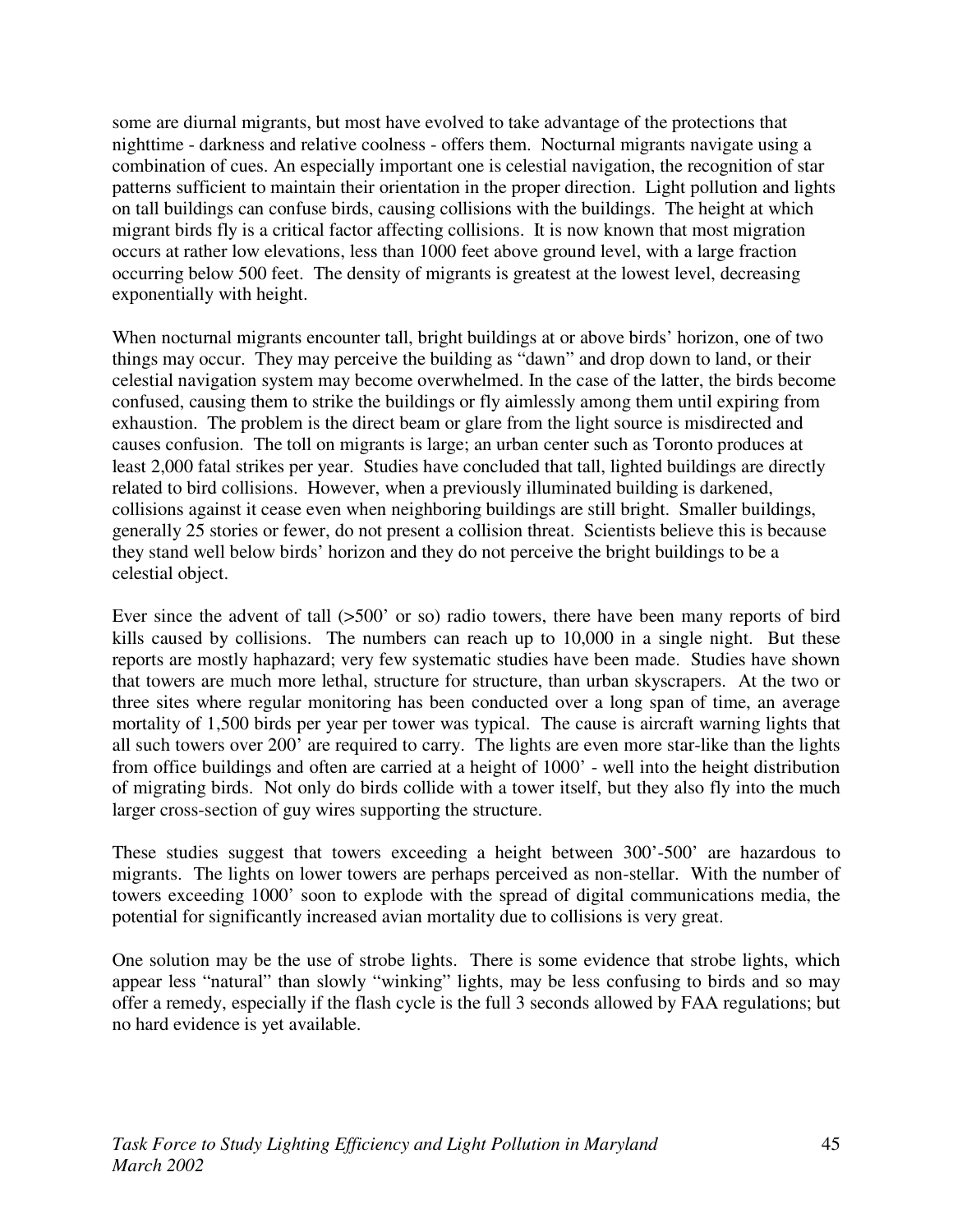#### **Suggestions to Reduce Migratory Bird Impact**

The total nighttime luminous flux emanating from buildings taller than 25-30 stories should be greatly reduced. Wartime blackout experience shows that this can be achieved by turning out lights that are not needed, and covering windows in rooms where they are. The use of decorative lights atop buildings should be eliminated. The decorative spot lighting of tall buildings should be well considered and designed. Illuminated landmarks and monuments, such as the U.S. Capitol, usually are not a problem in this regard because they are typically not tall enough to pose a hazard to migrants.

The hazard communications towers pose is more difficult to address. Lights on these are necessary to indicate the locations of the towers. First, the true extent of the damage they inflict should be determined by a careful monitoring of avian mortality under controlled conditions. A state agency, at an appropriate time, such as the Maryland Department of Natural Resources, should conduct such a study under a variety of tower heights, surrounding topographies, light colors and flash frequencies. A requirement that such studies be permitted at tower sites should be made a condition of construction licenses for towers exceeding 200'.

#### **Impact on Diurnal Cycles of Plankton**

A study in the *Proceedings of the International Association of Theoretical and Applied Limnology* found that "the movement of Daphnia was significantly greater in both amplitude and magnitude in the black enclosures than in control enclosures within the lake." Because zooplankton responded more normally in the black enclosures simulating a dark night, the researchers concluded that light pollution, as seen in the control enclosures, was the cause of the decreased migration. This is important because reduction in surface migration leads to increased amounts of surface algae left unconsumed by the zooplankton, which in turn could lead to algal blooms and poor water quality. Given that the State of Maryland has placed significant emphasis in protecting the Chesapeake Bay and its waterways, as demonstrated by the Chesapeake 2000 Agreement, it is important to consider such effects of light pollution.

#### **Impact on Sea Turtles**

The effects of light pollution on sea turtles have been well documented. Sea turtles and hatchlings rely on the moon to direct them from the beach, back to the water. Sea turtles mistake artificial light sources for the moon and often never make it back to the water. This is becoming more of an issue as beachfront development trends continue. The three most common sea turtles found in the Chesapeake Bay are the Leatherback, Loggerhead and Kemp's Ridley. Light pollution's effect on sea turtles is not a large problem in Maryland because sea turtles rarely spawn north of Virginia, however as recently as 1999 there was a nest sighting in Maryland. Sea turtle nests have been found in Ocean City, MD, where significant light from roads and businesses exists. Light pollution's potential effects on sea turtles should be addressed because all three turtles mentioned above are protected by The Endangered Species Act of 1973.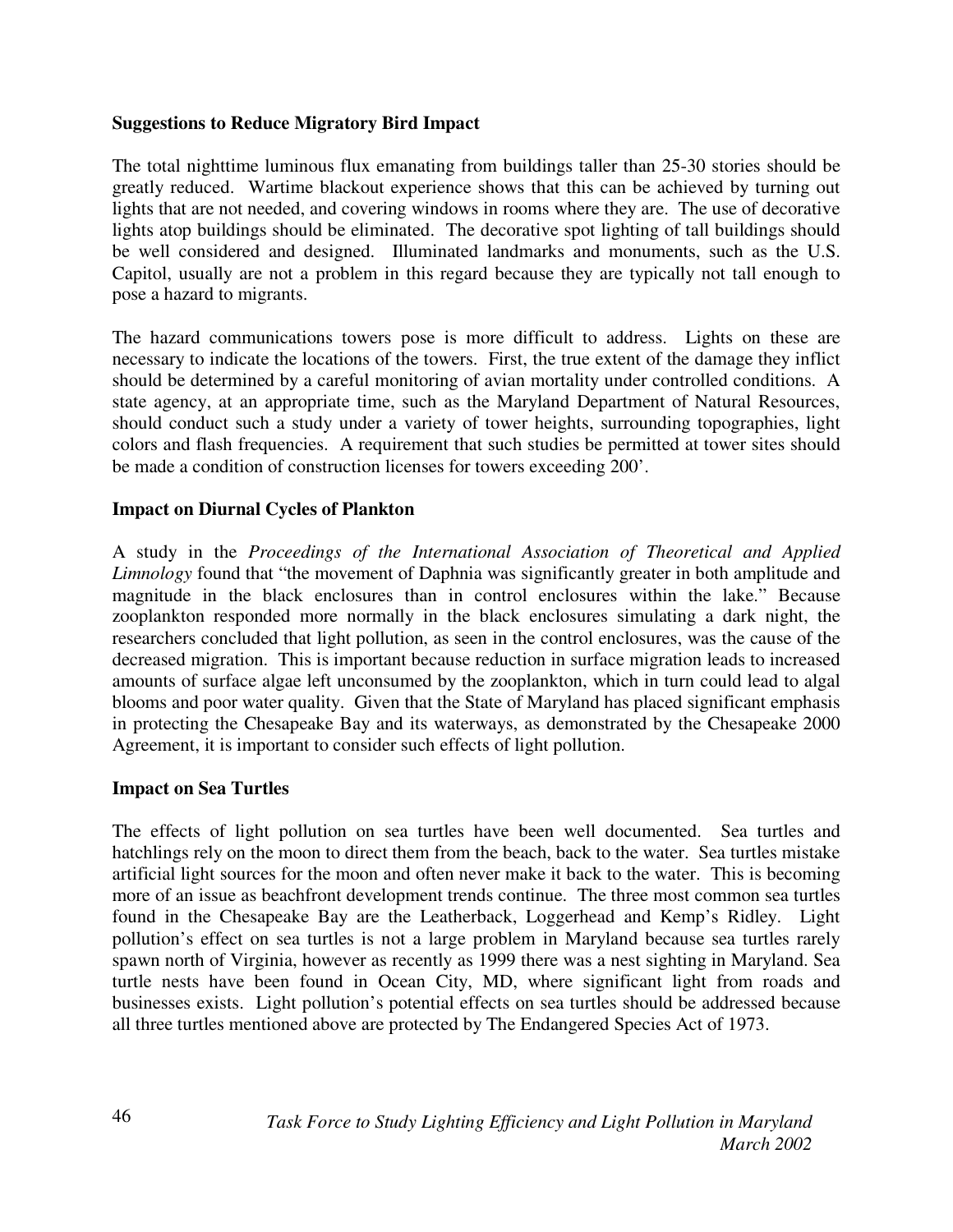# **Quality of Life**

It is difficult to quantify the cost of lighting inefficiency on quality of life. We know light pollution intrudes on a person's right to privacy. It also can be considered an abuse of rights when artificial illumination is projected or spilled onto someone else's property. Light pollution also can negatively impact a human's ability to get a good sound night's sleep when artificial illumination coming from poorly designed light fixtures shines glare into windows at night. Too much artificially generated light at night can have adverse affects on our health by disrupting natural hormone production that our bodies require. Studies have shown that the presence of light during sleep affects the body's ability to produce megaton, a hormone that regulates the body's circadian rhythm. While there are few conclusive studies regarding the effect reduced levels of melatonin have on the human body, initial studies indicate that melatonin levels may be related to cellular immunity which is our bodies' way of fighting infection and illness.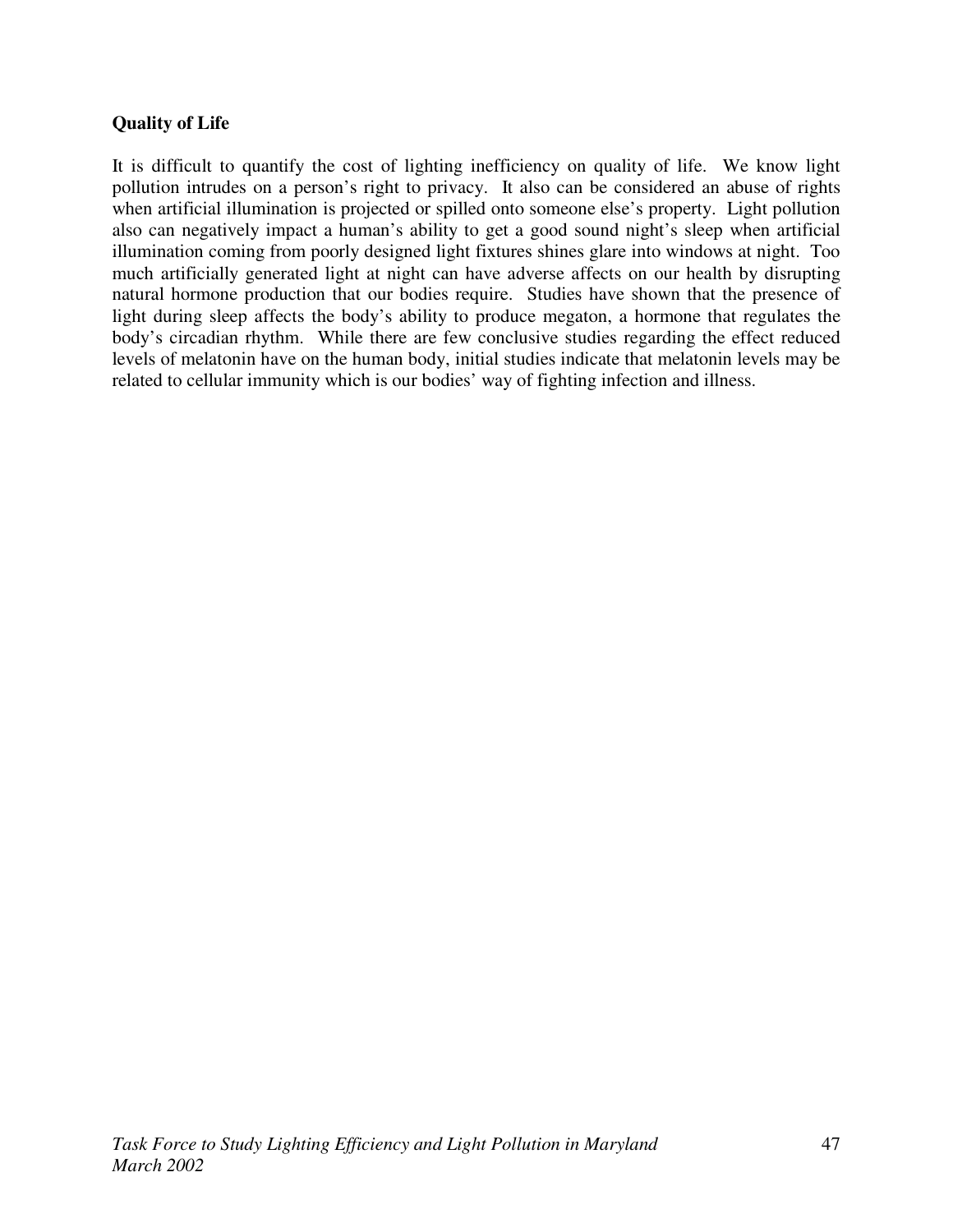# **Inefficient Energy Use**

Numerous exterior lighting characteristics contribute to inefficient use of energy. Certainly, any lighting that is not serving its intended purpose (effective illumination of the intended objects or surfaces) results in wasted energy. Following are several conditions indicative of inefficient energy use attributable to exterior lighting.

#### **Inappropriate Lamp/Fixture Selection**

In principal, lighting energy efficiency is most readily assessed by determining the lumens per watt emitted by the light source. Generally, the lower the lumen output per watt, the less energy efficient the light source is. Thus, selection of fixtures/luminaires having inferior efficiency characteristics compared to others available contributes to inefficient energy use. Additionally, inefficient lighting may result from ineffective installation/placement of fixtures/luminaires, regardless of the actual efficiency characteristics of the units themselves. Full-cutoff photometrics, insufficient pole height and other design criteria may result in the installation of more lighting units than is necessary to provide an acceptable level of lighting uniformity, thus consuming additional energy and increasing costs.

### **Outdated/Obsolete Existing Lighting**

Lighting equipment, if properly maintained, can last indefinitely. As components such as lamps and ballasts fail, they are replaced in kind, thus providing years of service. While this practice may prove to be economical from a maintenance perspective, it does not provide for any efficiency improvements with advances in luminaire technology. The best example of this can be seen in the number of mercury vapor lamps still in use today. These lamps consume considerably more energy than HPS lamps to produce a given amount of light. Additionally, lamp efficiency degrades over time during its functional life, with an attendant decrease in lumens per watt output. Dirt and grime accumulations from atmospheric pollutants on lenses, reflecting and diffusing components may further diminish the realized efficiency of the fixtures/luminaires.

#### **Glare**

Though many factors contribute to glare, it often results when the source of light (the lamp or refracting/reflecting components of the fixture/luminaire) overwhelms the visual field. This has adverse effects on the eye's dark adaptation characteristics, often resulting in difficulties seeing intended objects or surfaces. Quality luminaries are available that control light to reduce or eliminate glare; their use should be encouraged.

### **Light Trespass**

Light shining or reflecting onto property, which it is not intended nor desired, represents a poorly designed installation, since it both consumes energy and produces unwanted consequences.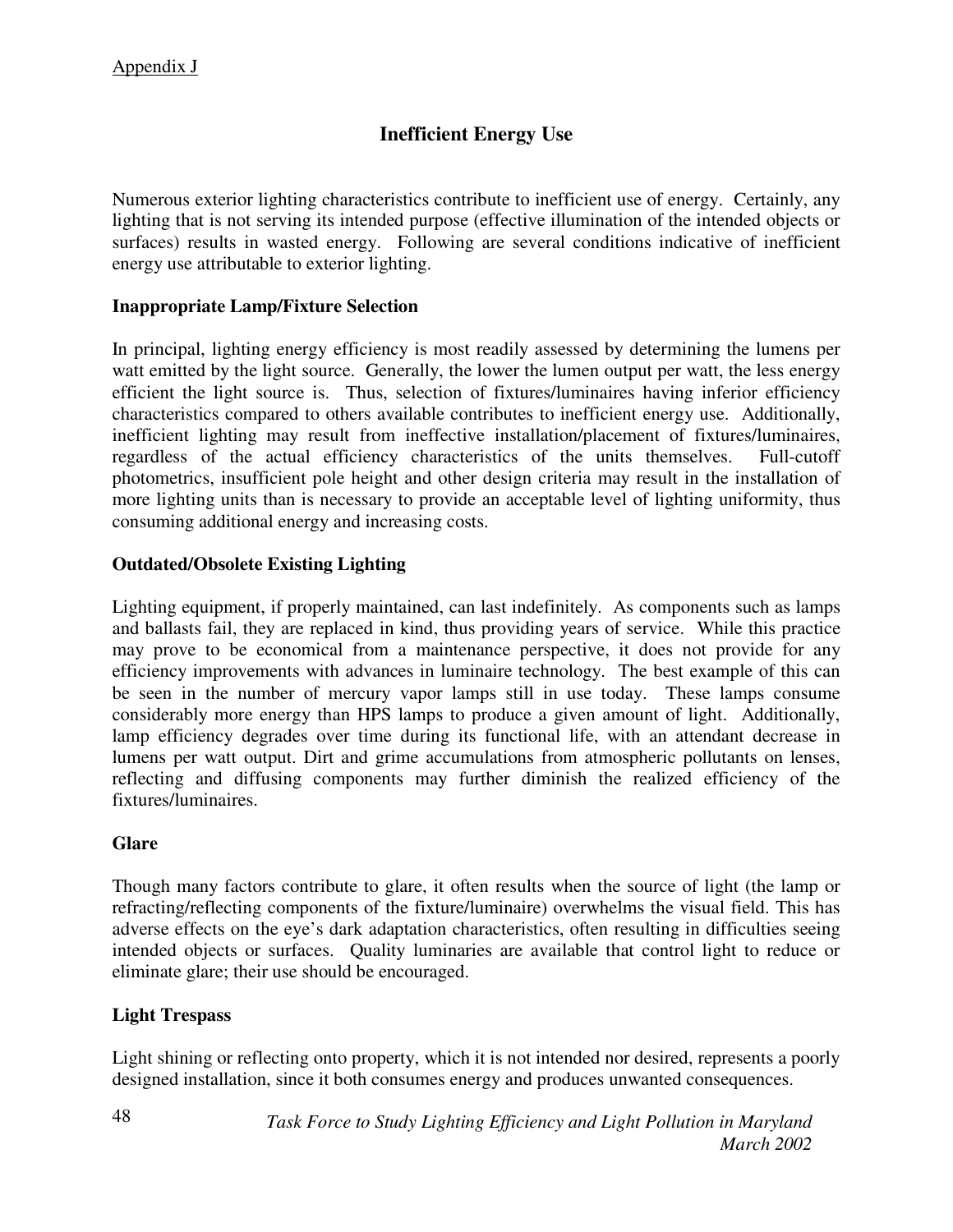# **Unnecessary Lighting**

Exterior lighting operated when it is unneeded represents inefficient energy use. Exterior lighting that remains on during daylight hours results in wasted energy. Often this may be attributable to a control equipment malfunction or the need of adjustment and/or maintenance. Exterior lighting that remains on during daylight hours can also result from the inattention of a property owner to turn lighting off.

# **Excessive Lighting**

Often efforts to enhance nighttime illumination are directed towards providing "more" lighting with insufficient focus on providing "better" lighting. Lighting levels that are higher than necessary contribute to inefficient energy use, often resulting in a "ratcheting up" of general lighting levels in the vicinity, particularly in commercial areas where lighting often is utilized as a means to attract business or present a proprietor's premises as more inviting to customers than a competitor's. The Illuminating Engineering Society of North America has established and published standards for exterior lighting prescribing recommended minimum values for adequate security and visibility needs.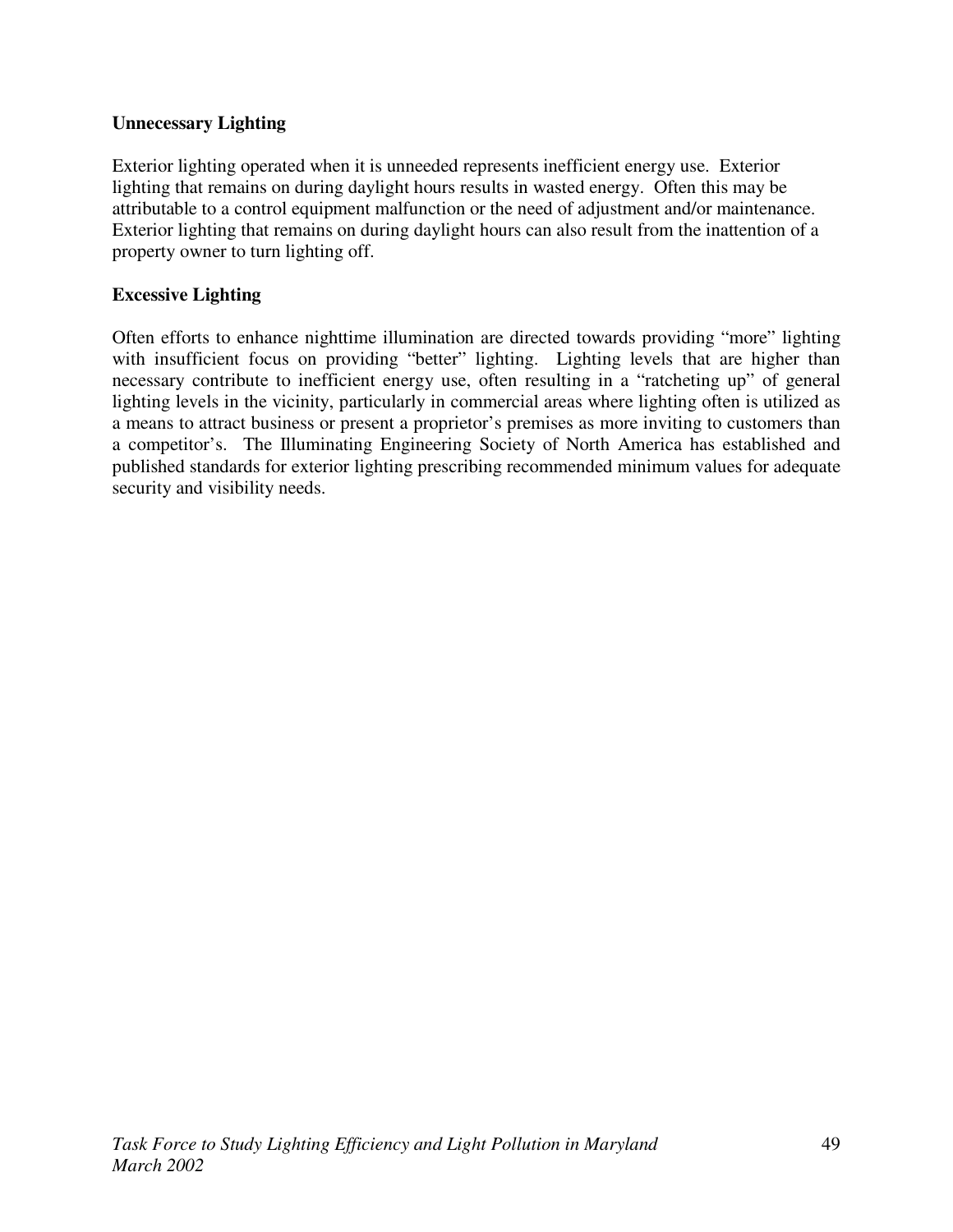# **Generation-Related Emissions**

Consideration is given to the effect exterior lighting has on the environment aside from its visual impact on the night sky. Constellation Generation operates fossil fuel generating facilities in the region. The focus herein is directed towards emissions associated with the operation of fossil fuel facilities; hydroelectric and nuclear facilities are generally not considered to be major contributors of emitted pollutants.

The primary emissions associated with fossil fuel generating facilities are sulfur dioxide  $(SO<sub>2</sub>)$ and nitrogen oxides (NOx). These emissions are measured in pounds per megawatt (lb/MW).

Brandon Shores is one of Constellation's primary fossil fuel facilities in the region. The  $SO_2$  and NOx emissions rates of the Brandon Shores facility are considered representative of the industry. In recent years, the facility has been provided with enhanced emissions-reduction features. Brandon Shores<sup>2</sup> features two generating units. Capacity and emissions characteristics for those units are:

| Unit 1 | Capacity 635 megawatts $SO_2$ 11.8 lb/MW NOx 4.5 lb/MW |  |  |
|--------|--------------------------------------------------------|--|--|
| Unit 2 | Capacity 635 megawatts $SO_2$ 12.0 lb/MW NOx 5.0 lb/MW |  |  |

Example: Using the emissions rates for Brandon Shores, it is in theory possible to quantify emissions attributable to the use of exterior lighting. For the purpose of this example, exterior lighting at facilities operated by the Department of General Services (DGS) will be utilized. A survey of DGS facilities undertaken during September-October 2001 provided information on exterior lighting types, electrical consumption and other characteristics.

Considering an average operating time of 12 hours per night, 7 nights per week, calculations based on the survey data established the total annual electrical consumption for exterior lighting at all DGS facilities combined is approximately 1,293,401.96 kilowatt hours (1,293.4 megawatt hours $)^3$ .

 $\overline{a}$ 

<sup>2</sup> Brandon Shores emissions rates and supportive information provided by Charles Lacey Director of Outdoor Lighting, Baltimore Gas and Electric and Bonnie Johansen, Project Manager of Community Relations, Environmental Health and Safety Section Constellation Power Source.

<sup>&</sup>lt;sup>3</sup> Department of General Services information provided by Robert Woodard, DGS Facilities Operations and Maintenance, Annapolis Complex.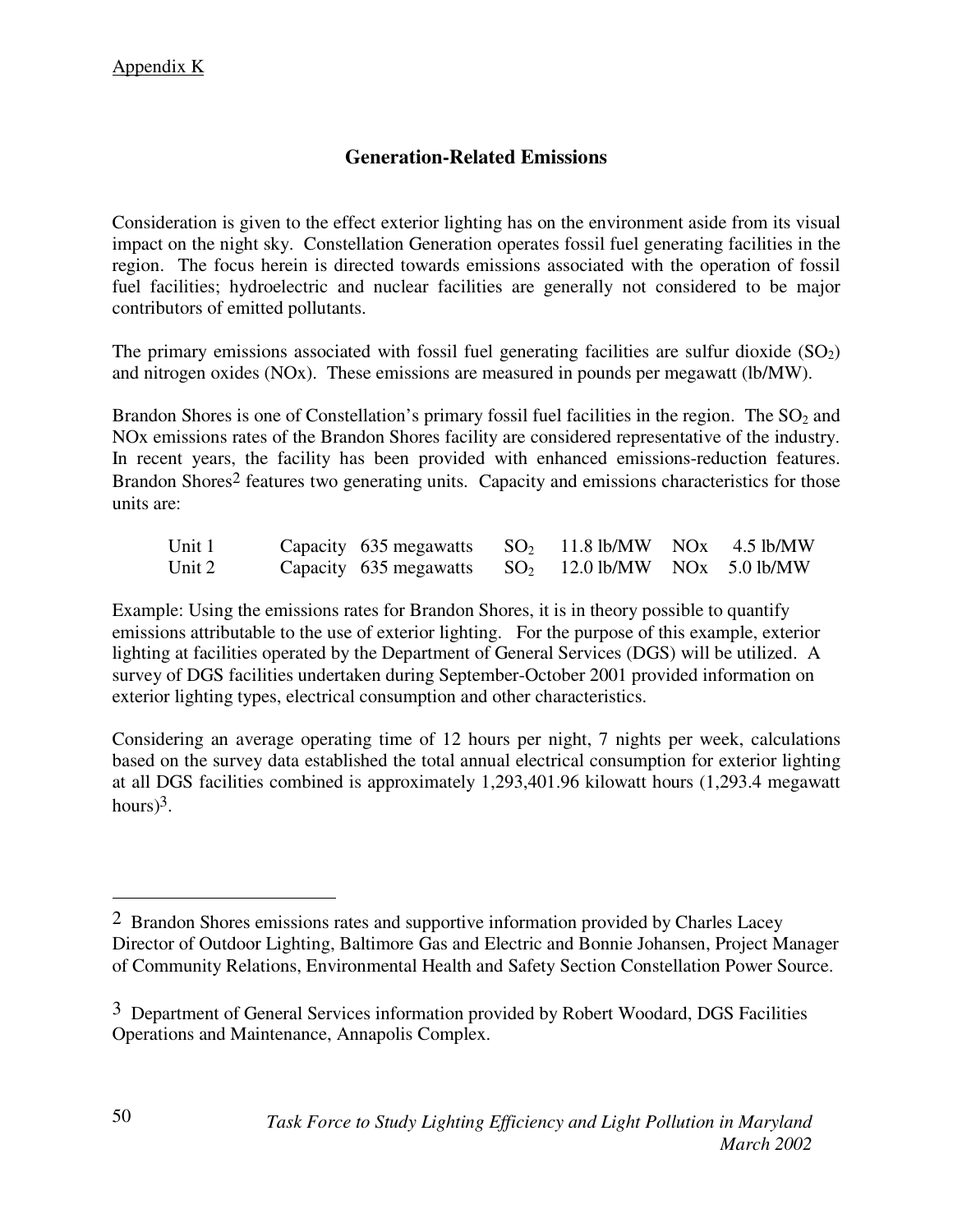Using the emissions rate figures for Brandon Shores Unit 2 (the unit having the higher emissions rate), the following calculations indicate approximate quantities of emitted SO2 and NOx:

| $SO_2$ :          | $12.0$ lb/MW | 1,293.4 MWHs = $15,520.8$ lbs per year |
|-------------------|--------------|----------------------------------------|
| NO <sub>x</sub> : | $5.0$ lb/MW  | 1,293.4 MWHs = $6,467.0$ lbs. per year |

It is evident that electricity used by exterior lighting at DGS facilities represents a substantial environmental impact. In any consideration of the emissions issue, it must be emphasized that reducing these emissions is not simply a matter of reducing the amount of electricity used by exterior lighting. Generating units operate at given capacities, producing the bulk of their emissions regardless of whether or not the total electrical capacity each unit provides is fully utilized. Large increases/decreases in electrical demand generally are facilitated by bringing additional units on line or shutting them down. Consequently, it would take very significant reductions in exterior lighting electrical use to have more than a marginal positive affect on emissions discharged. However, such conservation efforts, in conjunction with energy saving strategies applicable to other electrical usage, may indeed prove beneficial in reducing emissions by minimizing the amount of generating units the utilities must operate to meet the given demand.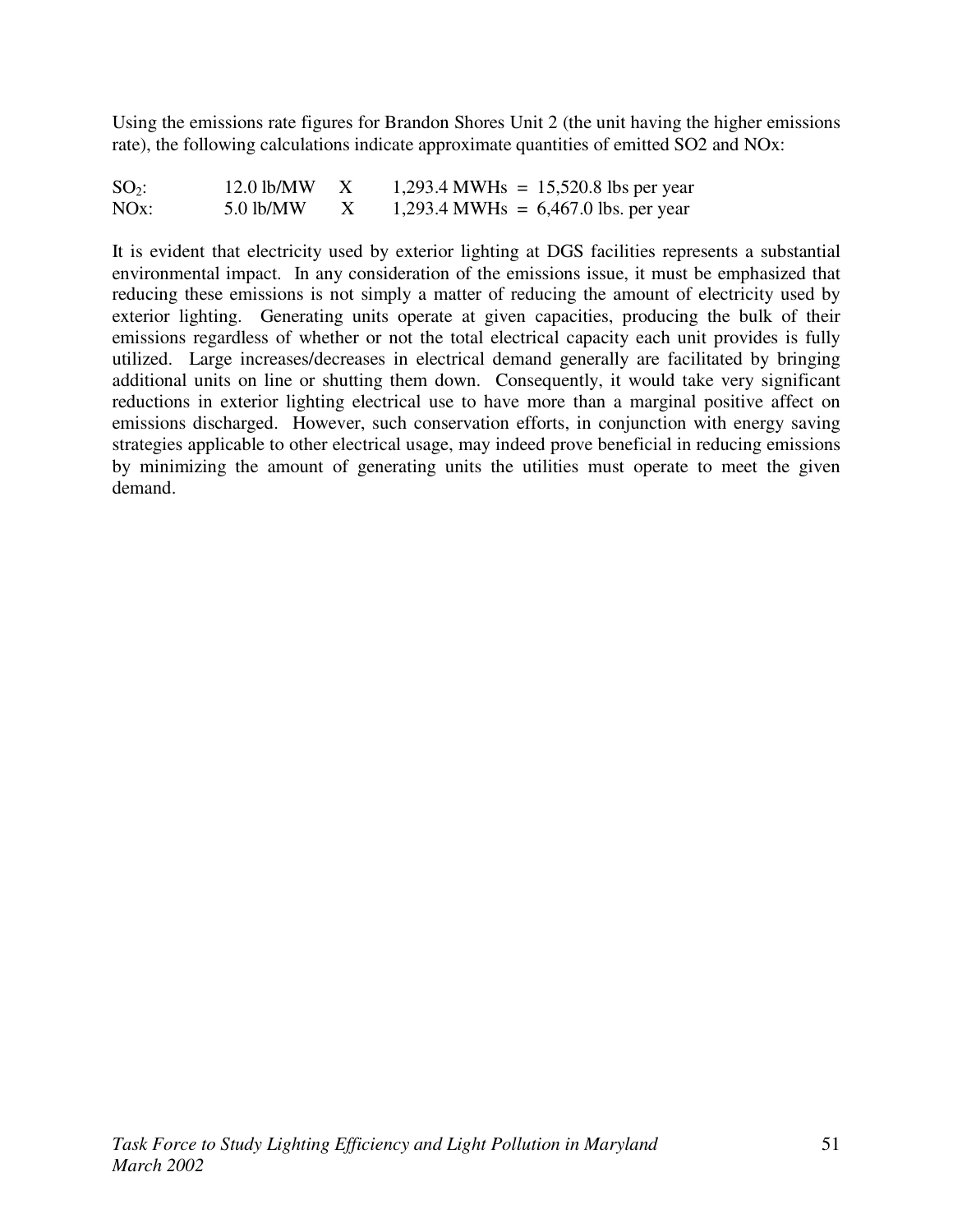# **Business Impact**

Business entities utilize outdoor lighting for a number of reasons, including:

- To call attention to a place of business and attract customers;
- To showcase products and services; and
- To provide a safe environment for customers and employees.

Although tangible estimates are not available, some portion of the outdoor lighting used by businesses is inefficient in that it exceeds the amount needed to achieve the above objectives and/or is directed upward into the sky. Inefficient and excessive outdoor lighting used by businesses has a number of undesirable effects, including:

- Adding to the cost of consumer goods and services;
- Creating undesirable glare and light trespass;
- Contributing to air pollution as fossil fuels are consumed to produce the electricity used to power excessive lighting; and
- Contributing to undesirable sky glow

A representative of the Baltimore County Chamber of Commerce, Stuart Kaplow, came before the Task Force to share his organization's concerns that outdoor lighting regulations could impose additional costs on businesses in the state. He stated his organization's opposition to any statewide mandate requiring compliance with specific outdoor lighting standards. Mr. Kaplow urged that efforts to affect outdoor lighting practices by businesses be limited to educational programs.

A review of outdoor lighting policies in other states (see Appendix A) revealed that an unexpected cost of excessive outdoor lighting is the "ratcheting up" of lighting levels in an area where two or more businesses compete for the attention of customers. Competitive increases in outdoor lighting levels result in increased operating expenses to the businesses involved, and can be detrimental to the atmosphere of a "Main Street" or commercial area. This effect can be particularly troublesome where businesses are located near major roadways or residential areas.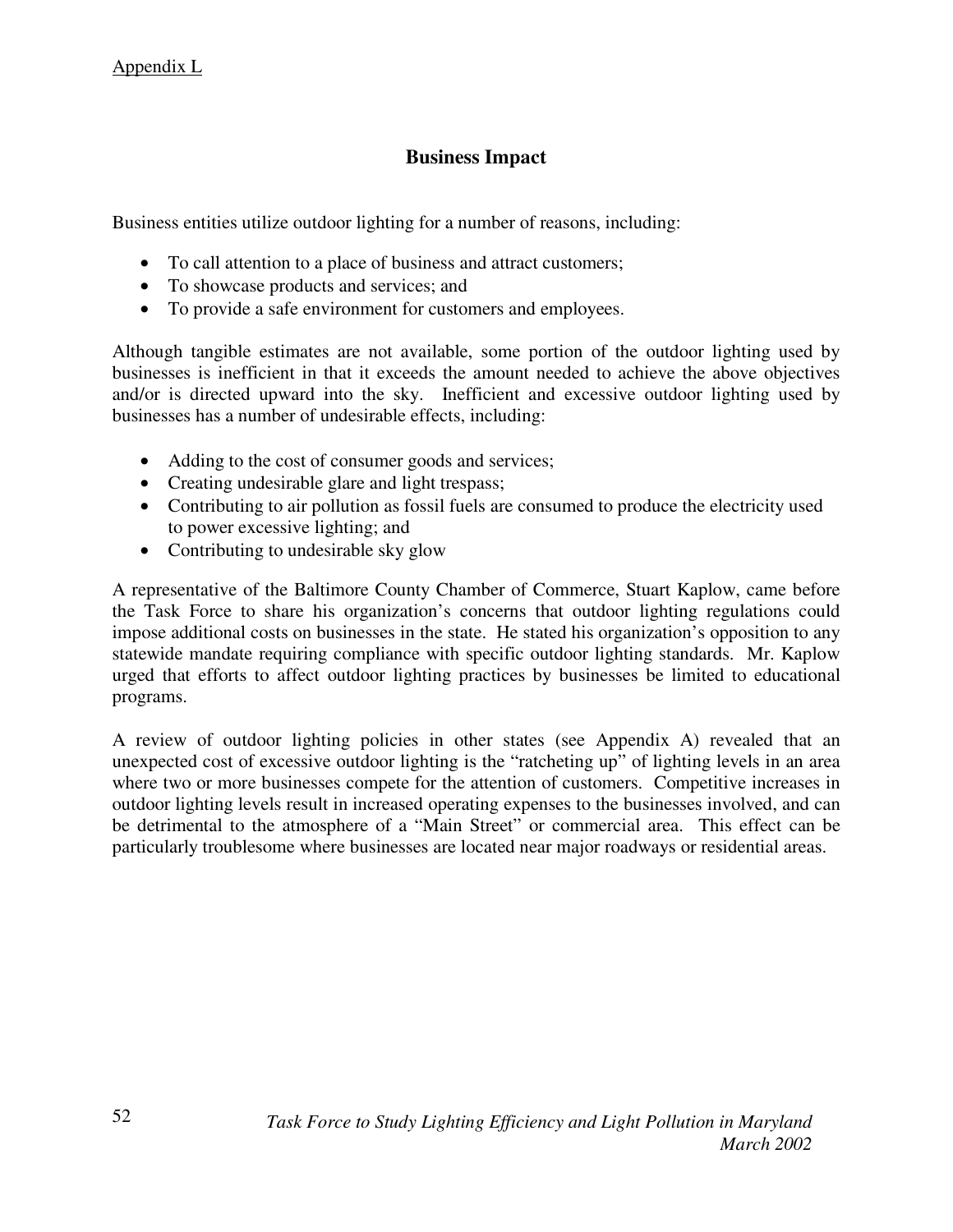# **Lighting Issues**

### **Lighting Efficiencies**

Numerous factors should be evaluated when determining the efficiency characteristics of a particular lighting installation. Purpose, installation costs, energy consumption costs, color rendition requirements and maintenance expenses must be considered. A particular lighting scheme may be economical to install initially, but prove costly to operate and maintain if it consumes excessive quantities of energy, must be serviced more frequently, or is more difficult to be serviced.

Below are general comments and efficiency characteristics of lamps commonly used in exterior lighting applications and some related data for typical highway luminaires.

#### **Lamps**

Lamps utilized in most outdoor lighting applications are known as High Intensity Discharge (HID) lamps. They are either High Pressure Sodium (HPS) or Metal Halide (MH).

Previously a third kind of lamp, the Mercury Vapor (MV) lamp was widely used. However, it is much less efficient than the other two sources and is not now used in new installations. There are several thousand MV lamps in service, which should be replaced.

HPS lamps are the most efficient light sources, providing the most lumens per watt, longest life, and the lowest Lamp Lumen Depreciation (LLD). However, they do not provide the best color rendition.

MH lamps are less efficient, have shorter life and higher LLD. However, they provide better color rendition.

Table 1, *Typical Lamp Efficiencies*, lists performance data for most of the HPS and MH lamps generally in use, with one listing of a MV lamp for comparison purposes.

The HPS lamp lumens are independent of lamp position. The MH lamp produces less lumens when mounted horizontally rather than vertically.

"Mean Lumens" is the average lumens over the rated life of the lamp incorporating the LLD factor and normally is used in a design. Several ballast designs can be used. The tabulation uses the "auto-reg" design, which is the most common design.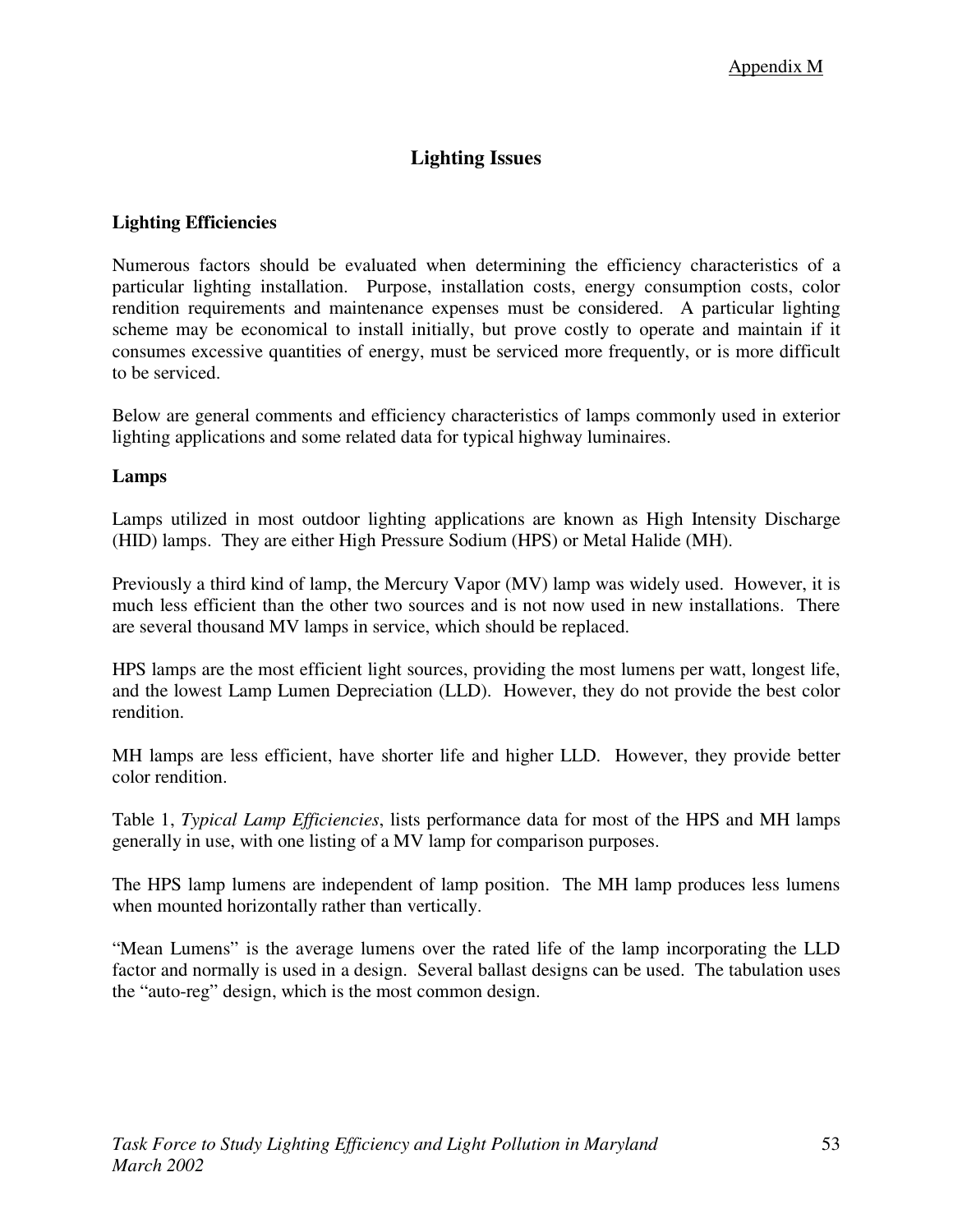#### **Luminaires:**

There are many luminaire designs used in outdoor lighting. Table 2 lists the performance of some typical products. Three major factors influence the consideration of the design features in this study:

- 1. Luminaire Efficiency
- 2. Upward Light
- 3. Glare

The most efficient horizontal burning luminaire also has an upward component. The "post top" type of luminaire, with a vertical lamp, is the least efficient and, depending upon design, can produce a major upward component.

Designs with large high angle candle power (CP) produce the most glare. Codes, which control mounting height to low values, also result in systems with higher glare and closer pole spacings.

The Luminaire Cutoff Classifications described in Section 2.4.2 of the IESNA Roadway Lighting Standard, RP-8-00, are a function of the candlepower (CP) at the angles of 80 and 90 degrees nadir (0 degrees vertical). Luminaires classified as "Full Cutoff" generally are less efficient than those not so classified.

Most street lighting luminaires are designed to provide a major portion of the light on the Street Side (SS) of the luminaire. The downward SS and HS (house side) values help define the efficiency of the luminaire, but an overall proper system design is essential to produce an efficient system.

| Size(W) | Type       | Initial | Mean   | Life     | <b>Ballast</b> | Lumens/ | Relative   |
|---------|------------|---------|--------|----------|----------------|---------|------------|
|         |            | Lumens  | Lumens | Hours    | Input $@$      | Watt    | Efficiency |
| 70      | <b>HPS</b> | 6400    | 5450   | 24000+   | 87             | 63      | 65         |
| 100     | <b>HPS</b> | 9500    | 8550   | $24000+$ | 127            | 67      | 69         |
| 175     | $MH-H$     | 11700   | 7400   | 6000     | 206            | 36      | 37         |
| 175     | MH-V       | 13600   | 8600   | 10000    | 206            | 42      | 43         |
| 150     | <b>HPS</b> | 16000   | 14400  | 6000     | 189            | 76      | 78         |
| 250     | MH-H       | 19100   | 12400  | 6000     | 288            | 43      | 44         |
| 250     | MH-V       | 20800   | 13500  | 10000    | 288            | 49      | 51         |
| 250     | <b>HPS</b> | 28000   | 27000  | 24000+   | 305            | 89      | 92         |
| 400     | $MH-H$     | 33100   | 22100  | 15000    | 450            | 49      | 51         |
| 400     | MH-V       | 36000   | 24000  | 20000    | 450            | 53      | 55         |
| 400     | <b>HPS</b> | 51000   | 45000  | $24000+$ | 466            | 97      | 100        |
| 400     | MV         | 22600   | 14400  | $24000+$ | 454            | 32      | 33         |

| <b>Table 1</b><br><b>Typical Lamp Efficiencies</b> |  |
|----------------------------------------------------|--|
|----------------------------------------------------|--|

*Task Force to Study Lighting Efficiency and Light Pollution in Maryland March 2002*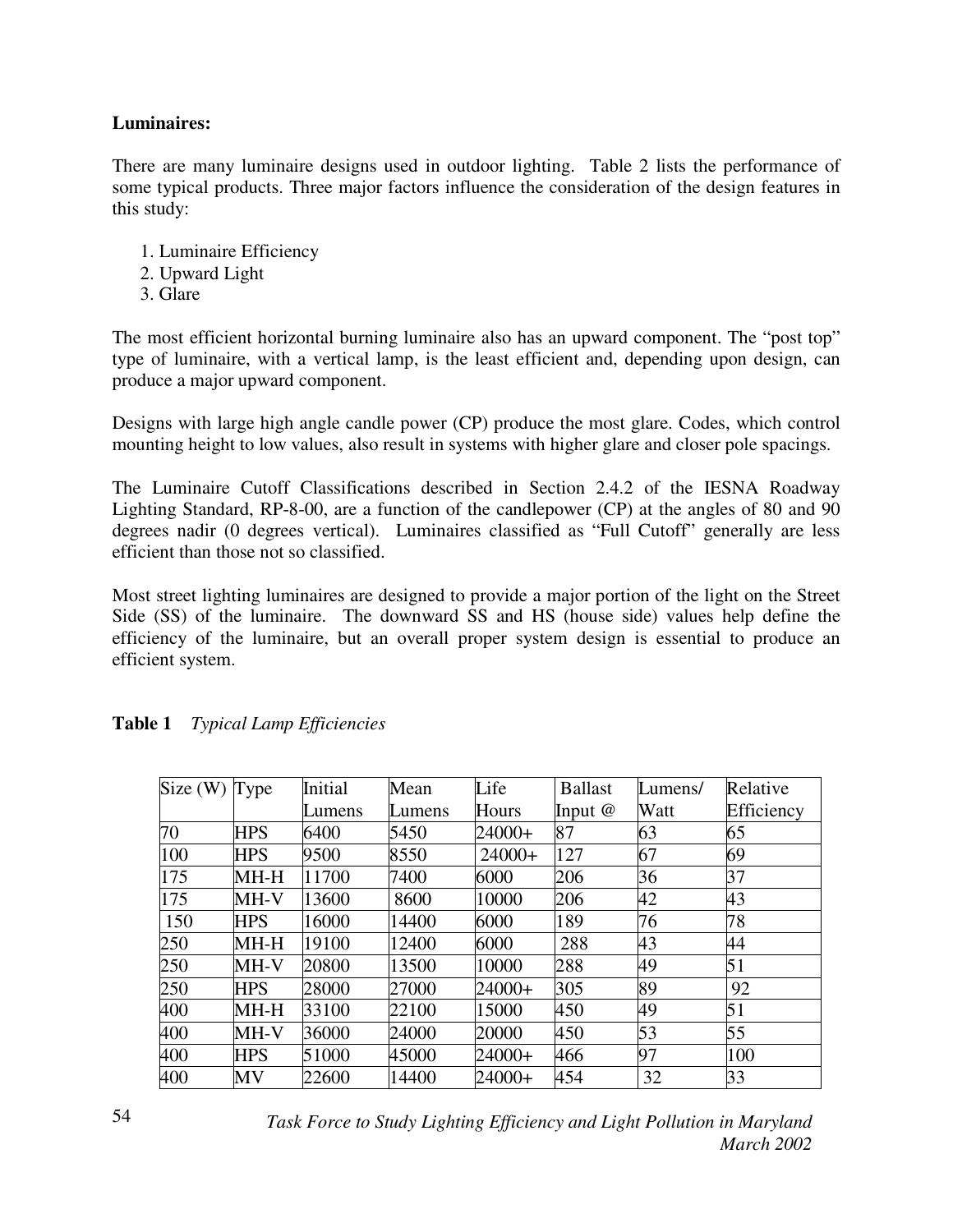# **Table 2** *Typical Roadway Lighting Luminaire Efficiencies*

| Horizontal Burning "Ovaloid" | CP per      | CP per      | Percent Light Down- |           | Upward  |
|------------------------------|-------------|-------------|---------------------|-----------|---------|
| with Refractor               | 1000 lumens | 1000 lumens | <b>SS</b>           | ward      | $SS+HS$ |
|                              | $90$ Deg    | 80 Deg      |                     | <b>HS</b> |         |
| 250 WATT SIZE - SEMI-        | 2.84        | 11.42       | 43.9                | 14.7      | 1.5     |
| <b>CUTOFF</b>                |             |             |                     |           |         |
| 250 WATT SIZE - NON-         | 2.31        | 23.86       | 44.3                | 16.6      | 1.6     |
| <b>CUTOFF</b>                |             |             |                     |           |         |
| 400 WATT SIZE - SEMI-        | 26.9        | 170.7       | 55.9                | 17.5      | 3.1     |
| <b>CUTOFF</b>                |             |             |                     |           |         |
| 400 WATT SIZE - NON-         | 80.3        | 416.7       | 549                 | 19        | 3.6     |
| <b>CUTOFF</b>                |             |             |                     |           |         |

(Comparisons based on high-pressure sodium (HPS) sources.)

| Horizontal Burning "Ovaloid" | $CP$ per       | $CP$ per    | Percent Light Down- |      | Upward  |
|------------------------------|----------------|-------------|---------------------|------|---------|
| <b>Full Cutoff</b>           | $1000$ lumens  | 1000 lumens | <b>SS</b>           | ward | $SS+HS$ |
|                              | $90$ Deg       | $80$ Deg    |                     | HS   |         |
| 250 WATT SIZE - FLAT         | $\overline{2}$ | 18.5        | 41.3                | 28.6 |         |
| <b>GLASS</b>                 |                |             |                     |      |         |
| 400 WATT SIZE - FLAT         |                | 10          | 45                  |      |         |
| <b>GLASS</b>                 |                |             |                     |      |         |

| CP per   | $CP$ per      | Percent Light Down- |      | Upward  |
|----------|---------------|---------------------|------|---------|
|          | $1000$ lumens | <b>SS</b>           | ward | $SS+HS$ |
| $90$ Deg | $80$ Deg      |                     | HS   |         |
|          | 43.6          | 43.7                | 33.9 |         |
|          | 1000 lumens   |                     |      |         |

| Vertical Burning "Post Top" | $CP$ per    | $CP$ per      | Percent Light Down- |      | Upward  |
|-----------------------------|-------------|---------------|---------------------|------|---------|
|                             | 1000 lumens | $1000$ lumens | <b>SS</b>           | ward | $SS+HS$ |
|                             | $90$ Deg    | $80$ Deg      |                     | HS   |         |
| Contemporary with Refractor | 114.2       | 206.6         | 24.4                | 15.3 |         |
| 400 Watt Size – Flat Glass  | 111.5       | 104.4         | 22.4                | 22.4 | 42      |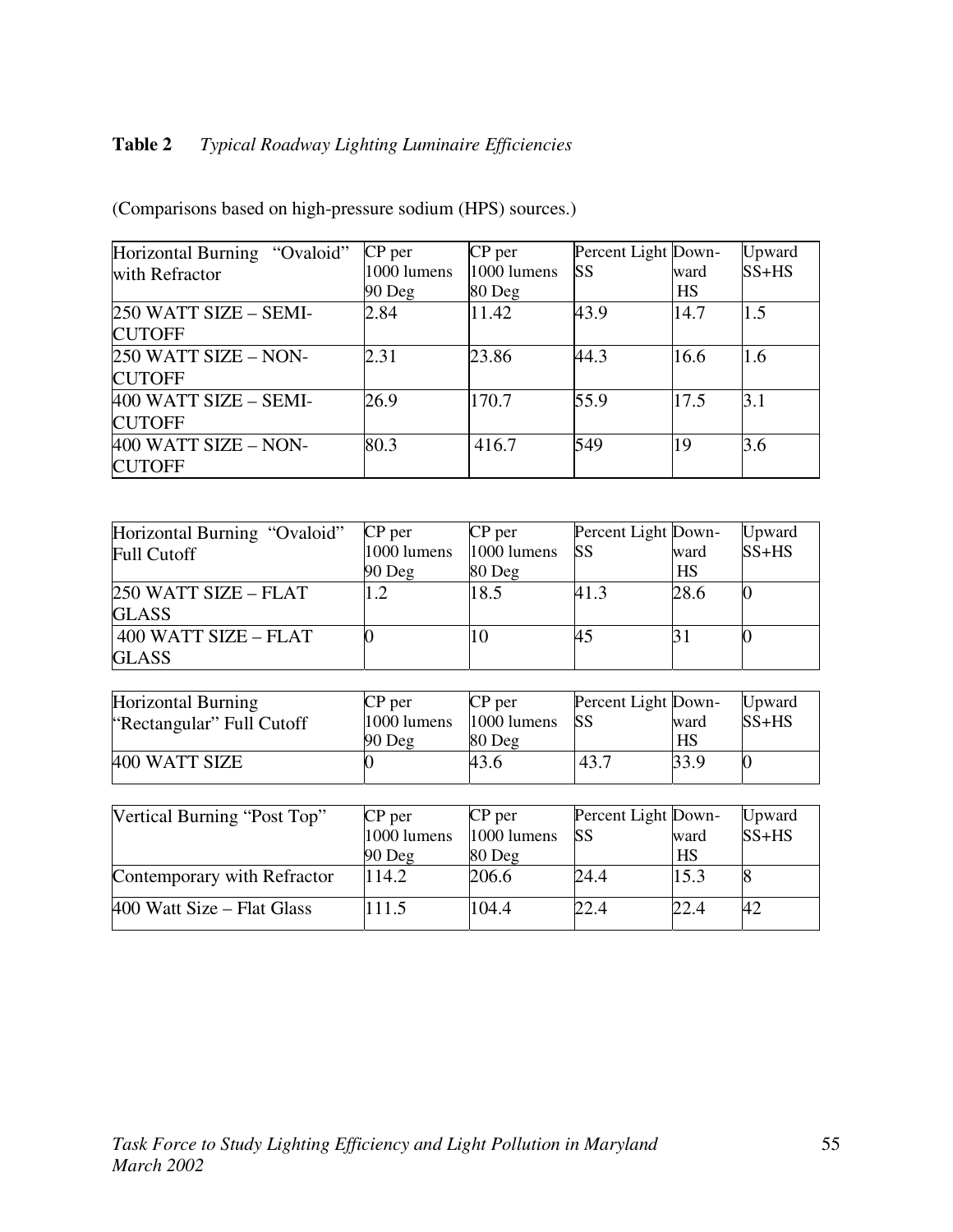# **Lighting Technology**

# **Evolution of Lamp Technology**

Around the year 1821, streetlights were lit via natural gas. This mode of street lighting continued until 1879 when Thomas Edison experimented with and patented one of the first and most familiar types of light sources - the incandescent lamp. Although this invention was revolutionary at the time, certain factors, such as the inefficient production of light, led to researching other means of generating light.

In 1932, England's GEC (General Electric Corporation) introduced a commercially available arc lamp that used mercury vapor enclosed in a glass bulb. These lights quickly replaced many of the older tungsten-filament and carbon-arc lamps that were providing large-area lighting. Although popular, many found the blue-green color discharged by these lamps to be a bit garish. To this day, researchers have tried to overcome this drawback.

A short time later, Phillips, Osram and GEC introduced Low-Pressure Sodium (LPS) lamps in Europe. While these lights proved to be more efficient than their Mercury-vapor counterparts, their light output was less than desirable. LPS lamps produce a stark yellow light that makes everything appear yellow, black or some shade of gray. Dissatisfaction with the color of these lamps helped to drive further innovation in lamp technology. Throughout the 1950's, scientists experimented with various lamp coatings, ceramic materials and various pressures. This research resulted in the advancement of the High-Pressure Sodium (HPS) lamp.

In the mid-1960's, General Electric began research with dosing mercury-vapor lamps with halide compounds of various metals in an effort to improve color, save energy and preserve brightness. GE developed these lamps by adding iodine salts and other metals (indium, scandium, sodium and thallium). Iodine is one of the halogen elements, and thus a compound of a metal and iodine is called a "metal halide" salt. Metal Halide lamp technology continues to improve, and with the recent introduction of pulse start technology, may prove to be a viable cost effective alternative to HPS lamps.

In short, over the past 100 years, technological advances in lamps and lighting technology have enabled illumination so that most facilities can be used day and night. Millions of people can go shopping and travel the highways at night in comfort and safety. Light is one of the tools used to shape our built environment, visually and emotionally. Lighting design is a synthesis of light and shadow, color, form, space, rhythm, texture and proportion, achieved through an understanding of the technology necessary to produce these effects.

### **Reducing Light Pollution and Consumption**

The most important determinants in the overall efficiency of a system are the luminaire, lamp and ballast. Technology in these areas is continually improving efficiency, not only to boost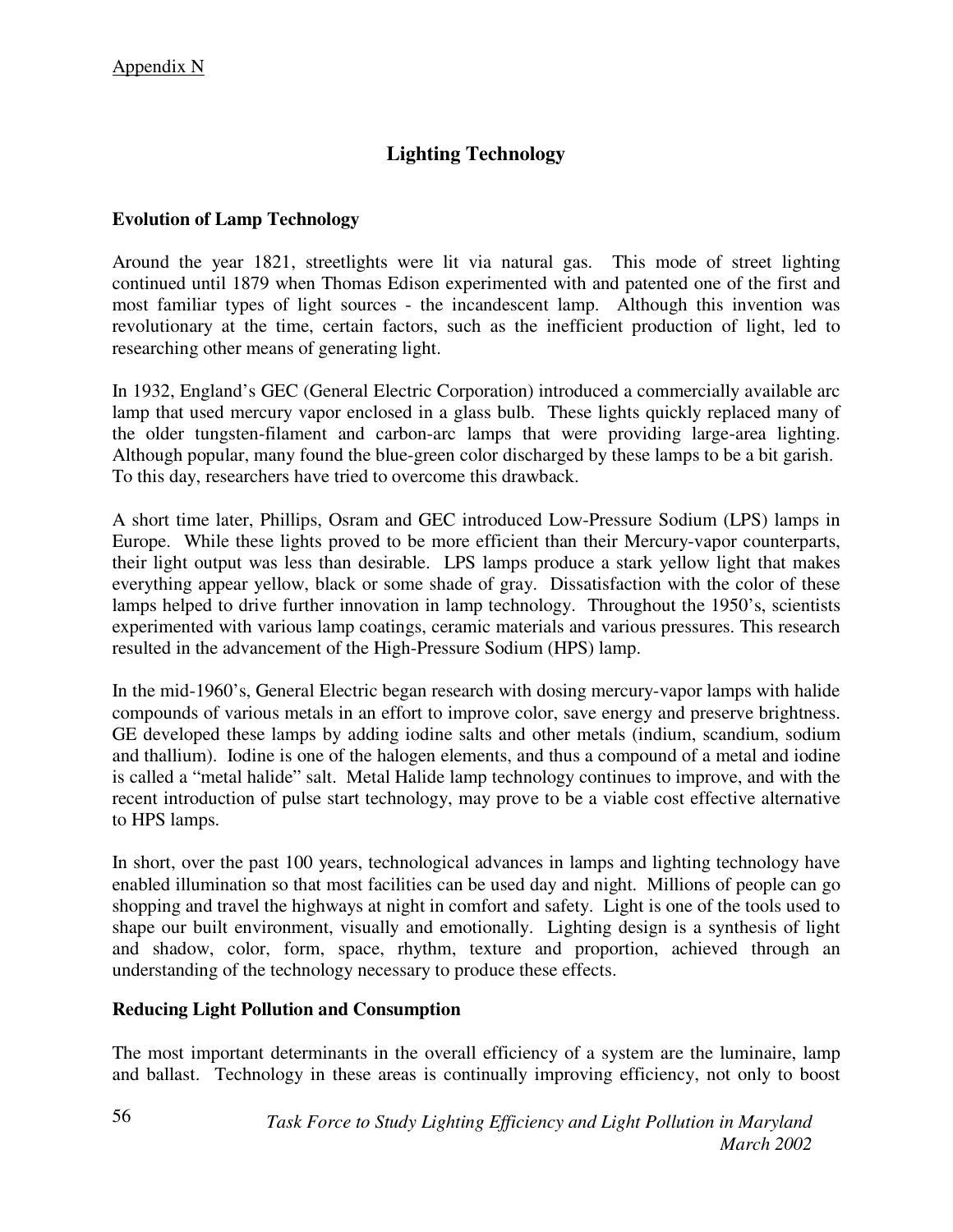existing equipment technologies, but also by developing new types of equipment altogether. Cutoff and semi-cutoff luminaires have been developed and refined over the years using combinations of reflectors and refractors in an effort to take more advantage of the upward flux of light output from a burning lamp. Early streetlights, and many currently available ornamental fixtures, were designed without such devices, and simply allowed the upward light flux to escape skyward. The reflectors and refractors used to distribute light from cutoff type luminaires are directing that light more efficiently than ever before, and taking full advantage of lamp output. This assures that if proper luminaires are chosen, that they are as efficient as possible at delivering light exactly where it is needed and not wasting it. This is evident in a comparison of a cutoff type luminaire, which directs light downward, with a non-cutoff type that may simply be a bare lamp behind a spherical glass globe. If each were used to illuminate a sidewalk, it would be evident that the cutoff type with a well-designed reflector is using the entire lamp output to light the sidewalk. On the other hand, the spherical luminaire is losing at least half of the total light output either to the sky, or to adjacent areas not intended to be lit. This not only increases the cost of the system, but also produces high levels of light pollution.

One drawback of the cutoff type luminaire is that it can require closer spacing of poles in order to achieve uniformity in the lighting design. This is because the majority of the light output is in a pool directly under the lamp. Recent developments in semi-cutoff optics are addressing this issue by allowing more light out of the fixture at closer angles to the horizontal. This has to be done carefully, however, so that glare is controlled. The goal is to allow enough light output from a luminaire to achieve vertical illumination and wider spacing of luminaires, without creating the glare associated with light output close to the horizontal plane.

In lamp selection, it seems intuitive that among the practical lamp choices, the lamp with the highest lumen output per input watt would be the obvious choice. This would be the highpressure sodium lamp. But recent research seems to indicate that the yellowish color produced by the sodium lamp may not achieve the same level of visibility per lumen output as whiter light sources such as metal halide lamps that render colors more accurately and resemble daylight. Research also indicates that the whiter light source gives a higher comfort level to pedestrians because it is more natural and can aid in identifying other pedestrians and/or potential attackers more accurately. Lamp life also is a major factor in system efficiency because lamp changes can be expensive. Again, high-pressure sodium is the leader of the group in terms of lamp life among the most widely used types. There is a new lamp type emerging called the induction lamp, however, which combines the whiter light source of metal halide with lamp life reported to be as much as four times that of high pressure sodium. Ballasts are used to ignite the various gases used in these lamps; they, too, have associated efficiency ratings and should be selected appropriately.

There is no single, best answer to achieve efficient/cost effective lighting because there are an infinite combination of lighting applications and equipment technologies. The following are some general guidelines:

• Choose luminaires that distribute the light only where it is needed, minimizing light pollution.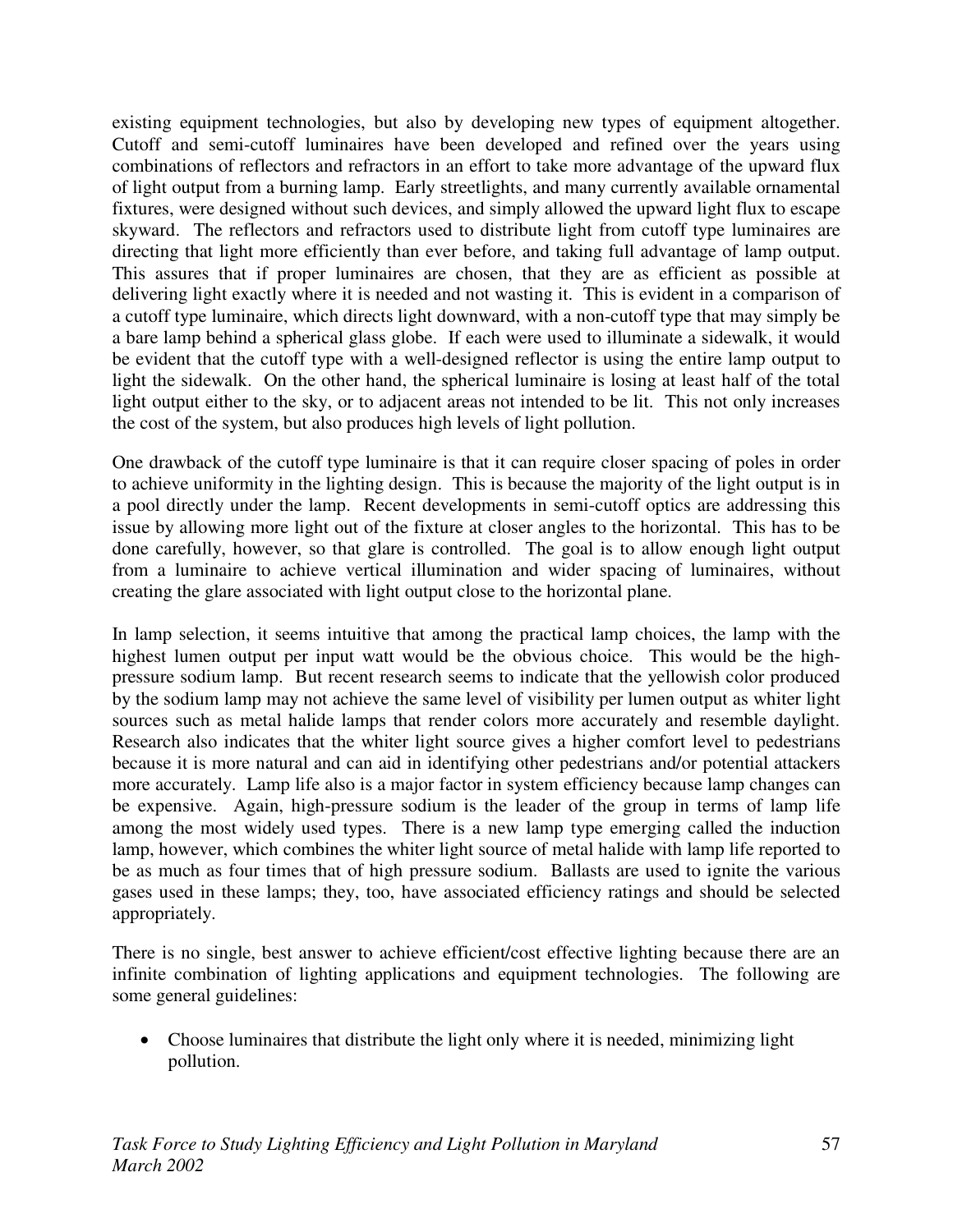- Choose appropriate lamp source color.
- Choose lamp types to maximize visibility per lumen output as well as maximizing lumen output per input watt of energy.
- Choose lamps with longer life ratings.
- Choose appropriate efficient ballasts.
- Design to appropriate lighting levels based on IESNA recommendations and do not over light.
- Layout lights to avoid spillover onto adjacent property, and choose appropriate pole heights.

Using these general guidelines will help design lighting systems that perform their intended function without wasting energy or causing light pollution and while minimizing installation, energy and maintenance costs.

# **Minimizing Inefficient Lighting** 4

There are numerous ways inefficient exterior lighting can be minimized, many of which are simply prudent, common sense approaches. The following practical efforts should be considered:

# *For Existing Exterior Lighting*

Verify operating times and ensure lighting is turned off when not needed. Effective control of lighting may reduce wasted energy and produce costs savings as a result. The utilization of automatic controls should be considered where economical. For installations where dusk-todawn operation is necessary, photoelectric controls may be viable. Often, lighting for specific nighttime uses may be left on inadvertently after the need for it has ceased; programmable timers and related devices may be utilized to minimize these instances. Ensuring lighting is turned off when it is not needed is the most obvious, practical effort that can have an appreciable impact on lighting energy efficiency.

Maintain lighting equipment effectively. Control devices should be routinely inspected and/or adjusted where necessary to ensure they function accurately and dependably. Routine cleaning of light fixtures/luminaires can contribute to realizing maximum efficiency of the units. Keeping the units in good repair (replacing damaged lenses, reflectors, shields, etc.) can ensure maximum

 $\overline{a}$ 

<sup>4</sup> Minimizing Inefficient Lighting information provided by Robert Woodard, DGS Facilities Operations and Maintenance, Annapolis Complex, based on source materials published by Illuminating Engineering Society of North America and experience in government facilities operations exterior lighting applications and practices.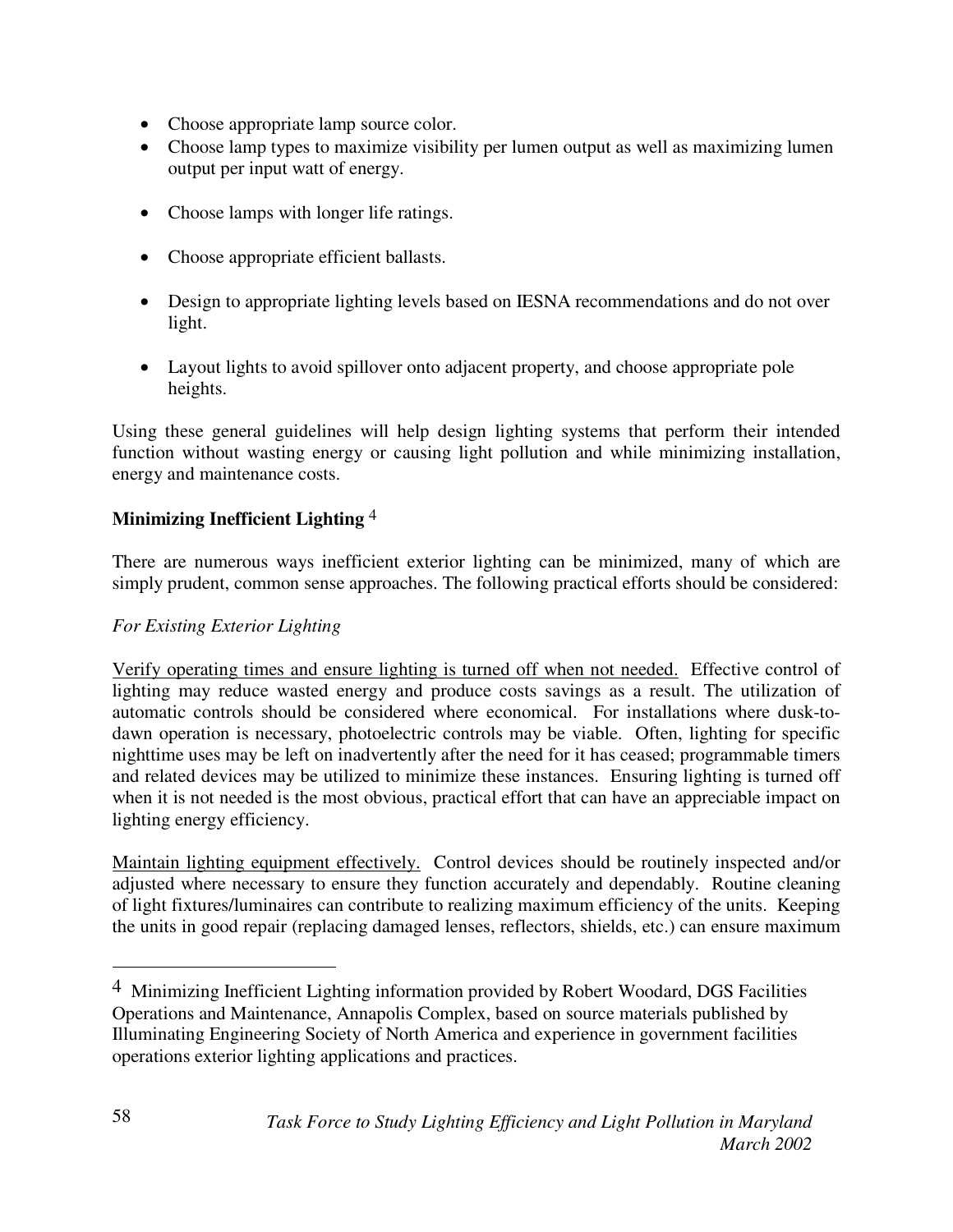light is directed as designed and intended. Timely replacement of aging lamps that have depreciated in output can restore lighting to its maximum efficiency. Illuminated areas should be inspected periodically to ensure vegetation overgrowth has not developed, obscuring lighting or rendering it ineffective. Often a perceived need for additional lighting may be reduced or negated by effectively maintaining existing units already in place.

Retrofit existing fixtures with energy efficient lamps. There are numerous energy-efficient lamps and components available that can be utilized to enhance the energy efficiency of existing fixtures. This is particularly true with incandescent fixtures, of which a multitude of energyefficient fluorescent and/or HID replacement lamps are available. Other fixture types may require replacement of the ballasts as well, but still be cost-effective verses replacement of entire fixtures. In particular, retrofitting of Mercury Vapor lamps/fixtures with more efficient HPS lamps and ballasts can yield substantial cost savings in both energy consumption and maintenance expenses. These may prove to be viable energy-efficiency enhancements for many exterior lighting applications.

Consider replacement of inefficient lighting components and systems**.** Though this may represent a substantial expense for large facilities, advances in illumination efficiency technologies have resulted in more efficient lighting equipment being available. In some instances, payback through realized energy savings may be an attractive incentive for facility operators to consider. Funding incentives may be available to entice owners of inefficient lighting systems to upgrade their outdated lighting.

# *For New Exterior Lighting Installations*

Adequately assess the requirements for new lighting. Determine exactly what is to be illuminated (surfaces, objects, areas, etc.,) and the reasons for it (security, safety, aesthetics, etc.). Identify any special considerations (costs, color rendition needs, serviceability, etc.). Consider the lighting's impact on people and property (light trespass, glare, etc.).

Select energy efficient lighting components. Most lighting manufacturers today offer modern lighting equipment that has been engineered with energy efficient technology. Cutoff shielding, reflecting, diffusing and other design characteristics have been developed to reduce unwanted light trespass and glare while directing more of the lamplight towards an intended focus. Lamp technology has improved greatly in recent years, offering lamps with more efficient light output, better color rendition characteristics and longer, effective operating life. Fixtures/Luminaires should be thoroughly evaluated to determine their suitability for the application.

Efforts to identify the most energy-efficient lighting components and installation methods that will sufficiently meet given lighting requirements often may be best accomplished with the assistance of persons trained in modern lighting practices. Knowledge of IESNA and ANSI published practices and standards would be of significant value in achieving optimum results with minimum adverse impacts to the environment.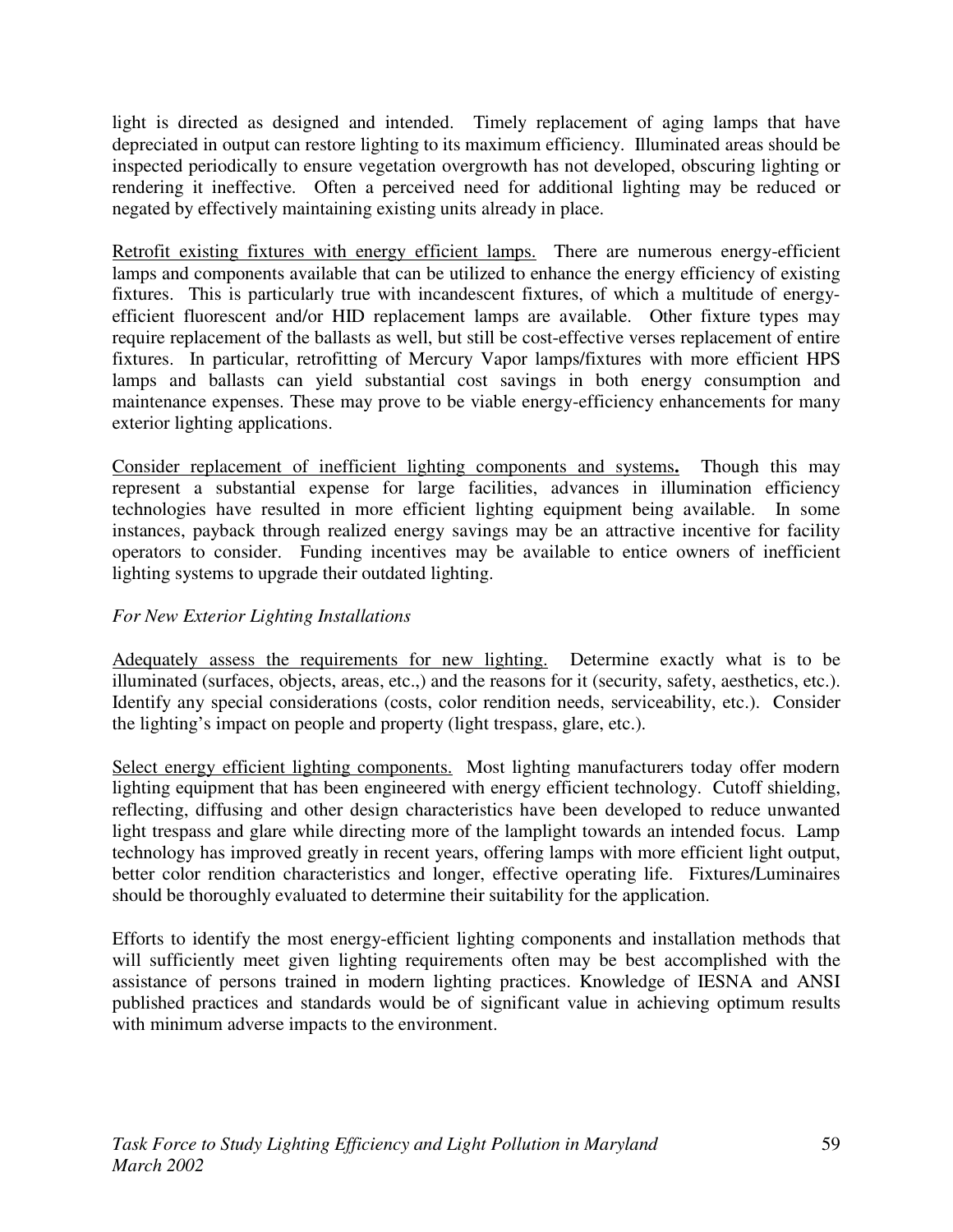# **Available Standards and Practices**

The following resources describing established standards and practices are available<sup>5</sup>:

*IESNA Lighting Handbook*, 9<sup>th</sup> Edition, Illuminating Engineering Society of North America (IESNA)

*American National Standard Practice for Roadway Lighting*, ANSI/IESNA RP-20-8-00, IESNA

Lighting for Parking Facilities, RP-20-98, IESNA

*Lighting for Exterior Environments,* RP-33-99, IESNA

*Addressing Obtrusive Light (Urban Sky Glow and Light Trespass) in Conjunction with Roadway Lighting,* TM-10-00, IESNA

*Light Trespass: Research, Results and Recommendations,* TM-11-00, IESNA

*Recommended for Walkways and Class 1 Bikeways,* DG-5-94, IESNA

*Recommended Practice for Sports and Recreational Area Lighting*, RP-6-88, IESNA

*Guidelines for Minimizing Sky Glow,* CIE Report 126, 1997, Commission Internationale de Eclairage (CIE), Vienna, Austria

*Guide to the Lighting of Urban Areas*, CIE Report 92.1, CIE

*Guide on the Limitation of the Effects of Obtrusive Light from Outdoor Lighting Installations,* CIE Report TC-5. 12, CIE

*Outdoor Lighting Code Handbook,* Version 1.11, January 2001, International Dark Sky Association (IDA)

*White Paper on Outdoor Lighting Code Issues,* LSD 11 2000, National Electrical Manufacturers Association (NEMA)

*Statement of Principals on Outdoor Lighting Codes,* October 24, 2001, Luminaire Section of NEMA

 $\overline{a}$ 

<sup>5</sup> Information provided by Charles A. Oerkvitz, Illuminating Engineering Society of North America.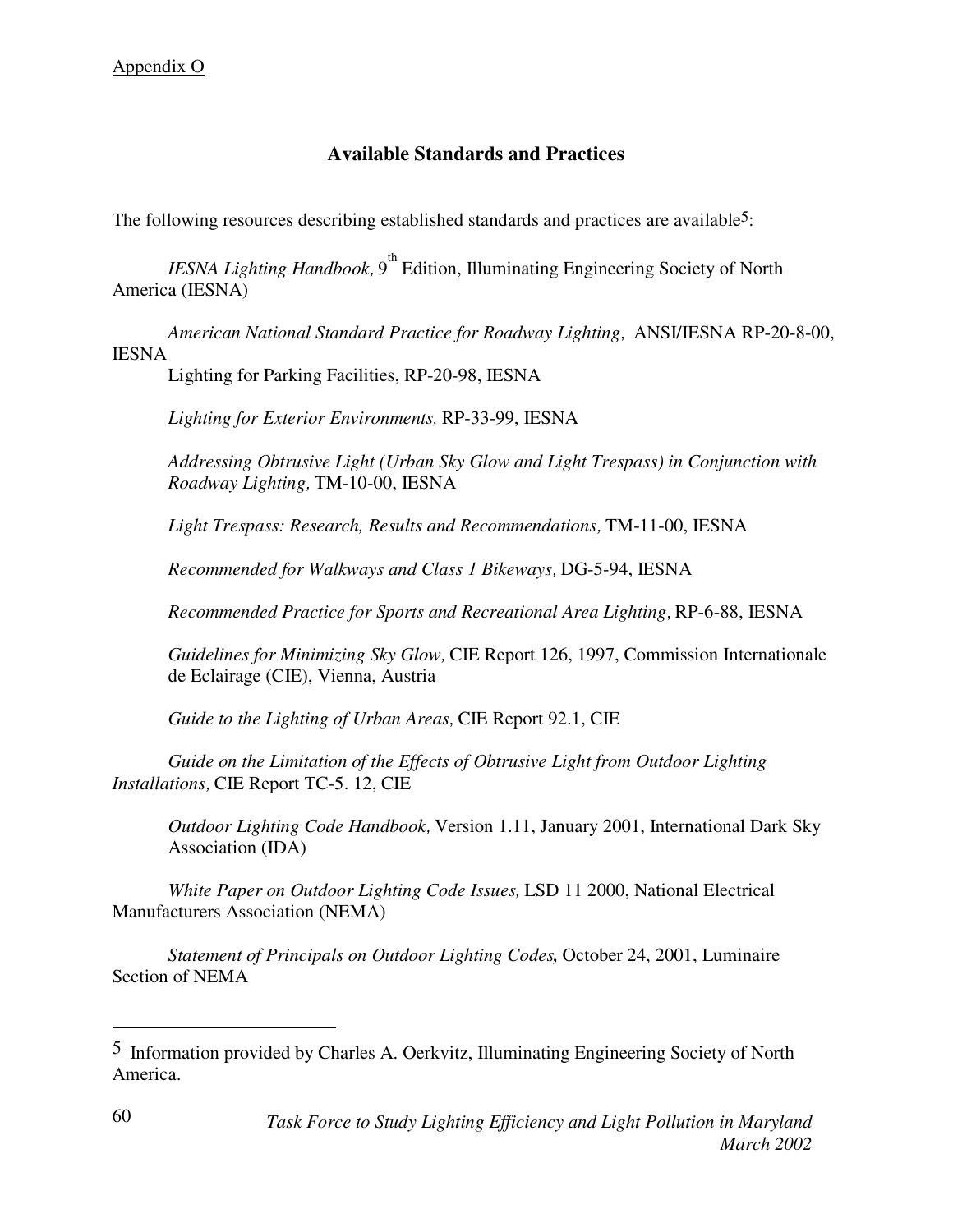Addresses:

Illuminating Engineering Society of North America, 120 Wall Street, 17 th Floor, New York, NY 10005-4001

Commission Internationale de Eclairage, Publications may be ordered from: USNC/CIE, c/o TLA-Lighting Consultants, 7 Pond Street, Salem, MA 01970

International Dark Sky Association, 3225 N. First Ave., Tucson, AZ 85719

National Electrical Manufacturers Association, 1300 N. 17<sup>th</sup> St. Suite 1847, Rosslyn, VA 22209